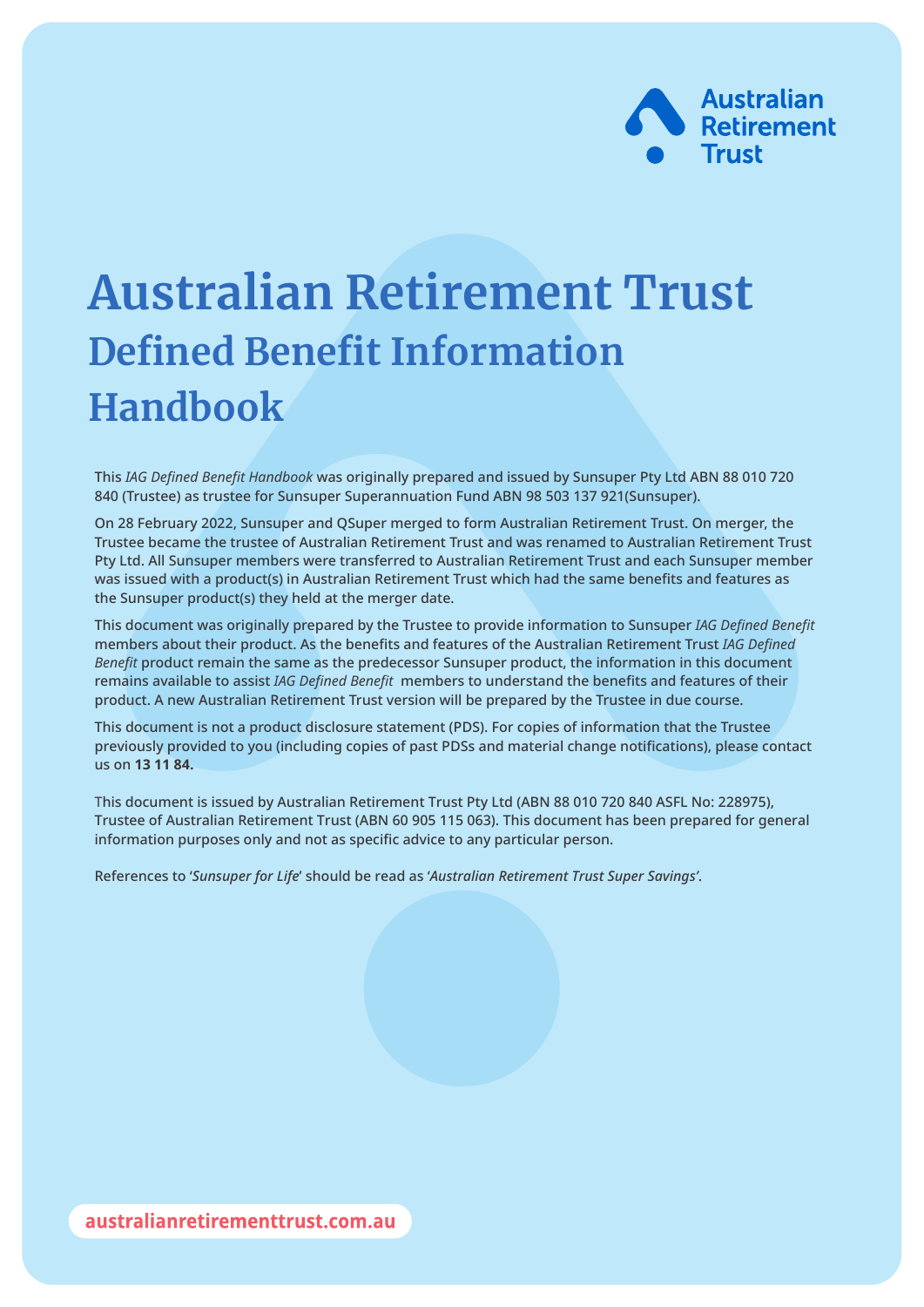# **Sunsuper for life Corporate**

# **Defined Benefit Handbook**

- **• Category A Ex-NRMA**
- **• Category B Ex-RACV**
- **• Category C Ex-CGU**
- **• Category D Ex-CGU VACC**
- **• Category E Ex-SGIO**

**IAG Superannuation Plan Issue date: 14 November 2020**

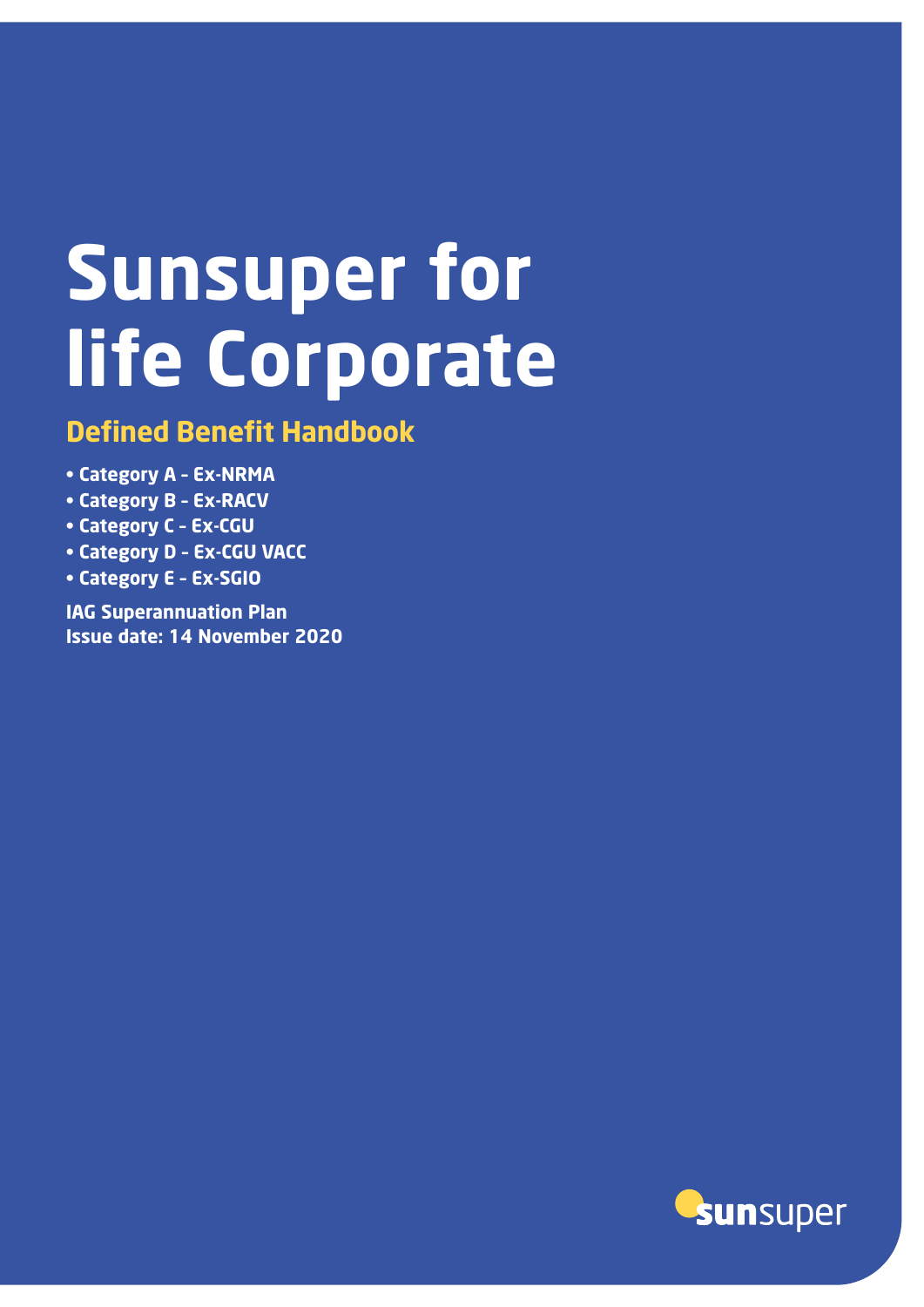# **Contents**

| 1. About the IAG Superannuation Plan                                            | 1  |
|---------------------------------------------------------------------------------|----|
| <b>2. Contributions</b>                                                         | 1  |
| 3. How we invest your money                                                     | 2  |
| <b>4. Your Benefits</b>                                                         | 2  |
| 5. Early release of your Defined Benefit                                        | 3  |
| 6. Election to convert to accumulation                                          | 3  |
| <b>7. Your Death Benefit</b>                                                    | 3  |
| 8. Death and Total & Permanent Disability<br>conditions & exclusions            | 4  |
| <b>9. Income Protection Benefit</b>                                             | 4  |
| 10. What happens to my death and disability<br>benefits if I leave my employer? | 7  |
| 11. Other terms and conditions                                                  | 7  |
| <b>12. Sunsuper for life Income accounts</b>                                    | 9  |
| 13. About death and disablement claims                                          | 9  |
| <b>14. Definitions</b>                                                          | 10 |
| General and Insurance Terms                                                     | 10 |
| Income Protection                                                               | 12 |
| <b>APPENDIX A - Category A - Ex-NRMA</b>                                        | 13 |
| <b>APPENDIX B - Category B - Ex-RACV</b>                                        | 18 |
| <b>APPENDIX C - Category C - Ex-CGU</b>                                         | 24 |
| <b>APPENDIX D - Category D - Ex-CGU VACC</b>                                    | 28 |
| <b>APPENDIX E - Category E - Ex-SGIO</b>                                        | 32 |
|                                                                                 |    |

#### **How to use this** *Handbook*

This *Handbook* will provide you with important information to help you better understand your Defined Benefit and your Additional accumulation account. Make sure you read this *Handbook* so you can make informed decisions and get the most from your super, throughout your working life and during your retirement.

#### **Insurance**

Your Defined Benefit Death, Total & Permanent Disablement and Income Protection benefits are funded from the Defined Benefit assets within the IAG Superannuation Plan and through group insurance policies issued by MLC Limited ABN 90 000 000 40, ASFL No 230694 (MLC) to the Trustee of the Sunsuper Superannuation Fund. In the event of any difference between the information in this document and the group insurance policies issued by MLC Limited, the group insurance policies override this document.

Sunsuper is the superannuation fund that Insurance Australia Group Services Pty Ltd (IAG) and the other employers that participate in the Plan have chosen to manage their Defined Benefit plan. IAG are not responsible for the preparation of this document. They are not providing advice or a recommendation in relation to your benefit in the IAG Superannuation Plan.

This *Handbook* contains information about the specific features of the IAG Superannuation Plan in Sunsuper, including the specific details of your Defined Benefit, contributions, and death and disablement benefits. This *Handbook* applies to former members of the former IAG defined benefit members of the IAG & NRMA Superannuation Plan (Former Fund).

The details of the Defined Benefits in the IAG Superannuation Plan are documented in the IAG Superannuation Plan Benefit Deed, which is an agreement between Sunsuper Pty Ltd (the Trustee) and IAG. Your benefits are governed by the IAG Superannuation Plan Benefit Deed, and by the terms and conditions of the Trust Deed of the Sunsuper Superannuation Fund and, where applicable, the group life policies. The information in this *Handbook* is a summary only of some important features. If any statement in this *Handbook* conflicts with the Trust Deed, the IAG Superannuation Plan Benefit Deed or group life policies, then the Trust Deed provisions, IAG Superannuation Plan Benefit Deed or group life policies will override this *Handbook*.

#### **Important information**

This is the *Sunsuper for life Corporate Defined Benefit Handbook for IAG Superannuation Plan* (*Handbook*). This *Handbook* contains information for Defined Benefit members about their Defined Benefits (including insured benefits) and Additional accumulation account(s) in IAG Superannuation Plan. The information in this *Handbook* forms part of the *Sunsuper for life Corporate Product Disclosure Statement* for IAG Superannuation Plan (Defined Benefit Members) (*Defined Benefit PDS*) issued on 14 November 2020. The *Defined Benefit PDS* references important information contained in this *Handbook* by 'i'. This *Handbook* may reference important information contained in the following:

- The *Sunsuper for life guide*, containing information ab out superannuation in general and *Sunsuper for life* in particular,
- The *Sunsuper for life Investment guide*, containing information about the investment options available In the IAG Superannuation Plan.
- The *Sunsuper for life Corporate Lifetime Pension Handbook for IAG Superannuation Plan* (*Lifetime Pension Handbook*), containing information about lifetime pension benefit in the IAG Superannuation Plan.

This *Handbook*, the *Defined Benefit PDS*, the *Lifetime Pension Handbook*, the *Sunsuper* 

*for life guide* and the *Sunsuper for life Investment guide* are all available at **sunsuper. com.au/iag** and should be read before making a decision regarding your benefits.

#### **General advice disclaimer**

The information in the *Defined Benefit PDS*, this *Handbook*, the *Lifetime Pension Handbook*, the *Sunsuper for life guide* and *Sunsuper for life Investment guide* is general information only and doesn't take into account your personal objectives, financial situation or needs. You should consider the appropriateness of the information in this *Handbook* with regard to your own personal objectives, financial situation and needs. You should obtain financial advice tailored to your personal circumstances. Call us if you would like to speak to a qualified financial adviser.

#### **Protecting your privacy**

Sunsuper respects the privacy of the information you give us. If you require a copy of our Privacy Policy visit **sunsuper.com.au/privacy** or contact us.

#### *Financial Services Guide* **(***FSG***)**

The *FSG* contains information about the financial services Sunsuper Pty Ltd (ABN 88 010 720 840, AFSL No 228975) provides and will help you decide whether to use these services. Visit **sunsuper.com.au/fsg** or contact us for a copy.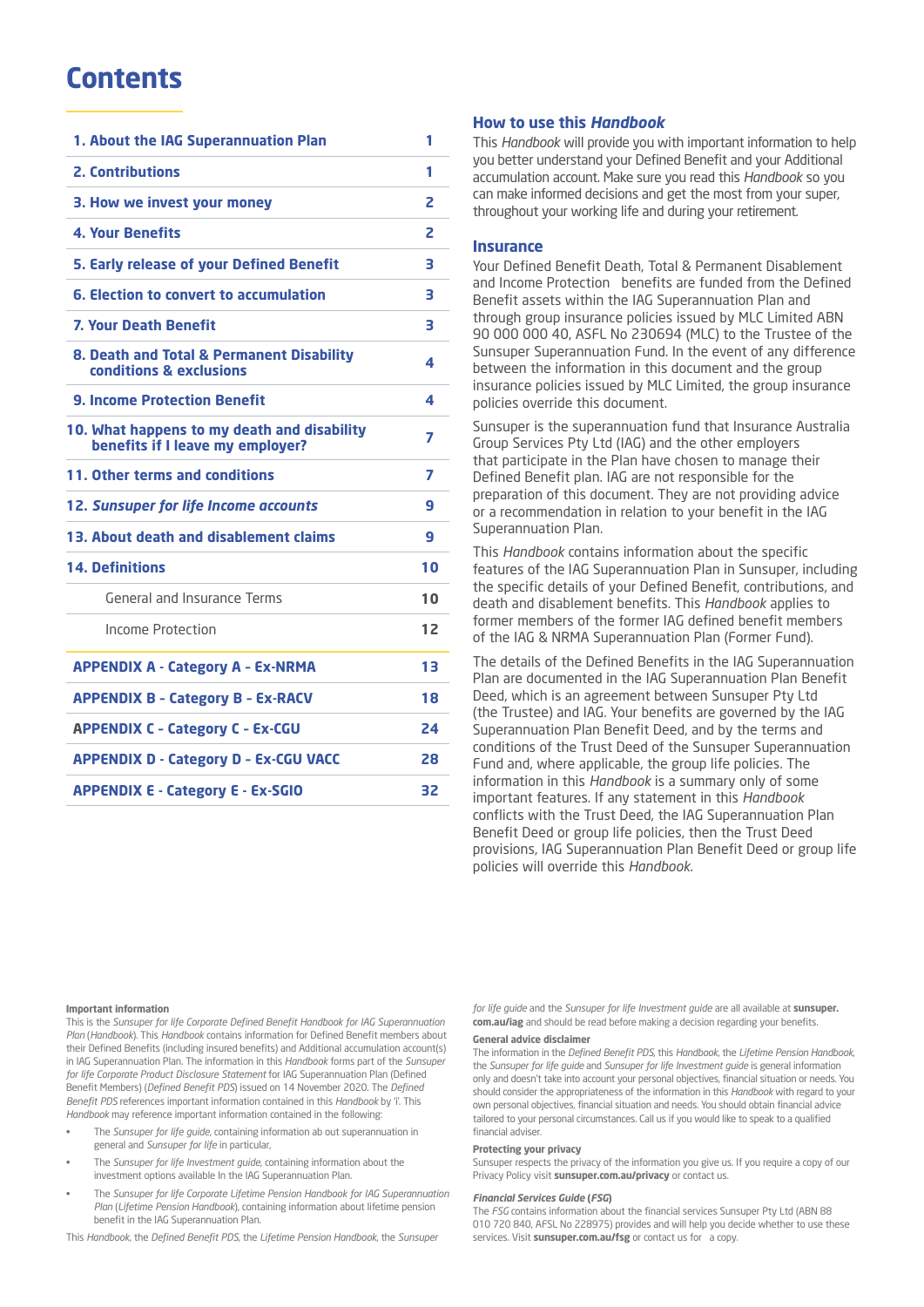# **1. About the IAG Superannuation Plan**

The IAG Superannuation Plan provides benefits for members of the Former Fund who transferred to Sunsuper by a successor fund transfer on 14 November 2020. This *Handbook* outlines the arrangements for Defined Benefit members within the IAG Superannuation Plan. The Defined Benefit categories of the Former Fund are closed to new members. A separate *PDS* outlines the arrangements within the IAG Superannuation Plan that apply for Accumulation members.

You remain a member of the IAG Superannuation Plan while you meet the eligibility conditions under the IAG Superannuation Plan Benefit Deed.

When the circumstances of your employment change, we recommend you contact us on **13 11 84** to discuss your benefit options.

### **Benefits**

Your Defined Benefit in the IAG Superannuation Plan is calculated by way of a formula which is related to your membership period, your salary, your age and whether you are leaving as a result of ceasing employment due to your resignation, redundancy, retirement, disablement, or death. As a member of the Former Fund, your Defined Benefit may also be subject to a minimum benefit to ensure compliance with the *Superannuation Guarantee (Administration) Act. 1992*. Refer to the relevant Appendix in this *Handbook*, for further details regarding your category arrangements.

Your Defined Benefit will be available as a lump sum on leaving employment. If eligible, it may also be taken as a Lifetime Pension.

Additionally, subject to preservation rules, you may be able to access your lump sum benefit as an income stream with a *Sunsuper for life Income account* outside the IAG Superannuation Plan. Information on *Income accounts* can be found in the *Sunsuper for life guide*.

You may also have an Additional accumulation account. The balance of your Additional accumulation account will be paid in addition to your Defined Benefit.

#### **Membership eligibility**

Each member, who was a member of the Defined Benefit category of the Former Fund, is a Defined Benefit member of the IAG Superannuation Plan.

# **2. Contributions**

#### **Member contributions**

You may be required to contribute to the Plan to fund your Defined Benefit. Your rate of member contributions may also directly impact the value of your Defined Benefit.

Refer to the relevant Appendix for information on required Member contributions specific to your category of membership.

#### **Defined Benefit contributions**

Your employer, on the advice of the IAG Superannuation Plan Actuary, contributes at the rate required to fund the

Defined Benefits. This rate may vary over time and is designed to ensure that there are sufficient assets in the IAG Superannuation Plan to pay benefits.

#### **Additional accumulation account**

Your Additional accumulation account can be one of, or a combination of your:

- Additional Voluntary Contribution account, and
- Rollover account

You can make additional voluntary contributions to the Plan at any time. You can make arrangements with your payroll department to pay these additional contributions from your after-tax salary, or before-tax salary (by salary sacrifice).

These contributions will be allocated to your Additional Voluntary Contribution Account. Refer to the *Sunsuper for life guide* for information on salary sacrifice contributions.

If you receive any other type of contribution (for example, spouse contributions or Government co-contributions) they will be added to your Additional Voluntary Contribution account.

You can also transfer or rollover other superannuation benefits into your Rollover Account.

If you make contributions after you leave employment or after your retirement benefit has become payable, these contributions will be allocated to your Additional accumulation account.

You can choose how to invest your Additional accumulation account through a combination of the investment options within Sunsuper.

The value of your Additional accumulation account is the total of any amounts transferred from the Former Fund together with future contributions or roll-overs made to your Additional accumulation account, together with the investment returns (positive or negative) on those contributions, less contribution tax (where applicable). Investment returns are calculated through changes in the investment's daily unit price. For more information about your account balance and unit pricing, please refer to the *Sunsuper for life guide* and the *Sunsuper for life Investment guide*.

When any benefit becomes payable, the balance of your Additional accumulation account will be paid in addition to your Defined Benefit. Subject to preservation rules, you can elect to take the full amount as either a lump sum or as an income stream from a *Sunsuper for life Income account*.

# **How Super is taxed**

#### **Concessional contributions cap**

The Government sets limits ("caps") on the amount of superannuation contributions which benefit from the maximum tax concessions provided on superannuation contributions. It also sets limits on the amount of nonconcessional (after-tax) contributions that can be made to a complying superannuation fund.

For 2020-21 the concessional contributions cap is \$25,000 p.a. Commencing from 1 July 2018, unused portions of the concessional contributions cap can be rolled over to future years, subject to certain conditions.

The Trustee needs to report to the Australian Taxation Office Notional Taxed Contributions for your defined benefit participation in the Plan. The level of employer contributions that your employer is required to contribute to the Plan to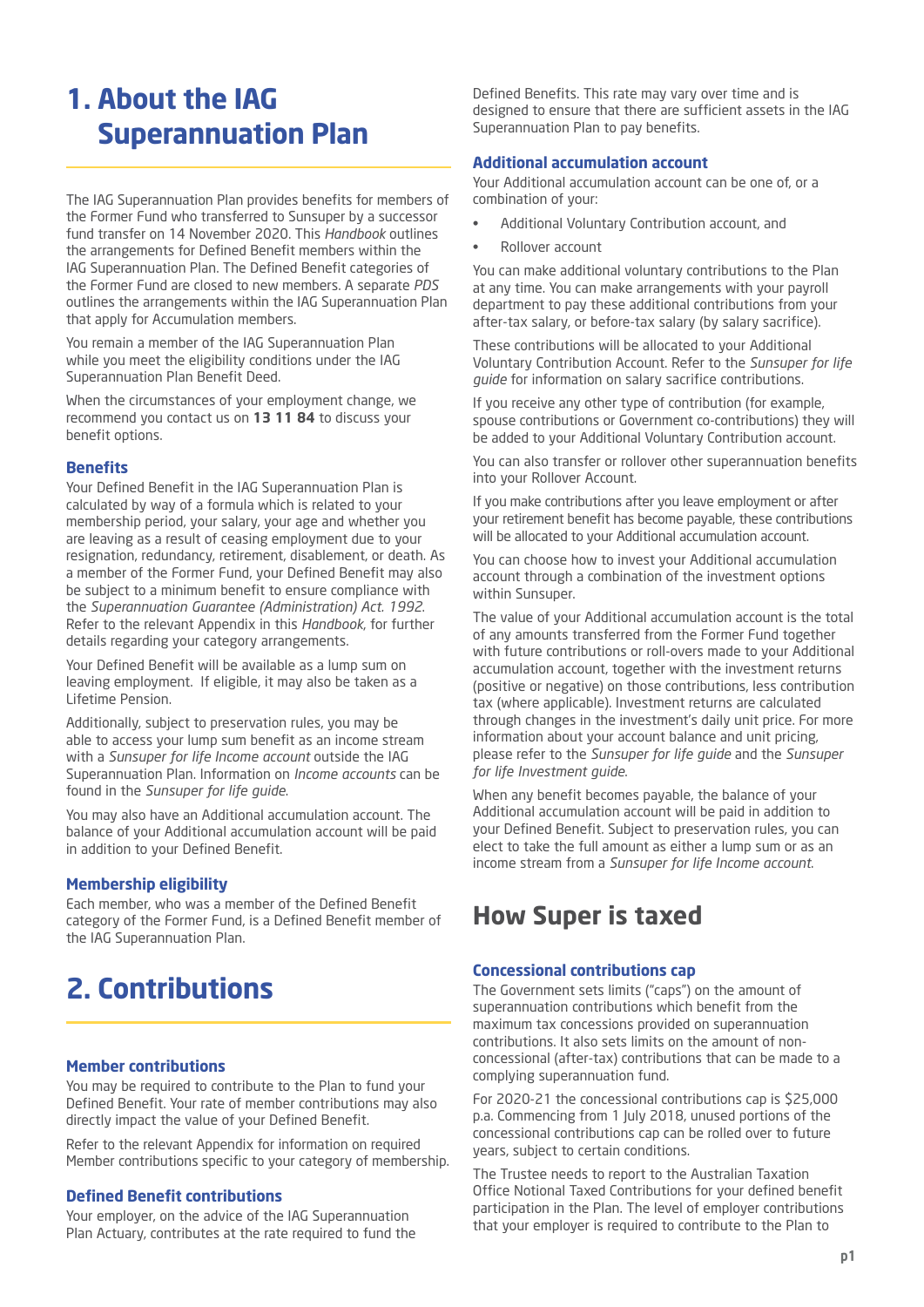provide your benefits may vary from year to year. As such, it is unable or impractical to use actual contributions remitted to the Plan by your employer and a formula is substituted for reporting purposes.

The formula will allow you to calculate if you are able to make any voluntary concessional contributions so as not to exceed the contribution cap (as described above). Should the formula provide an amount in excess of the concessional contributions cap it is then limited to the cap for reporting purposes.

The formula uses the following variables:

- Your Plan salary at each 1 July if your salary changes during the year, any increases (or decreases) are ignored
- A Contribution Rate percentage this is a percentage of your salary used in the formula and this percentage may be adjusted periodically, and.
- Your contributions whether you contribute required member contributions to the Plan and if they are concessional or non-concessional contributions.

Please refer to the *Employer and Salary Sacrifice Contributions for Defined Benefit Members of the IAG Superannuation Plan factsheet* available at

**sunsuper.com.au/iag** or by calling us on **13 11 84**, to see the applicable formula for your category of membership and a sample calculation.

Should you leave employment during the financial year, the formula is also pro-rated for the number of days you participate as a Defined Benefit member in the Plan.

The Administration fee paid by your employer on your Additional accumulation account, of 0.05% p.a. of your account balance, counts towards the concessional contributions cap and Division 293 tax assessment

#### **Non-concessional contributions cap**

For 2020-21, the non-concessional contributions cap is generally \$100,000 p.a.

If your 'total superannuation balance' equals or exceeds a certain amount on 30 June of each financial year (\$1,600,000 for 30 June 2020) you will not be able to make any nonconcessional contributions for the next financial year.

The non-concessional contributions cap does not include downsizer contributions - refer to *Sunsuper for life guide* for more information.

For further information on the Government's limits on nonconcessional contributions, visit ato.gov.au

Please seek financial advice if you are considering making large non-concessional contributions to your superannuation.

#### **Division 293 tax**

Any additional government surcharges or taxes (e.g. a Division 293 tax assessment payable if your income, including concessional contributions, exceeds the threshold set by the Government which is currently \$250,000), will be deducted from your Additional accumulation account.

If you do not have an Additional accumulation account, we may set up an Offset account for you. An Offset account is an accumulation-style account that reduces the value of your defined benefits when they become payable.

Your Offset account is invested in the same investment option as Defined Benefit assets. This means that your Offset account may increase over time, so the amount deducted from your final benefit may be more than the government surcharge or tax.

#### **Tax deductions for after-tax voluntary contributions**

If you claim a tax deduction for any after-tax voluntary contributions made to your Additional accumulation account, it becomes a concessional contribution and counts toward the concessional contributions cap. You should seek financial advice if you are considering claiming a tax deduction for your after-tax voluntary contributions.

# **3. How we invest your money**

#### **Defined Benefit investment**

The Trustee, in consultation with IAG and the Plan Actuary, decides on the investment of the assets that support your Defined Benefit entitlements. The IAG Superannuation Plan Defined Benefit reserve will be invested in the IAG Defined Benefit Investment Option.

#### **Additional accumulation account**

Your Additional accumulation account will initially be invested in the investment option(s) that most closely match your chosen investment option(s) in the Former Fund. For example, if you were invested in the Balanced option, you will be invested 100% in the Retirement option.

Thereafter, Sunsuper will not rebalance your investment allocation. You may need to take a more active role in choosing your investment options for your Additional accumulation account to ensure it meets your requirements. You can select from our full range of investment options consisting of diversified (Growth, Balanced, Retirement and Conservative) and single asset class options (Shares, Property, Fixed Interest and Cash). We offer actively managed and index options, hedged and unhedged (currency) options and special options.

If you have two or more investment options, you may wish to rebalance your portfolio on a periodic basis. Rebalancing simply means bringing the weighting of each investment option in your portfolio back into line with your original selection, by moving money from one option to another.

For information on investment options and investment risk refer to the *Sunsuper for life Investment guide*, available at **sunsuper.com.au/pds**

# **4. Your Benefits**

The IAG Superannuation Plan may provide you benefits payable on retirement, leaving service, retrenchment, death, permanent disablement, or temporary disablement. The benefits you are eligible to receive depends on your category of membership.

This section provides general information about your benefits upon ceasing employment. For detailed information about how your benefits are calculated refer to the Appendix relevant to your category of membership.

### **What happens to my benefit when I leave my employer?**

Effective the date you leave employment, your Defined Benefit will be transferred to an accumulation account. This account will be invested in the IAG Defined Benefit Option,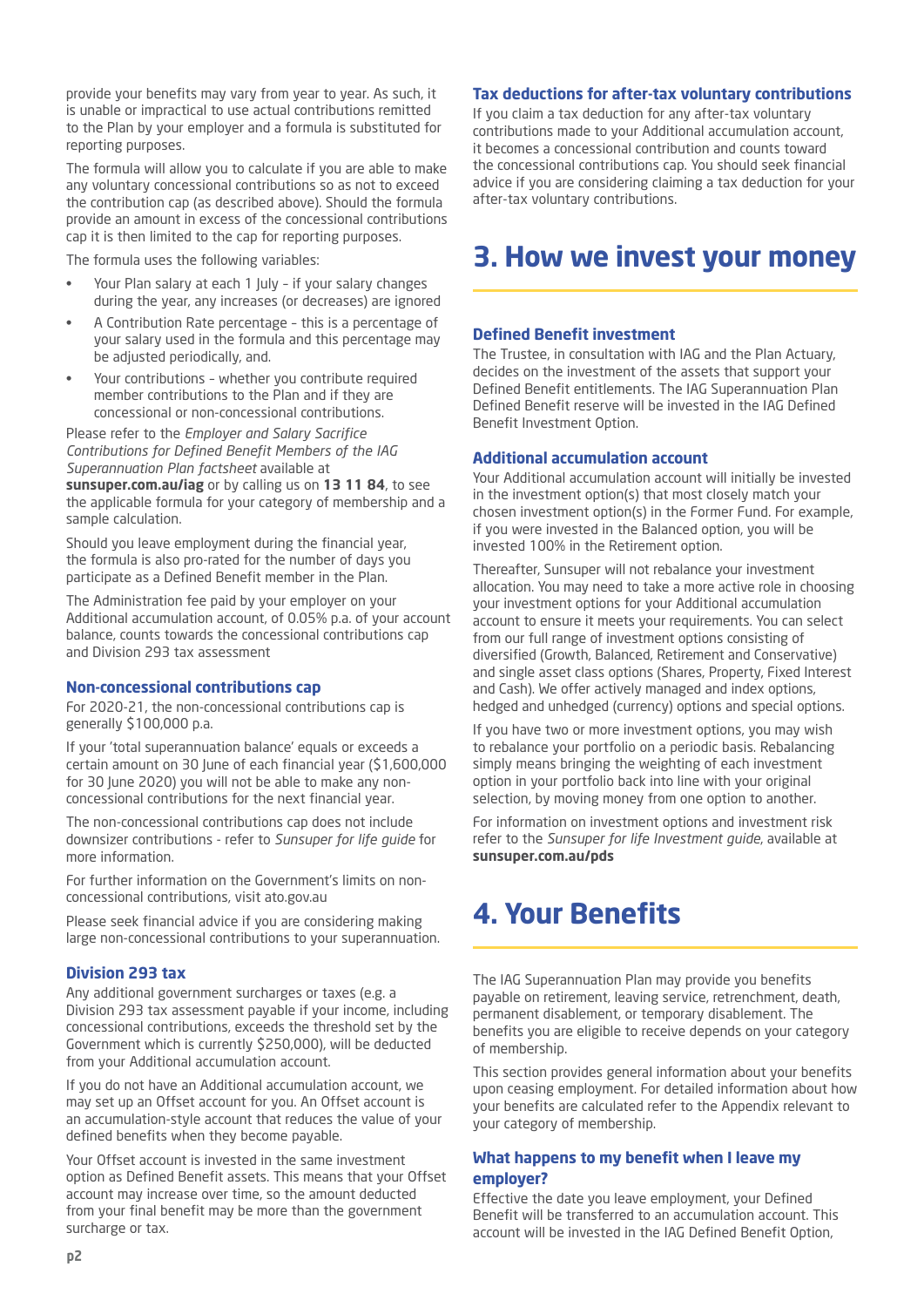subject to a minimum investment return of 0% until we have sufficient information to fully process your benefit. At that time, if you have selected an investment option for your Additional accumulation account this account will then be combined with your Additional accumulation account and invested according to your investment choice.

It's important to note that if you receive a Defined Benefit lump sum, this will be subject to investment returns from the date you leave employment until the date we transfer your Defined Benefit to an accumulation account, or your benefit is paid.

Your benefit, including your Defined Benefit lump sum and any Additional accumulation account, can (subject to preservation rules) be paid to you as an income stream from a *Sunsuper for life Income account*, or paid to you (subject to preservation rules) as a lump sum or transferred to *Sunsuper for life* for Ex-IAG & NRMA or paid to another fund. You may also be able to access some or all of your benefits as a Lifetime Pension.

Changes in the daily unit price mean the value of your benefit will change on a daily basis after you cease employment. When you approach the date at which you're planning to cease work, it's important that you consider what investment option is appropriate for you. You may wish to change your investment option(s) for your Additional accumulation account prior to ceasing employment. Call **13 11 84** if you want to speak to one of our qualified financial advisers<sup>1</sup> who can give you simple advice on how your super is invested at no additional cost. For more comprehensive advice about the IAG Superannuation Plan, we may refer you to an accredited external financial adviser<sup>2</sup>. Advice of this nature may incur a fee.

- Sunsuper employees provide advice as representatives of Sunsuper Financial Services Pty Ltd (ABN 50 087 154 818, AFSL No. 227867) (SFS), wholly owned by the Sunsuper Superannuation Fund.
- 2 Sunsuper has established a panel of accredited external financial advisers who are not employees of Sunsuper. Sunsuper is not responsible for the advice provided by these advisers and does not receive or pay any referral fees. These advisers will explain to you how their advice fees are determined

Refer to Section *10. What happens to my death and disability benefits if I leave my employer?* for details on how this effects your Death and Total & Permanent Disability cover.

#### **Partial Withdrawals**

You may transfer part or all of your Additional accumulation account at any time to a *Sunsuper for life Super-savings account* or to another complying superannuation fund.

#### **Receiving benefits in cash**

If you become entitled to a benefit prior to your preservation age, you may transfer the amount of the benefit to a *Sunsuper for life Super-savings account*, or to another complying superannuation fund. If you do not make a choice your benefit will be transferred to *Sunsuper for life* for Ex-IAG & NRMA.

Lump sum benefits can only be paid to you as cash if you qualify under the preservation rules. Generally you will qualify where you've reached your "preservation age", between 55 and 60 depending on when you were born, and, if you are under age 60 at the time you cease employment, and you are permanently retiring from the workforce. Lump sum benefits are tax free from age 60. While you are under 60 they are tax free up to the current Low Rate Cap of \$215,000 for 2020-21. For further information please refer to the *Sunsuper for life guide*, available at **sunsuper.com.au/iag**

Any lump sum benefit can be:

- Taken in cash (if you qualify under the preservation rules),
- If eligible, taken as a Lifetime Pension
- Paid to you as an income stream from a *Sunsuper for life*

*Income account* (if you qualify under the preservation rules),

- Transferred to a *Sunsuper for life Super-savings account*, or
- Paid to another fund.

For information on the preservation rules and how your benefit may be taxed refer to the *Sunsuper for life guide*, available at **sunsuper.com.au/iag**

# **5. Early release of your Defined Benefit**

Your super can generally be accessed when you stop working after age 60 (or earlier if you've reached your preservation age, between 55-60 depending on when you were born), or from age 65 (earlier access is allowed in limited circumstances). Under Superannuation Law, there are certain circumstances where you are permitted the early release of your benefit.

If you satisfy the requirements under Superannuation Law for the early release of your Defined Benefit, the Trustee will adjust your benefits in the Fund accordingly and your payment will be made.

For more details, or to request the release of your superannuation benefits under special circumstances, visit **sunsuper.com.au/early-access** or contact us.

# **6. Election to convert to accumulation**

You may request at any time to convert your defined benefit to an accumulation benefit.

For more information on this, please call **13 11 84**.

# **7. Your Death Benefit**

This section outlines what happens to your Death Benefit if you die before you become entitled to a Retirement Benefit. For detailed information on how your Death Benefit is calculated, refer to the Appendix relevant to your category of membership.

Once we receive formal notification of your death, your Defined Death Benefit will be transferred to an accumulation account. This account will be invested in the Cash investment option from the date of your death until the Trustee finalises payment of your Death Benefit.

It's important to note that your Death Benefit will be subject to investment returns from the date of your death. Changes in the daily unit price mean the value of your benefit will change on a daily basis.

#### **Additional Death Benefit**

Sunsuper doesn't offer funeral cover. If you had funeral cover within the Former Fund and are under the age of 70, an additional \$15,000 fixed cover amount will be added to your Death Benefit in Sunsuper. This Additional Death Benefit is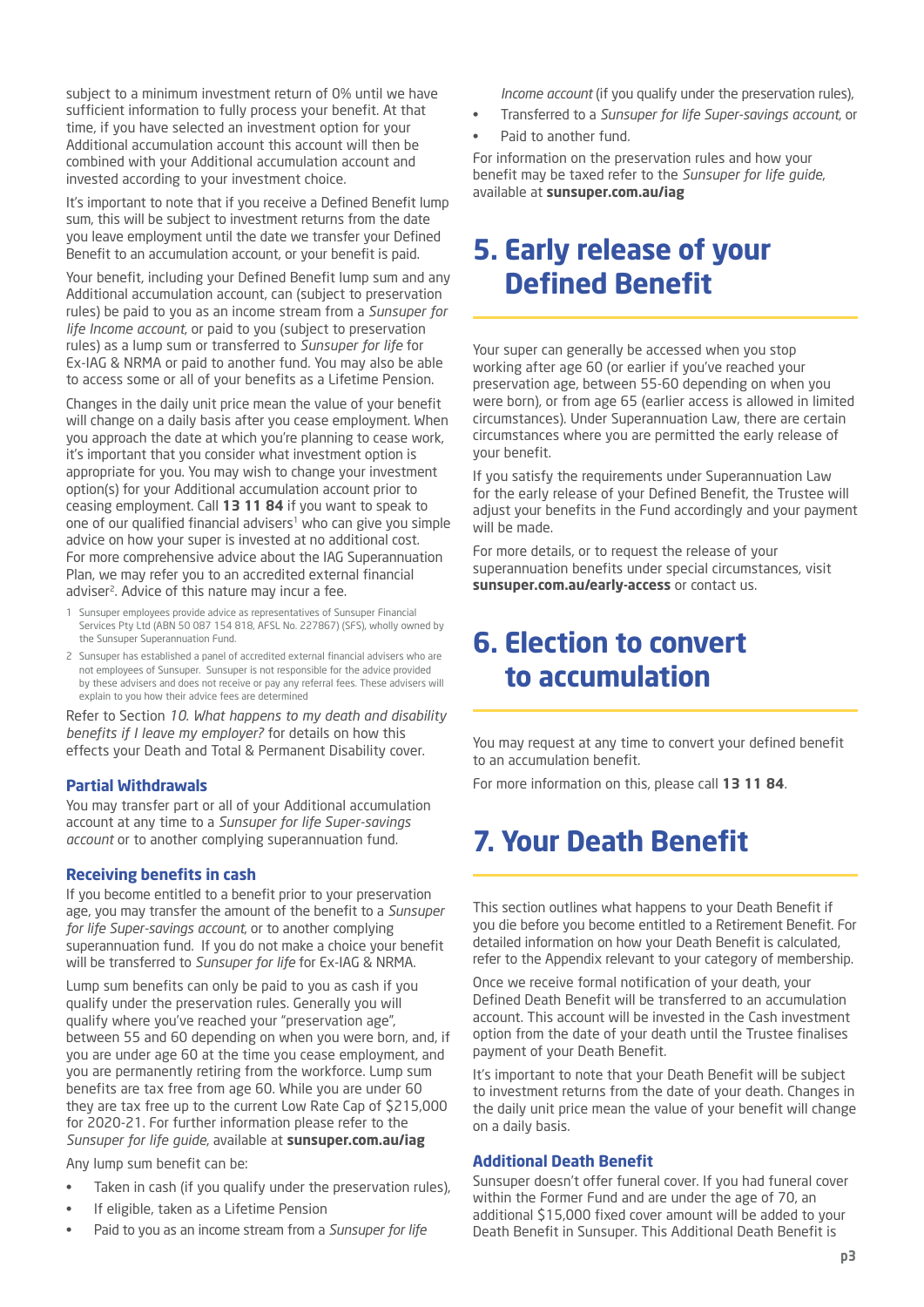only payable if you are under age 70 and employed by IAG or a participating employer at the time of your death.

### **Who receives my Death Benefit?**

In the unfortunate event of your death, the Sunsuper Trustee is required to pay your Death Benefit to your beneficiaries, or where there are no eligible beneficiaries, to any person who has a fair claim. You can complete either:

- a binding death benefit nomination this allows you to nominate who will receive your superannuation benefits in the event of your death and ensures that the Trustee is legally bound by your wishes. The *Binding death benefit nomination* form available at **sunsuper.com.au/beneficiary** Claims are generally processed faster when a valid binding death benefit nomination is in place, or
- a preferred beneficiary nomination this is used by the Trustee as a *guide* when deciding who should receive your Death Benefit. There may be restrictions on who the benefit can be legally paid to. There may also be lengthy investigations to determine who the benefit should be paid to.

Refer to the *Sunsuper for life guide* for more information.

### **What happens if you are terminally ill?**

A *Terminal Illness* means that you are suffering from a sickness or injury that is likely to result in your death within 12 months. If you are under age 65 and at the date of certification have a Death Benefit, subject to providing all the required documentation to support your claim and approval by the Trustee and Insurer, which includes certification of the *Terminal Illness* by the two *Doctors* (as defined in the Definitions section), you will be paid a Terminal Illness benefit.

The benefit paid is the amount of your Additional accumulation account balance, less the Offset account (if any) plus the amount of your Death Benefit in force at the most recent certification (up to a maximum of \$3,000,000).

Any remaining amount will be paid to your eligible beneficiaries on your death if Death cover is still in force at the time of claim.

If there is no insurance component of your defined Death Benefit, subject to meeting the definition of *Terminal Medical Condition* (defined in superannuation law), the Trustee may pay you your defined Death Benefit calculated as described in this *Handbook*.

# **8. Death and Total & Permanent Disability conditions & exclusions**

## **Automatic Acceptance Limits**

If you're an eligible employee, you will automatically receive Death and Total and Permanent Disability benefits.

The maximum amount of automatic benefits is limited to \$1,250,000. This is known as the Automatic Acceptance Limit (AAL). Sunsuper will let you know what is required if Standard cover is not available to you or your cover is over the AAL.

# **When does Death and Total & Permanent Disability insurance benefits stop?**

Benefits will stop when:

- you turn 65 for a Defined Benefit Death benefit,
- you turn 70 for a Defined Benefit Additional Death benefit,
- you turn 65 for a Defined Benefit Death Total & Permanent Disability benefit,
- you die,
- you receive a Total & Permanent Disability insurance benefit,
- you are paid a *Terminal Illness* benefit, which is not less than the amount of the Death and/or Total & Permanent Disability benefit.
- you withdraw all monies from Sunsuper,
- the policy issued to the Trustee is cancelled or terminated for any reason,
- the day before you commence service in the armed forces of any country (not including service in the Australian Army Reservists not deployed overseas) or service with an organisation which is involved in, or promotes, armed conflict, terrorism, civil commotion or unrest,
- 24 months from the commencement of Employer approved leave of absence or parental leave by you, if you have not returned to work prior to the expiry of the 24-month period or an extension of cover has not been approved by the Insurer,
- 60 days after the date you retire or cease to be employed,
- 60 days after the date you no longer qualify as an insured member,
- you permanently depart Australia.

### **General exclusions for Death and Total & Permanent Disability cover**

Benefits are not payable for Death, Total & Permanent Disability, or *Terminal Illness* arising directly or indirectly from:

- war or warlike operations; or
- service in the armed forces of any country (excluding Australian Defence Force Reservists not deployed).

# **9. Income Protection Benefit**

This Benefit provides a monthly income after you have been absent from work while you are totally but temporarily disabled. To be eligible for this Benefit you must be under age 65 and a permanent employee of IAG or a participating employer and working 15 hours or more per week.

If you become *Totally Disabled* you will receive a replacement monthly income for a *Benefit Period* of up to 2 years.

For details on the percentage of *Salary* payable and the *Waiting Period* applicable for your Defined Benefit category please refer to the relevant Appendix later in this *guide*.

### **Waiting Period and Benefit Period**

The *Waiting Period* and *Benefit Period* determine when a claim payment commences and the maximum length of time a benefit is payable.

The *Waiting Period* is the number of continuous days which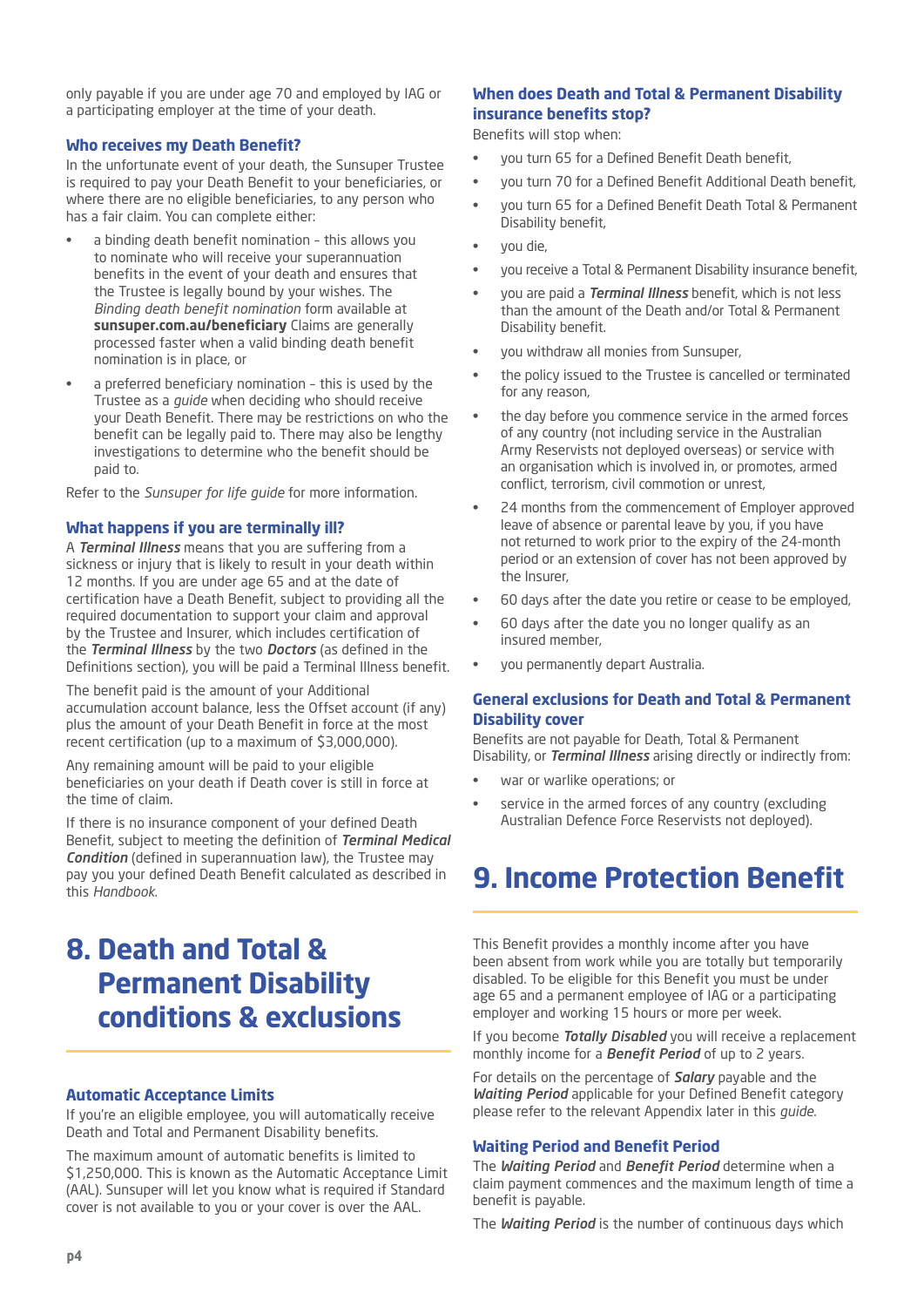must elapse before becoming eligible to claim a benefit. The *Waiting Period* commences from the date a Doctor certifies you are *Totally Disabled* and unable to work as determined by the insurer. Benefit payments will commence when the *Waiting Period* ends and are paid monthly in arrears.

The *Benefit Period* is the maximum length of time that a claim will be paid for.

### **Partial Disability payments**

A reduced monthly Income Protection benefit may be payable if you become *Partially Disabled*.

Where you are unable to work at full capacity due to sickness or injury, and

- following a period of at least 14 consecutive days of Total Disability and you have returned to work in your own or another occupation, and
- your monthly income is less than your *Pre-Disability Salary*, and
- you are under the care of and complying with the reasonable advice given by a Doctor,

We will pay a partial disablement monthly benefit. The benefit payable is calculated in accordance with the following formula:

 $[(A - B) / A] \times C$ 

where:

A is your Monthly Income, or Restricted Monthly Income, immediately prior to Total Disability commencing.

B is the actual Monthly Income earned by you during the month in which you are *Partially Disabled*.

C is the Monthly Benefit

#### **Occupational rehabilitation support**

At Sunsuper we work with our insurer to offer you access to experienced rehabilitation teams, so if you have an injury, disability or health condition that leads to an Income Protection claim we can arrange work related rehabilitation to assist you back to meaningful work.

We work in partnership with you, your treating health professionals and employer to assist you back to suitable work as part of your recovery plan. If you are unemployed, we can assist you to improve your fitness for work.

Rehabilitation services may include:

- Initial meetings with a rehabilitation provider to identify your return to work needs,
- workplace visits to identify solutions in your return to work plan,
- equipment to ensure you maintain your job,
- career guidance to explore alternate work options if you can't work in your usual role, and
- improving your skills and capabilities so that your return to work is sustainable.

Rehabilitation is not appropriate for everyone. If you would like further information about your rehabilitation options please speak with your Claims Representative at Sunsuper.

Together we can assist you back to work and back to a fuller life.

### **Bereavement benefit**

Another additional feature of this plan is that if you die while either Total Disability or Partial Disability benefits are being paid, then an additional lump sum equal to three times your Monthly Benefit from the date of your death will be paid to your beneficiaries.

#### **Rehabilitation expense benefit**

Following lodgement of an Income Protection claim, and if you are approved by the insurer and your Doctor to participate in a rehabilitation program, the expenses may be paid, up to an amount equivalent to 24 monthly benefit payments (less any amount that can be claimed from any other source for those expenses), by the insurer to the rehabilitation service provider on your behalf.

The expenses must be incurred to directly assist you in returning to work in a gainful occupation or in undertaking a vocational retraining program because of your disability.

Any payment of this expense will be made at the insurer's discretion.

# **Family Carer benefit<sup>1</sup>**

The family carer benefit will be paid if a member of your family leaves permanent employment to care for you whilst suffering a Total Disability, for which benefits are being paid.

This additional benefit may be payable for a maximum period of six months. The benefit amount will be the lesser of:

- the amount we estimate the carer would have earned if you had not been disabled; or
- a maximum benefit amount of \$2,000 per month.

This benefit accrues and payment will commence from the later of the end of the *Waiting Period* and the date the family member terminates employment to care for you.

This is only payable while you continue to receive Total Disability benefits.

# **Workplace Modification benefit**

If Total Disability or Partial Disability benefits are being paid, the insurer may pay you an additional benefit up to a maximum amount of two and a half times the Monthly Benefit for the purpose of modifying your workplace to facilitate your return to work.

Any payment of this benefit will be made at the insurer's discretion and the expense must be approved by the insurer before the expense has been incurred.

# **Emergency Transport benefit<sup>1</sup>**

If you have an illness or injury which results in Total Disability or Partial Disability the insurer will reimburse the emergency transportation costs incurred up to a maximum amount of \$500. This benefit will not be payable if the emergency transport costs are payable from any other source.

#### **Bed Confinement benefit1**

An additional Benefit is payable if you are suffering a Total Disability, and during the *Waiting Period*. The amount payable will be one-thirtieth of the Monthly Benefit for each consecutive day of confinement in excess of the initial three (3) days for each period of bed confinement.

<sup>1.</sup> Some benefits are only payable directly to you if you satisfy a condition of release under superannuation laws. Where a restriction applies this benefit may be applied to your *Additional accumulation account.*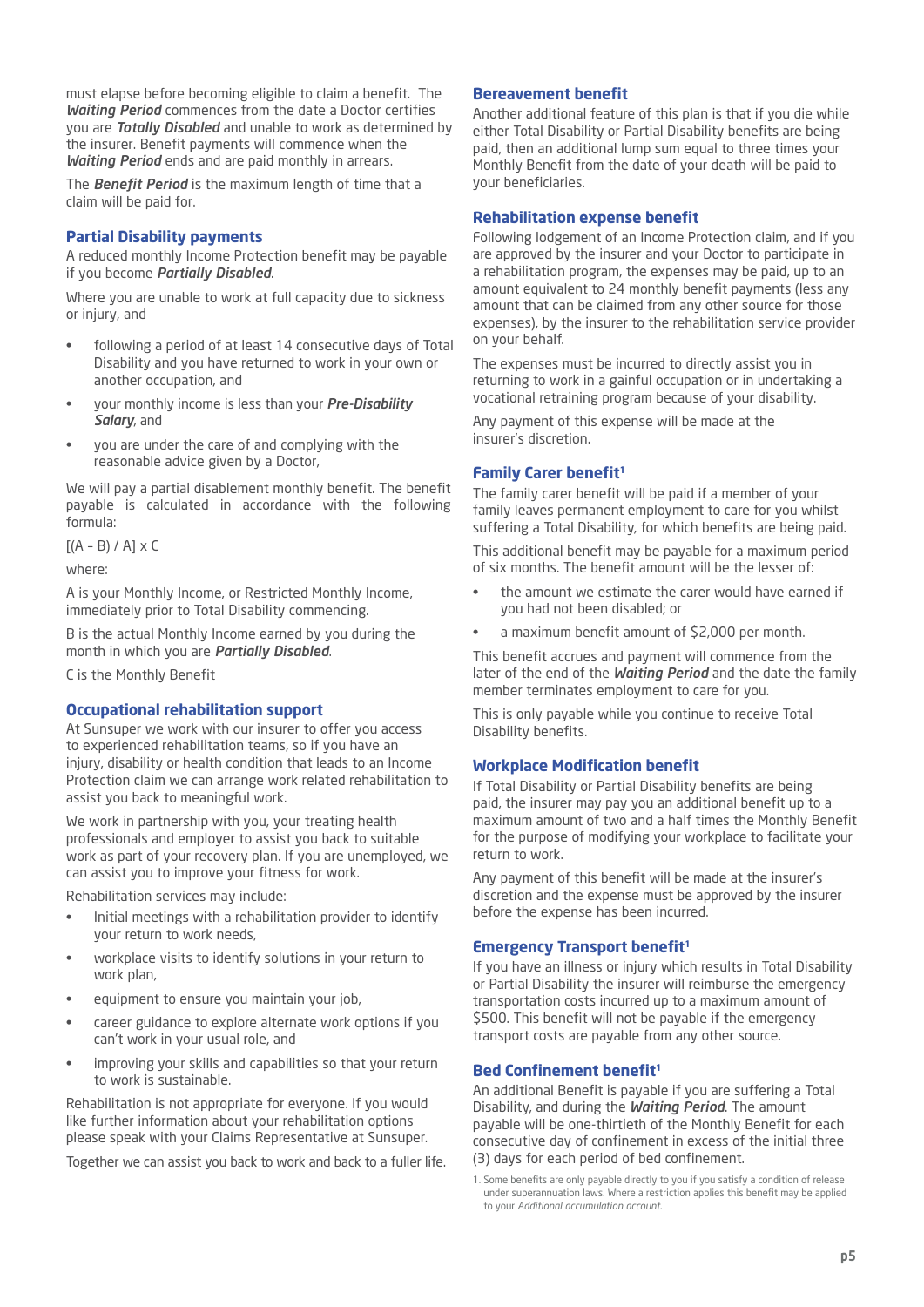### **When does Income Protection cover stop?**

Income Protection cover stops when:

- you leave your employer,
- you turn 65,
- you die,
- you withdraw all monies from Sunsuper,
- you are no longer working for at least 15 hours per week with your employer, or you no longer satisfy the eligibility conditions for Income Protection cover,
- you are accepted by the insurer for a Total and Permanent Disability benefit payment or *Terminal Illness* benefit payment,
- your period of *Unpaid Leave* or parental leave exceeds 24 months,
- you permanently depart Australia,
- the date you cease employment with your Australian based employer while overseas,
- the policy issued to the Trustee is cancelled or terminated for any reason,
- the day before you commence service in the armed forces of any country (not including service in the Australian Army Reservists not deployed overseas) or
- 24 months from the commencement of Employer approved leave of absence or parental leave by you, if you have not returned to work prior to the expiry of the 24 month period or an extension of cover has not been approved by the Insurer,
- 60 days after the date you retire or cease to be employed, or
- 60 days after the date you no longer qualify as an insured member.

# **When we won't pay a benefit**

It is important to understand in what circumstances an Income Protection Benefit is not payable. A benefit won't be paid if the sickness or injury is caused, wholly or partly, directly or indirectly, from:

- any intentional self-inflicted injury or attempted suicide, whether sane or insane,
- normal and uncomplicated pregnancy or childbirth,
- war or warlike operations,
- Service in the armed forces (excluding Australian Army Reservists not deployed overseas),
- a criminal act committed by you, or
- any other exclusions imposed by the insurer.

A benefit won't be paid where a fraudulent claim is made.

# **Will there be offsets to my Benefit payment?**

Your Income Protection Benefit payment may be reduced by the following payments that you are entitled to receive, including:

- any other income derived as a result of disability from employment under any other insurance policy; and
- any Benefit under any workers' compensation or other similar compensation under state or federal legislation or common law, but not including payments in respect of medical treatment, rehabilitation and permanent impairment or permanent loss of use of a body part; and

• monies paid in respect of any claim for past or future economic loss arising from any claim by you for personal injury.

Lump sum payments will be adjusted by the insurer to a monthly equivalent.

Any income from other sources which is in the form of a lump sum or is commuted for a lump sum, will be treated as a monthly equivalent of one sixtieth (1/60) of the lump sum over a period of sixty (60) months, to calculate the reduction in Monthly Benefits under this Policy. Income from other sources does not include income earned from investments and any lump sum total & permanent disablement benefit.

# **What happens if I return to work during the Waiting Period?**

You can return to work for up to 5 days during the *Waiting Period* without having to restart the *Waiting Period*. If you do return to work, the days returned to work will extend your original *Waiting Period* by the number of days returned to work. If you return for longer than specified, your *Waiting Period* will restart.

### **Recurrent event**

If you return to work after receiving a monthly Income Protection Benefit and you become *Totally Disabled* or *Partially Disabled* again within six months from the same or a related cause while your Income Protection cover is in force, the insurer will treat the new claim as a continuation of the earlier claim.

This means that no *Waiting Period* will apply for the new claim, but the Benefit will only be payable for the remainder, if any, of the benefit payment period of two years.

#### **Concurrent event**

Where you are *Totally Disabled* because of more than one injury or sickness, or from both, whether related or not, benefits are payable in respect of only one injury or sickness, as the insurer shall reasonably determine, based on medical evidence.

#### **When does payment of the Benefit stop?**

Benefit payments start after the *Waiting Period*, and will cease upon the earliest of any of the following events:

- you are accepted by the insurer for a Total and Permanent Disability benefit payment or *Terminal Illness* benefit payment (subject to having received Income Protection benefits for at least 3 months),
- you are no longer *Totally Disabled* or *Partially Disabled*;
- you die, subject to payment of the bereavement benefit;
- the maximum *Benefit Period* expires;
- you attain age 65;
- you are no longer under the regular and continuous care of a Doctor;
- you fail to provide the insurer with all requested information and other evidence reasonably required to assess the claim.

The benefit will be paid even if the insurer assesses you to be total & permanently disabled. Providing you were an insured member of Sunsuper at the time you finished work due to the sickness or injury that gave rise to a claim, monthly income benefits will be payable or continue to be paid, regardless of whether you continue to be a member of Sunsuper.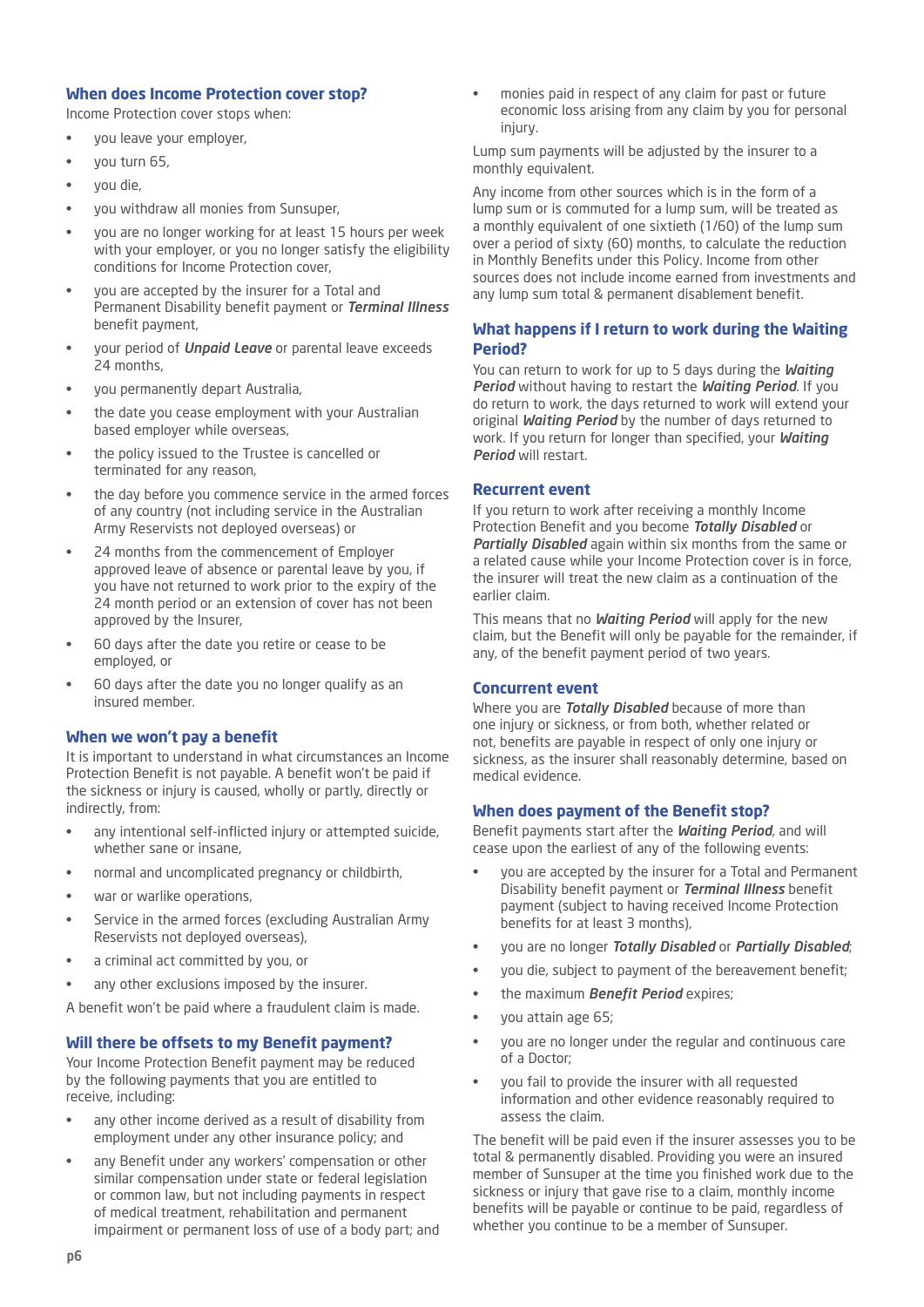# **10. What happens to my death and disability benefits if I leave my employer?**

When we are told you have left your employer your membership in the IAG Superannuation Plan will cease as well as any special arrangements. Your membership will be transferred to *Sunsuper for life* for Ex-IAG & NRMA.

Shortly after Sunsuper receives notification we will contact you to advise you of your options:

- Any Death and *Total & Permanent Disablement* benefits applicable at the time of leaving your employer will continue in *Sunsuper for life* for Ex-IAG & NRMA as Standard Death and/or Total & Permanent Disability cover on a fixed cover basis. This means your amount of insurance stays the same, but your premiums will generally increase as you get older.
- Premiums for any Death and Total & Permanent Disability cover will be payable in full by you, effective from the date you cease employment with IAG or a participating employer. Premiums may alter from the amounts payable in the IAG Superannuation Plan. Any changes to your insurance will be back dated to the date you left employment. You must contact us if you do not want your Death and/or Total & Permanent Disability benefits to continue as Death and/or Total & Permanent Disability cover.
- Any Permanent *Disablement* (other than *Total & Permanent Disablement*) Benefit will cease.
- If you have left your employer as a result of illness or injury, *Limited Cover* will apply from the date of transfer until you have been At Work for 30 consecutive days.
- If you already have a *Sunsuper for life Super-savings account*, this account will move to *Sunsuper for life* for Ex-IAG & NRMA and your cover will be replaced by the higher of your existing *Sunsuper for life* cover and the cover provided under your IAG Superannuation Plan account.

The replacement of cover will take effect the date you cease employment with your employer.

Your Income Protection cover will cease.

Your Income Protection cover may be able to be reinstated without evidence of health if:

- You return to permanent employment and work at least 15 hours per week,
- You apply for reinstatement within 120 days of leaving your employer,
- You have not left your employer as a result of illness or injury,
- You supply us proof of your new employment and occupational status, and
- You complete the *Income Protection transfer application* form, available at **sunsuper.com.au/insuranceforms**

Upon acceptance by the insurer, your Income Protection cover will be reinstated with the same *Benefit Period* applied and no increase in cover. Your *Waiting Period* will be 84 days. If you have not applied within 120 days, you will need to reapply for Income Protection cover and evidence of health will be required.

To be eligible to continue your Death and Total & Permanent Disability cover you must ensure regular contributions will be paid into your *Sunsuper for life* for Ex-IAG & NRMA *Supersavings account*.

You must let us know if you wish to cancel your cover.

Visit **sunsuper.com.au/iagnrma** for a copy of the *Sunsuper for life PDS for Ex-IAG & NRMA*.

# **11. Other terms and conditions**

# **Choice of Fund and Portability**

You may instruct your employer to pay your super contributions to another fund. If a Defined Benefit member makes such an election, their Defined Benefits will be affected. Before making such an election, you should contact us on **13 11 84** to understand the impact that such a decision will have on your benefits.

You can transfer your Additional accumulation account from the IAG Superannuation Plan to another superannuation fund at any time.

# **Membership during periods of Leave without pay (LWOP)**

Your employer may approve a period of LWOP. During the agreed period of LWOP your *Fund Multiple* will not continue to accrue for the period.

Your *Salary* will be the last advised salary prior to taking leave.

Upon returning to employment, your benefit will then continue to accrue as described in this *Handbook*.

In general, any insurance cover that formed part of your death or disablement benefits as at the start date of your leave will continue for up to 24 months from the commencement of employer approved leave of absence or parental leave by you, provided you continue to be eligible for cover during that period. If you have not returned to work prior to the expiry of the 24 month period your cover will cease. For further details on how LWOP may impact your insurance cover please refer to Section Overseas travel and unpaid leave.

# **Duty of disclosure for insurance cover**

Before a superannuation fund trustee like Sunsuper Pty Ltd enters into a life insurance contract in respect of your life, it has a duty to tell the insurer anything that it knows, or could reasonably be expected to know, that may affect the insurer's decision to provide the insurance and on what terms.

The trustee entering into the contract has this duty until the insurer agrees to provide the insurance. The trustee has the same duty before it extends, varies or reinstates the contract. The trustee does not need to tell the insurer anything that reduces the risk of the insurance, or is common knowledge, or the insurer knows or should know as an insurer, or where the insurer waives the duty to tell them.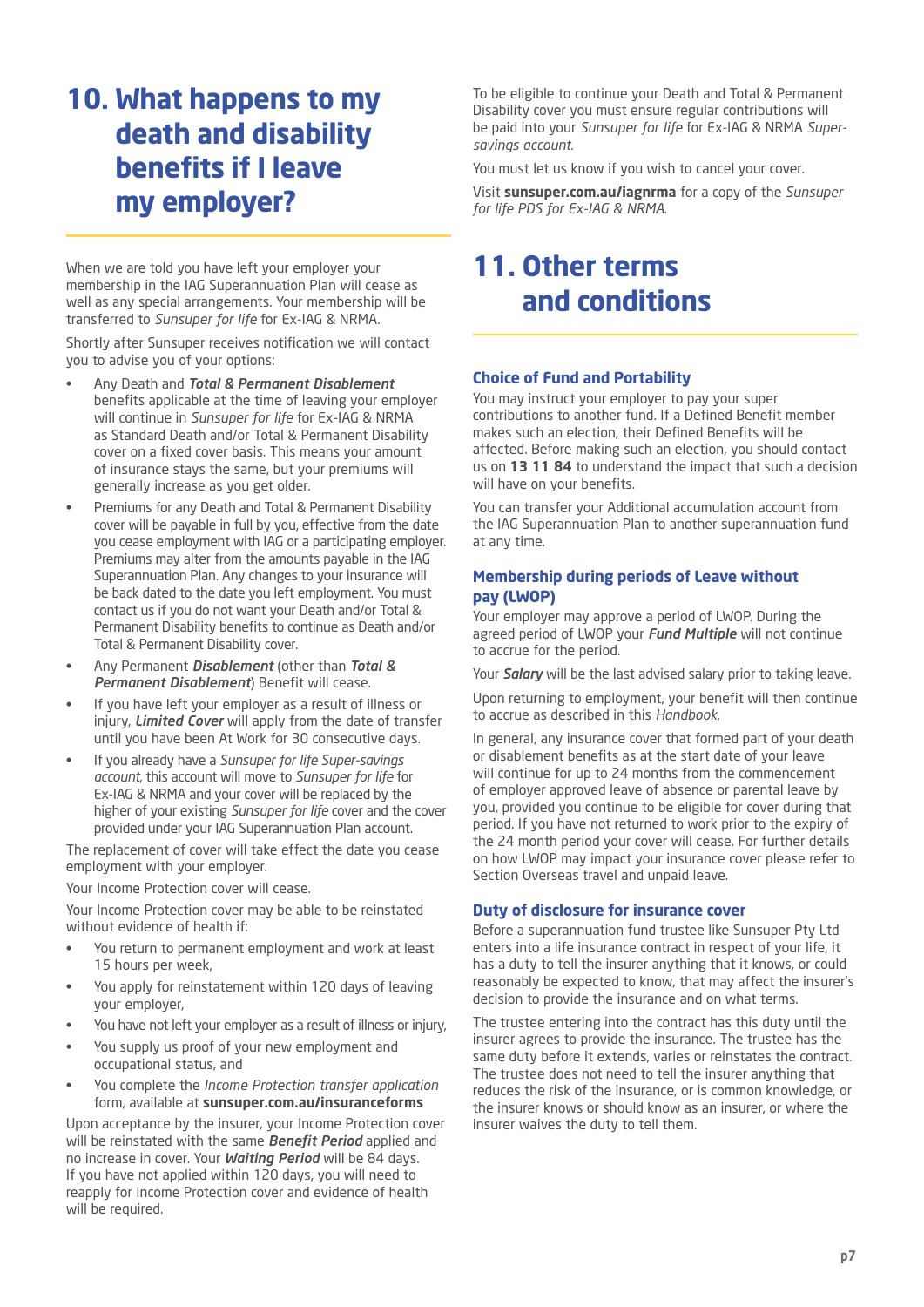# **If you as a member of Sunsuper do not tell us or the insurer something**

If you, as the person whose life is to be insured under the life insurance contract, do not tell us or the insurer something that you know, or could reasonably be expected to know, may affect the insurer's decision to provide insurance and on what terms, this may be treated as a failure by us to comply with our Duty of Disclosure. This could affect the insurance cover provided to you as described below.

# **If we do not tell the insurer something (because you didn't tell us or otherwise)**

In exercising the following rights, the insurer may consider whether different types of cover can constitute separate contracts of life insurance. If the insurer does, it may apply the following rights separately to each type of cover.

If we do not tell the insurer anything we are required to, and the insurer would not have provided the insurance if it had been told, the insurer may avoid the contract within three years of entering into it.

If the insurer chooses not to avoid the contract, it may, at any time, reduce the amount of insurance provided. This would be worked out using a formula that takes into account the premium that would have been payable if we had told the insurer everything we were required to. However, if the contract has a surrender value, or provides cover on death, the insurer may only exercise this right within three years of entering into the contract.

If the insurer chooses not to avoid the contract or reduce the amount of insurance provided, it may, at any time, vary the contract in a way that places the insurer in the same position it would have been in if we had told the insurer everything we were required to. However, this right does not apply if the contract has a surrender value or provides cover on death. If the failure to comply with the duty of disclosure is fraudulent, the insurer may refuse to pay a claim and treat the contract as if it never existed. For further information please call us on **13 11 84**.

# **Family Law offsets**

In the case where a benefit payment involves a Payment Split as required under the Family Law Act, the Trustee may be required to reduce the amount of your benefit to account for any entitlements to your Spouse or former Spouse.

# **Financial Advice**

Working out how much insurance is right for you can be a difficult task. The amount of insurance you need will depend on a combination of things such as your liabilities, assets, ongoing expenses and your expected standard of living. Speak to your adviser or contact Sunsuper.

Call **13 11 84** if you want to speak to one of our qualified financial advisers<sup>1</sup> who can give you simple advice about your Sunsuper account at no additional cost, quickly over the phone. For more comprehensive advice, we may refer you to an accredited external financial adviser<sup>2</sup> Advice of this nature may incur a fee.

1 Sunsuper employees provide advice as representatives of Sunsuper Financial Services Pty Ltd (ABN 50 087 154 818 AFSL No. 227867) (SFS), wholly owned by the Sunsuper Superannuation Fund.

2 Sunsuper has established a panel of accredited external financial advisers who are not employees of Sunsuper. Sunsuper is not responsible for the advice provided by these advisers and does not receive or pay any referral fees. These advisers will explain to you how their advice fees are determined.

# **Overseas travel and approved leave**

# **What happens during approved Paid Leave, Unpaid Leave or parental leave?**

Your Death and Total & Permanent Disability cover will continue for up to 24 months from the commencement of employer approved leave of absence or parental leave by you, if you have not returned to work prior to the expiry of the 24 month period your cover will cease.

Your Income Protection cover under this Policy may be continued for up to twenty-four (24) months while you are on Employer approved leave of absence or parental leave, providing:

- you were working an average of 15 hours or more per week in the 3 months immediately prior to going on unpaid leave;
- you do not join the armed forces (excluding Australian Defence Force Reservists not deployed overseas);
- premiums continue to be paid; and
- you remain Employed and remain a member of the Fund.

**Note:** If you're on *Unpaid Leave* or leave without pay, you will not be eligible to start claiming benefits until the later of the end of your *Waiting Period* and the end of the leave period. The *Salary* used to calculate your benefit will be your *Salary* in place on your last day of work prior to beginning of your unpaid leave period.

You can reapply for cover upon returning to work. Evidence of health satisfactory to the insurer will be required before cover can restart from the date accepted by the insurer.

# **What happens if you travel overseas on paid leave or temporarily reside overseas?**

Your cover will continue while you reside overseas as long as you remain in the active employment of your Australian-based employer IAG (or an international subsidiary or associated company of your Australian employer). If you become disabled while based overseas you may, at your own expense be required to return to Australia for assessment of any disability claim.

The cover described in this *guide* is provided 24 hours a day on a worldwide basis. However, unless you are continuously residing in Australia or one of the following approved countries; Belgium, Canada, Denmark, France, Germany, Hong Kong, Italy, Japan, the Netherlands, New Zealand, Singapore, Sweden, Switzerland, the United Kingdom, the United States of America or any other country the insurer may agree to in writing, the payment of Income Protection benefits to you will be subject to the following conditions:

- payment of continuous Income Protection benefits will be limited to 12 months from the date of your disability; and
- after expiration of the 12-month period, no additional Benefits will be payable to you unless and until the Insured Member returns to Australia or one of the approved countries.

If you return to Australia or an approved country and you are still *Totally Disabled* or *Partially Disabled* with the terms of the Policy, benefits may be reinstated effective from the date they return to Australia or one of the approved countries.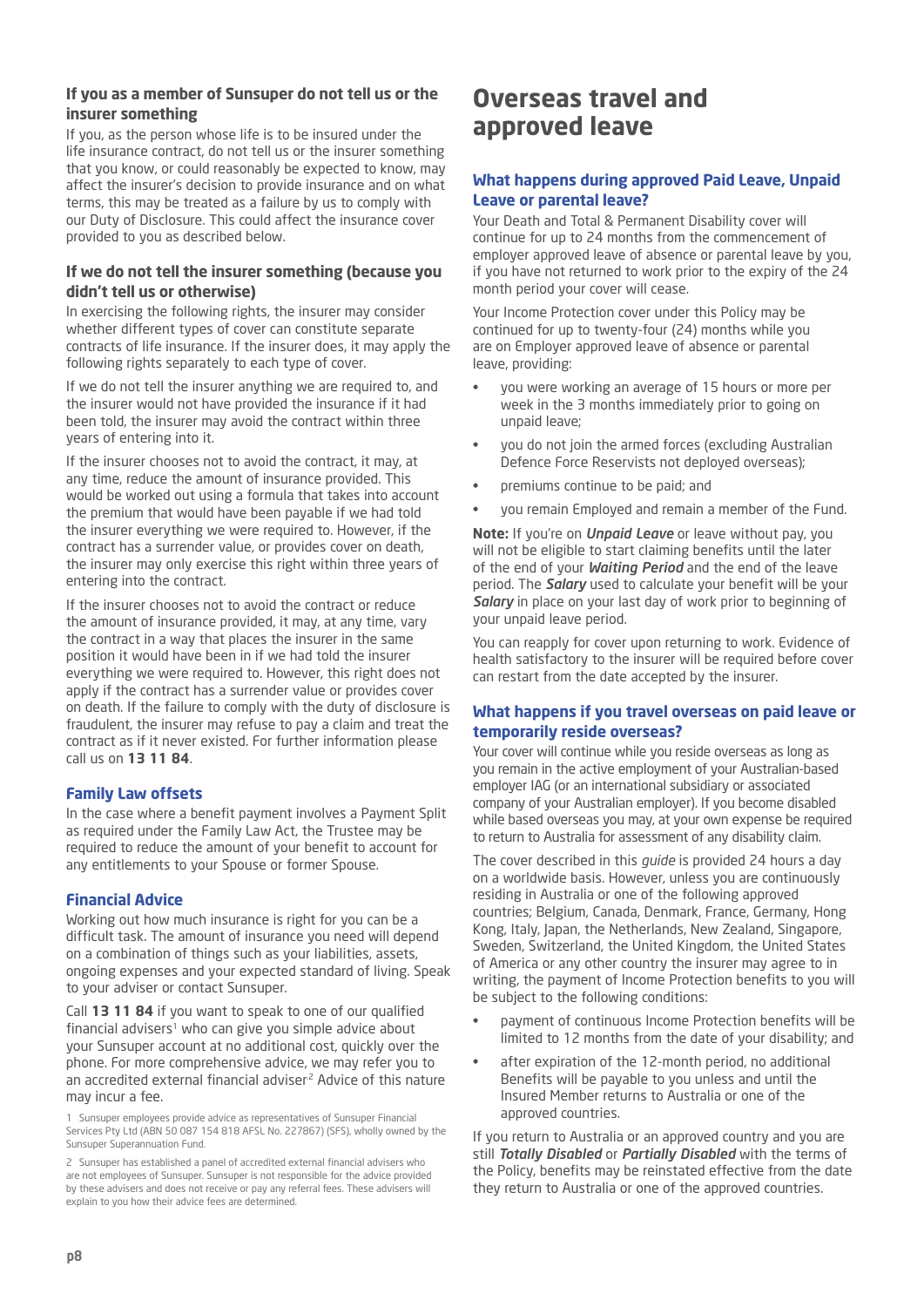# **12.** *Sunsuper for life Income accounts*

# **When can I set up a**

# *Sunsuper for life Income account?*

If you are entitled to receive a lump sum benefit, you can choose to set up a *Sunsuper for life Income account*, if you qualify under the preservation rules. You may be able to either set up a *Retirement income account* or a *Transition to retirement income account*, depending on your age and circumstances.

If you are still working for your employer, you can also set up an *Income account* with your Additional accumulation Account, or part of that account, if you qualify under the preservation rules.

More information on *Income accounts* can be found in the *Sunsuper for life guide*.

An *Income account* provides an account based pension and does not provide a Lifetime Pension.

# **Cooling Off Period**

If you set up an *Income account*, a 14-day cooling off period applies from the earlier of:

- The date of the confirmation advice of the commencement of the *Income account*, or
- 5 days after the commencement of the payment of the *Income account*.

During this period, you may write to the Trustee revoking the choice to commence an *Income account* and instead elect to receive your Defined Benefit as a lump sum. For more information, contact us on **13 11 84**.

# **13. About death and disablement claims**

# **Let us help you**

We understand that death and disablement claims can sometimes be difficult and stressful. We understand that the circumstances of every claim are as different as the individuals making them.

To help you and your family through this difficult time, we have a team of dedicated and experienced staff who are able to assist you. Our Claims Representatives are trained specialists who will handle your claim journey with compassion and professionalism.

All of our Claims Representatives are trained to understand and explain our claims process. Once you make the initial contact with us to commence a claim, you will be assigned an individual Claims Representative to help you through the rest of the process and answer your questions.

We are here to help. Please contact us as soon as you are able to on **13 11 84** if you would like help making a claim or have any questions.

### **How to make a claim**

While we do hope that you never need to, the following information will assist you in understanding the claim process in the event that you do need to make a claim. Any claim process will involve:

- Notification to us,
- Gathering information and providing it to us,
- Assessment of the insurance claim by the insurer,
- Assessment by the Sunsuper Trustee, including determination of the beneficiary/s,
- Decision by the Sunsuper Trustee, and
- Payment of the claim, if approved.

These steps do take some time, although our experienced Claims Representatives will help you at every stage of the process.

Further information may be requested at different stages of the process, and with disablement claims you may be required to undergo an examination by a Medical Practitioner or professional of the insurer's choice. The insurer will usually meet the costs associated with any additional information requests.

### **Death claims**

It is important that in the event of your death, Sunsuper is notified by a relative or legal personal representative to enable the claims process to begin. Once we receive formal notification of your death, your Defined Benefit will be transferred to an accumulation account. This account will be invested in the Cash investment option and will remain invested there until the Trustee finalises payment of your death benefit.

It's important to note that if your Defined Benefit is paid as a lump sum, this will be subject to investment returns from the date of your death. Changes in the daily unit price mean the value of your benefit will change on a daily basis.

# **Total & Permanent Disablement, Permanent disablement (other than Total & Permanent Disablement) and Income protection claims**

Sunsuper should be notified as soon as reasonably possible after an event that is likely to give rise to a disablement or income protection claim.

#### **Claims after your cover has stopped**

If an event occurs before the date your cover stops or is terminated, and that event entitles you to make an insurance claim, you may still be eligible for that payment even after your cover has stopped.

# **If your claim is declined**

If your claim for a benefit that includes an insured component and is declined by the Insurer your claim will be referred to the Sunsuper Trustee for review and consideration.

If the Sunsuper Trustee declines your claim and you disagree with this decision you can either:

- lodge a complaint in writing, with Sunsuper. Your complaint will be investigated, and if the decision to decline your claim is confirmed by the Fund, you can refer your complaint to the Australian Financial Complaints Authority (AFCA), or
- lodge a complaint directly with AFCA, however AFCA may refer your complaint back to Sunsuper.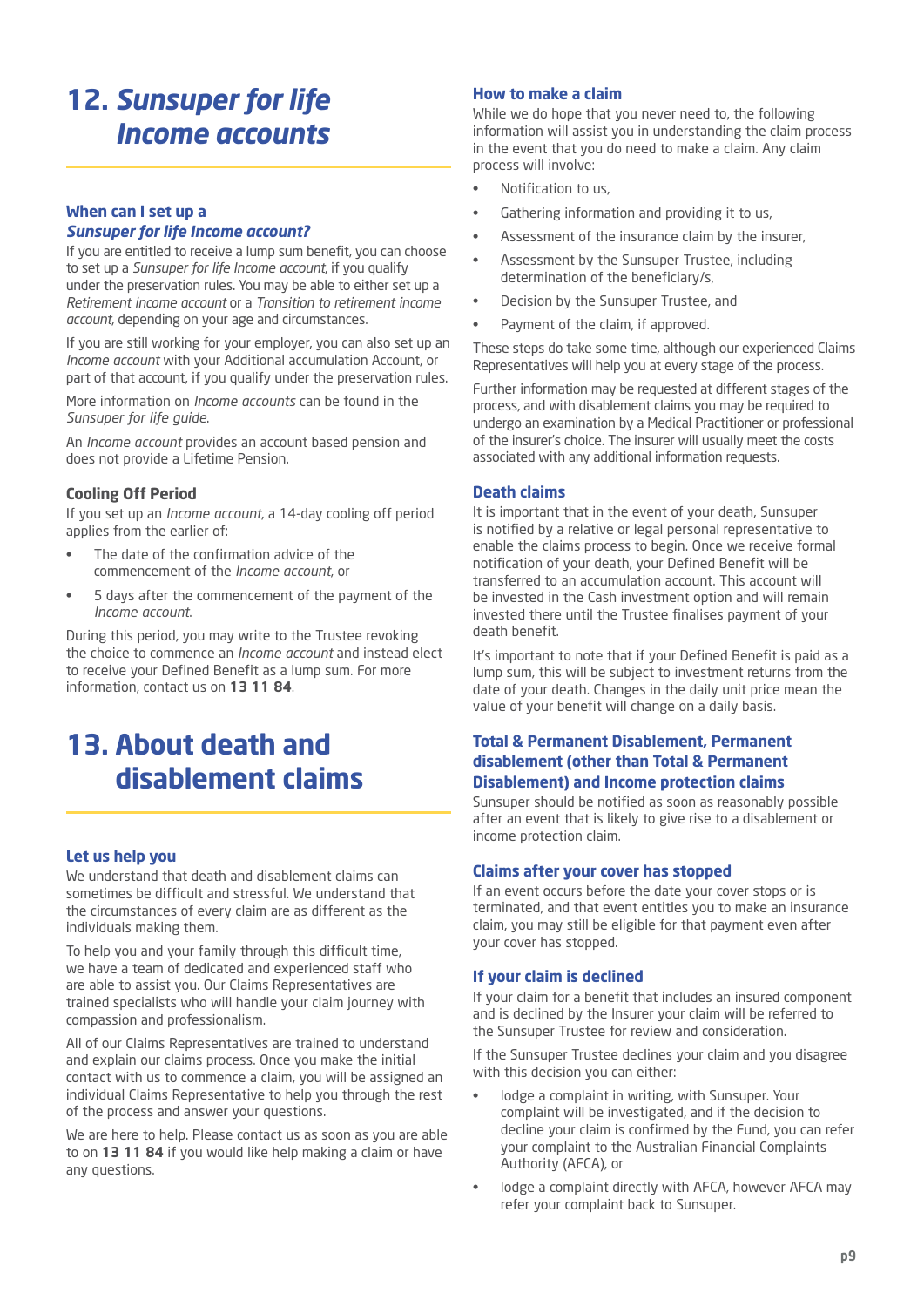There are time limits on when you can make a complaint to AFCA about a Total and Permanent Disability claim. Call AFCA on 1800 931 678 or visit their website www.afca. org.au for more information about these time limits.

AFCA's contact details are as follows:

Australian Financial Complaints Authority GPO Box 3 Melbourne VIC 3001 Call: 1800 931 678 Email: info@afca.org.au Web: www.afca.org.au

#### **Claim investigation**

If you make a claim, the Insurer reserves the right to investigate the claim including but not limited to conducting surveillance and requesting information and medical examinations.

### **Incorrect information and eligibility for cover**

If your recorded age or gender is incorrect, the insurer has the right to adjust the premium or the benefit based on the correct information. As a general rule, your eligibility for cover will not be assessed until you make a claim.

#### **Financial advice**

When you make a claim or receive an insurance benefit, not only is it likely to be a difficult time, but it can be hard to know what your next step is. You don't need to panic, and you don't need to be rushed into a course of action.

Speak to your adviser or contact Sunsuper.

Call **13 11 84** if you want to speak to one of our qualified financial advisers<sup>1</sup> who can give you simple advice about your Sunsuper account at no additional cost, quickly over the phone. For more comprehensive advice, we may refer you to an accredited external financial adviser.<sup>2</sup> Advice of this nature may incur a fee.

- 1 Sunsuper employees provide advice as representatives of Sunsuper Financial Services Pty Ltd (ABN 50 087 154 818 AFSL No. 227867) (SFS), wholly owned by the Sunsuper Superannuation Fund.
- 2 Sunsuper has established a panel of accredited external financial advisers who are not employees of Sunsuper. Sunsuper is not responsible for the advice provided by these advisers and does not receive or pay any referral fees. These advisers will explain to you how their advice fees are determined.

# **14. Definitions**

# **General and Insurance Terms**

For detailed information about how your benefits are calculated refer to the Appendix relevant to your category of membership.

# **Accidental Injury**

Accident means an event where bodily injury is caused directly and solely by external and visible means, independent of all other causes.

# **Approved Leave**

Approved Leave means parental leave, annual leave, bereavement leave, long service leave or any other leave approved by your Employer for reasons other than related to injury or illness.

## **At Work**

At Work means the person is at work for the normal daily hours of work and is actively performing the full, unrestricted or unmodified duties of their normal Occupation for which they were Employed or would have been had the day not been a day of leave (other than due to Illness or injury), public holiday or weekend day.

### **Benefit Period**

Benefit Period means the maximum period of time for which benefits will be paid for any one period of Total Disability or one period of Total and Partial Disability. The total claim payment period for any one illness or injury is limited to your Benefit Period.

# **Date of Disability - Income Protection**

The Date of Disability means the later of the date:

- i) you cease all work as a result of a illness or injury, and
- ii) on which the *Doctor* certifies that you suffer from an injury or illness that is the cause of your *Total Disability*.

# **Date of Disablement – Total & Permanent Disablement**

The Date of *Disablement* means the later of the date:

- i) vou cease all work solely as a result of injury or Illness: and
- ii) the date on which the *Doctor* certifies that you suffer from an injury or Illness that is the cause of Total & Permanent Disability

#### **Doctor**

Doctor means a legally qualified and registered doctor of medicine. It does not include the Employer, the Insured Member, an Employee or the Insured Member's immediate family or business partner/s.

# **Medical Condition Definitions**

#### **Blindness**

The permanent loss of sight in both eyes, whether aided or unaided, due to illness or injury to the extent that visual acuity is 6/60 or less in both eyes or to the extent that the visual field is reduced to 20 degrees or less of arc, as certified by an ophthalmologist.

#### **Cardiomyopathy**

Condition of impaired ventricular function of variable aetiology (often not determined) resulting in significant physical impairment, i.e. Class 3 on the New York Heart Association classification of cardiac impairment.

#### **Chronic lung disease**

Permanent end stage respiratory failure with FEV1 test results of consistently less than one litre requiring continuous permanent oxygen therapy.

#### **Dementia and Alzheimer's disease**

Clinical diagnosis of dementia (including Alzheimer's disease) as confirmed by a consultant neurologists, psychogeriatrician, psychiatrist or geriatrician. The diagnosis must confirm permanent irreversible failure of brain function resulting in significant cognitive impairment for which no other recognisable cause has been identified. Significant cognitive impairment means a deterioration in the person's Mini-Mental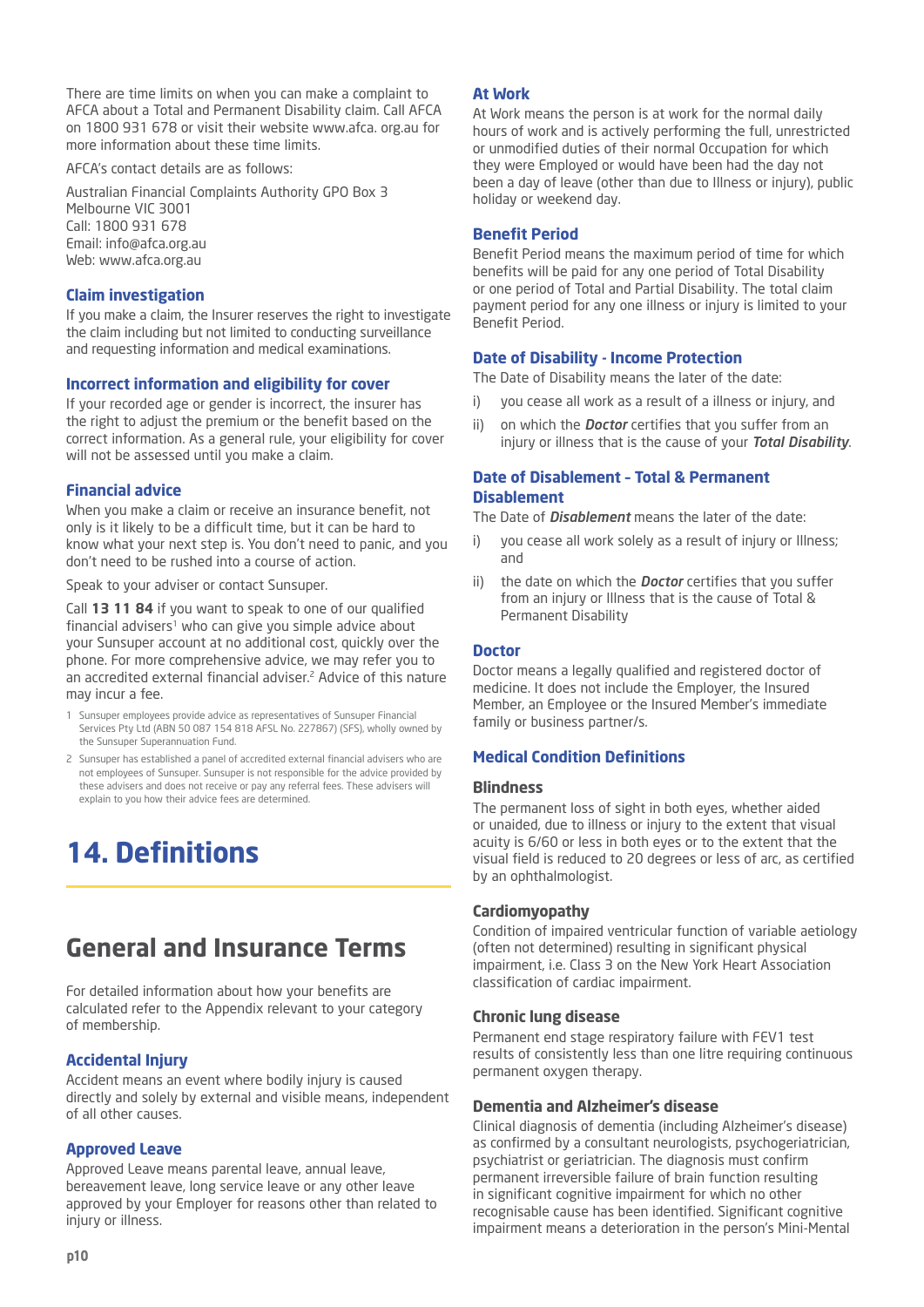State Examination scores to 24 or less and deterioration would continue but for any effective treatment. Dementia related to alcohol, druqs abuse or AIDS is excluded.

## **Diplegia**

The total loss of function of both sides of the body due to illness or inlury, where such loss of function is permanent.

### **Hemiplegia**

The total loss of function of one side of the body due to illness or injury, where such loss of function is permanent.

### **Loss of hearing**

Complete and irrecoverable loss of hearing, both natural and assisted, from both ears as a result of illness or injury, as certified by a specialist we consider appropriate.

# **Loss of speech**

The total and irrecoverable loss of the ability to produce intelligible speech as a result of permanent damage to the larynx or its nerve supply or the speech centres of the brain. The loss must be certified by an appropriate medical specialist.

# **Major head trauma**

Injury to the head resulting in neurological deficit causing either:

- a permanent loss of at least 25% whole person function (as defined in the American Medical Association publication "*Guides* to the Evaluation of Permanent Impairment" 4th Edition or an equivalent *guide* to the evaluation of impairment approved by us); or
- The permanent and irreversible inability to perform without the assistance of another person any one of the following activities of daily living:
	- dressing the ability to put on and take off clothing;
	- toileting the ability to use the toilet, including getting on or off;
	- mobility the ability to get in and out of bed and a chair
	- continence the ability to control bowel and bladder function;
	- feeding the ability to get food from a plate into the mouth;

as certified by a consultant neurologist.

#### **Motor neurone disease**

Motor neurone disease diagnosed by a consultant neurologist. Multiple sclerosis. The unequivocal diagnosis of multiple sclerosis as confirmed by a consultant neurologist and characterised by demyelination in the brain and spinal cord evidenced by Magnetic Resonance Imaging or other investigations acceptable to us. There must have been more than one episode of well-defined neurological deficit with persisting neurological abnormalities.

# **Muscular dystrophy**

The unequivocal diagnosis of muscular dystrophy by a consultant neurologist.

# **Paraplegia**

The permanent loss of use of both legs or both arms, resulting from spinal cord illness or injury.

# **Parkinson's disease**

The unequivocal diagnosis of Parkinson's disease by a consultant neurologist where the consultant neurologist confirms that the condition:

- is the established cause of two or more of the following:
	- muscular rigidity;
	- resting tremor;
	- bradykinesia; and
- has caused significant progressive physical impairment, likely to continue progressing but for any treatment benefit.

The person must be following the advice and treatment of a specialist neurologist.

#### **Primary pulmonary hypertension**

Primary Pulmonary Hypertension associated with right ventricular enlargement established by cardiac catheterisation resulting in significant permanent physical impairment to the degree of at least Class 3 of the New York Heart Association classification of cardiac impairment.

#### **Quadriplegia**

The permanent loss of use of both legs and both arms, resulting from spinal cord illness or injury.

### **Severe rheumatoid arthritis**

The unequivocal diagnosis of severe rheumatoid arthritis by a Rheumatologist. The diagnosis must be supported by, and evidence, all of the following criteria:

- at least a six week history of severe rheumatoid arthritis which involves three or more of the following joint areas:
	- proximal interphalangeal joints in the hands;
	- metacarpophalangeal joints in the hands;
	- metatarsophalangeal joints in the foot, wrist, elbow, knee or ankle;
- simultaneous bilateral and symmetrical loint soft tissue swelling or fluid (not bony overgrowth alone)
- typical rheumatoid joint deformity and at least two of the following criteria:
	- morning stiffness;
	- rheumatoid nodules;
	- erosions seen on X-ray imaging;
	- the presence of either a positive rheumatoid factor or the serological markers consistent with the diagnosis of severe rheumatoid arthritis.

Degenerative osteoarthritis and all other arthritides are excluded.

#### **Tetraplegia**

The total and permanent loss of use of both arms and both legs, together with loss of head movement, due to brain illness or spinal cord illness or injury.

#### **Permanent Incapacity**

Permanent Incapacity is defined in the *Superannuation Industry (Supervision) Regulations 1994 (Cth)*. A member of a superannuation fund is taken to be suffering permanent incapacity if the trustee of the fund is reasonably satisfied that the member's ill-health (whether physical or mental) makes it unlikely that the member will engage in gainful employment for which the member is reasonably qualified by education, training or experience.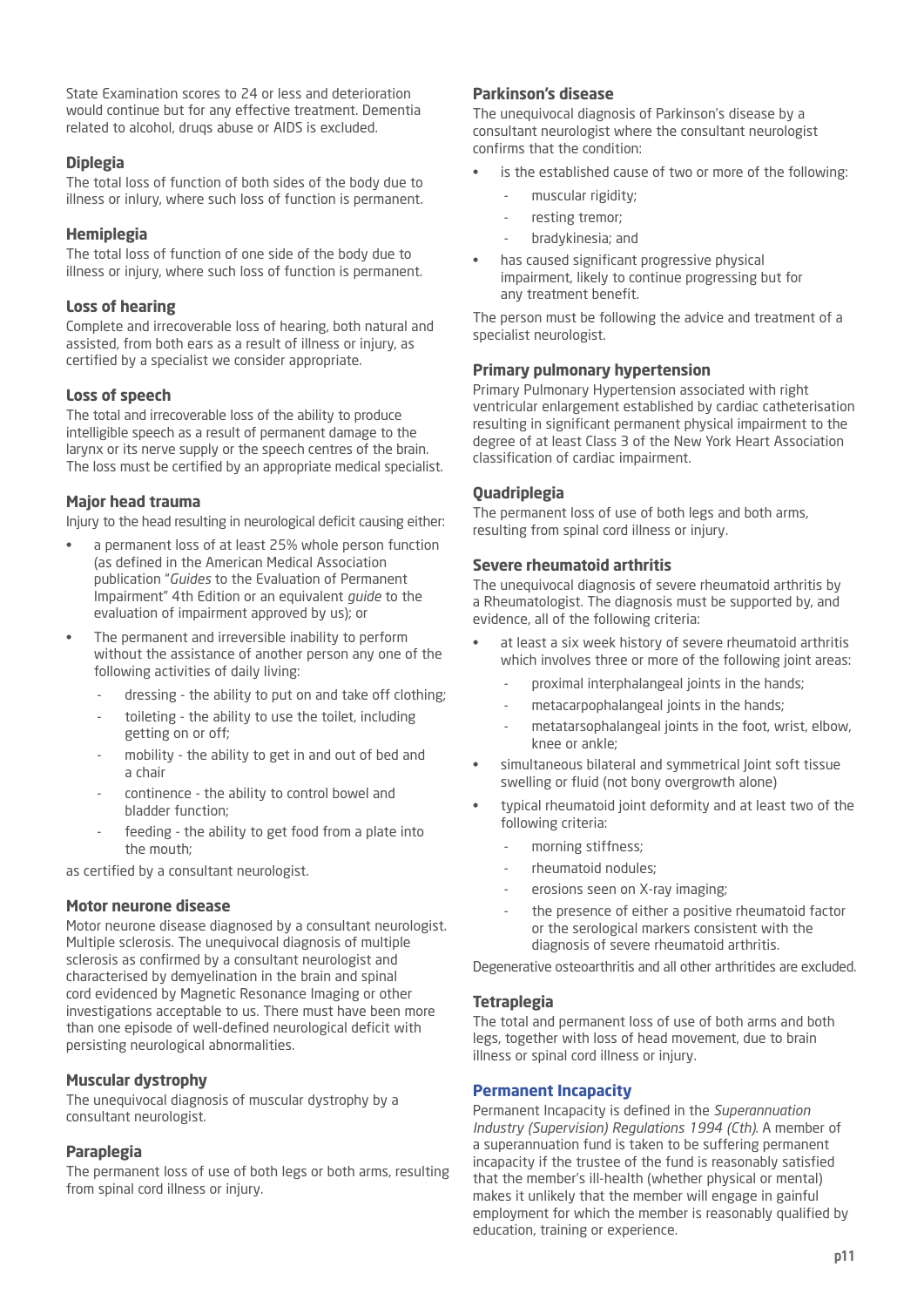# **Pre-Disability Salary**

Pre-Disability Salary means the *Salary* earned at the Date of Disability.

## **Terminal Illness**

Terminal Illness means you suffer an Illness that two registered *Doctors* (at least one of whom is a specialist practicing in an area related to the Illness suffered by you) have certified, jointly or separately, is likely to result in your death within a period that ends not more than 12 months after the date of the certification and the 12 month period has not yet expired in relation to the certificates.

## **Terminal Medical Condition**

Terminal Medical Condition is a condition of release under the *Superannuation Industry (Supervision) Regulations 1994 (Cth)*. For more information refer to the *Sunsuper for life guide*.

### **Unpaid Leave**

Unpaid Leave means leave (not being cessation of employment) without pay from your employer. This leave must be:

- i) approved by your employer or authorised by:
	- a) the Commonwealth, a State or a Territory, or
	- b) a certified agreement or award made by a tribunal or body having the authority to do so under the law of the Commonwealth, a State or a Territory.
- ii) in relation to which you have a statutory or contractual right to resume employment at the end of the leave, and
- iii) in relation to which you are not being paid by the employer.

Unpaid Leave excludes leave:

- i) that is due to your illness or injury, or
- ii) during which you receive or are entitled to receive:
	- a) income benefits, or
	- b) disability income benefits, or
	- c) social security sickness benefits, or
- iii) due to strike or lockout.

#### **Waiting Period**

The Waiting Period is the number of continuous days which you must remain off work due to an illness or injury before the Total Disability benefit or Partial Disability benefit begins to accrue. The Waiting Period commences from the date you are *Totally Disabled* and unable to work, as certified by a Doctor.

If you attempt to return to work during the Waiting Period, and that proves unsuccessful due to the injury or illness causing the Total Disability, the original Waiting Period will continue and be extended by the number of days you worked.

# **Definitions – Income Protection**

### **Total Disability or Totally Disabled**

Total Disability or *Totally Disabled* means that solely as a result of injury or Illness, you are continuously:

- unable to perform at least one of the Important Duties of your own occupation; and
- under the care of and following the regular and continuous advice for treatment from a *Doctor* in relation to that Illness or injury; and
- not engaged in any occupation, paid or unpaid.

### **Partial Disability or Partially Disabled**

Partial Disability or *Partially Disabled* means that immediately following a period of at least 14 consecutive days of Total Disability and as a direct result of injury or Illness which caused the Total Disability, you have returned to work in your own or another occupation and is:

- continuously unable to perform the Important Duties of your own occupation; and
- earning less than your Monthly Income prior to Total Disability; and
- under the continuous care, and following the advice for treatment of a *Doctor* in relation to that Illness or injury.

#### **Important Duties**

Means the duties of your occupation which are essential in producing a salary.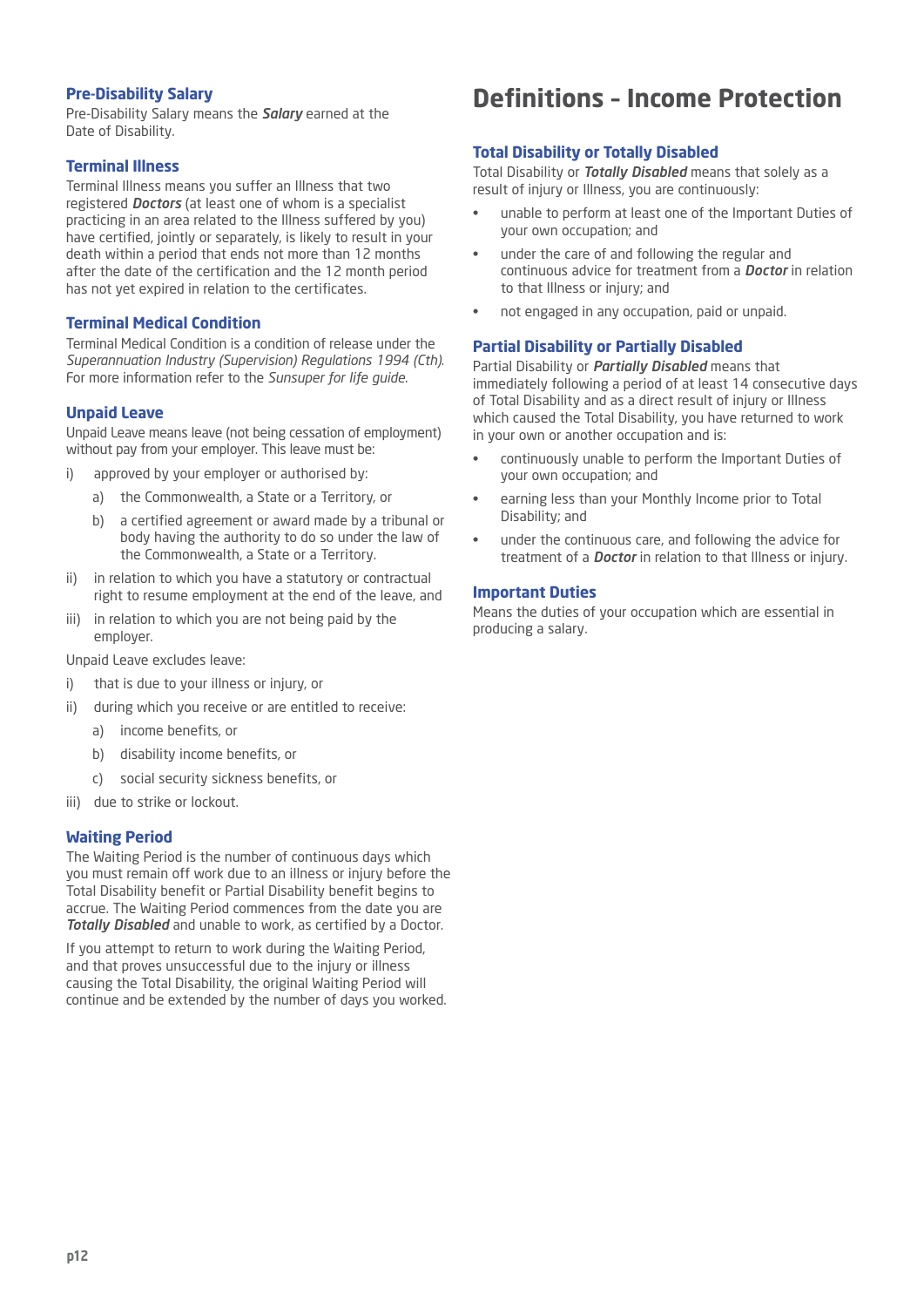# **APPENDIX A Category A – Ex-NRMA**

# **Contents**

| 1. Contributions             | 13 |
|------------------------------|----|
| 2. Your benefits             | 14 |
| <b>3. Your Death Benefit</b> | 15 |
| 4. Your Disablement Benefits | 16 |
| <b>5. Definitions</b>        |    |

# **1. Contributions**

## **Member contributions to your Defined Benefit**

Your rate of member contributions directly impacts the value of your Defined Benefit. Unless you instruct your employer's payroll otherwise, you will pay contributions from your salary at the same rate as you did in the Former Fund immediately before transferring to the IAG Superannuation Plan.

You may choose to pay more or less than this current rate. The standard Contribution Rate Options available are 0%, 3%, and 5%. Separate *Member Accounts* are maintained for each option.

You can pay your contributions by after tax contributions or, with your employer's agreement, you can pay the contributions by salary sacrifice.

You can change your rate of contributions as agreed with your payroll.

If contributions at the Contribution Rate Option you have nominated are not paid when required, special terms, conditions or restrictions may be applicable to your membership. Such conditions may include reducing or adjusting your benefits, or no longer accepting any further contributions from you.

The contributions you make at your elected *Contribution Rate Option* from time to time determine your *Accrued Benefit Multiple*.

Your *Accrued Benefit Multiple* is calculated in accordance with the following formula:

Your *Fund Multiple* plus your *Former Fund Multiple*.

# **Fund Multiple**

Your *Fund Multiple* in the IAG Superannuation Plan is calculated as your accrual rate, multiplied by the number of years of full-time membership of the Plan (including part years measured as complete months) at one or more of the

contribution rates. Your period of membership is adjusted for periods of part-time employment.

The accrual rate for each Contribution Rate Option is shown below:

| <b>Contribution Rate</b> | <b>Accrual Rate</b> |
|--------------------------|---------------------|
| $0\%$                    | 10%                 |
| 3%                       | 15%                 |
| 5%                       | 21%                 |

Your *Former Fund Multiple* will be as advised by the Former Fund Trustee.

# **Example**

Lachlan was a continuous member of the Former Fund for 19 years and the IAG Superannuation Plan for 1 year, which is a combined membership of 20 years. Of those 20 years, his rate of Member contributions in the Former Fund was 3% for 14 years and 5% for 5 years, and 5% for 1 year in the IAG Superannuation Plan.

Using the above formula Lachlan's *Accrued Benefit Multiple* is calculated as:

*Former Fund Multiple* advised as 3.15 (14 years x 15% + 5 years x 21%)

*Fund Multiple* is 1 year x 21% = 0.21 *Accrued Benefit Multiple* is 3.15 + 0.21 = 3.36

# **Employer contributions to your Defined Benefit**

### **Employer accumulation account**

If you do not make Member contributions, this account accumulates the minimum contribution required by the Government's Superannuation Guarantee, less an allowance for tax.

If you make 3% or 5% member contributions, this account accumulates the equivalent of 3% of your salary each year, less an allowance for tax.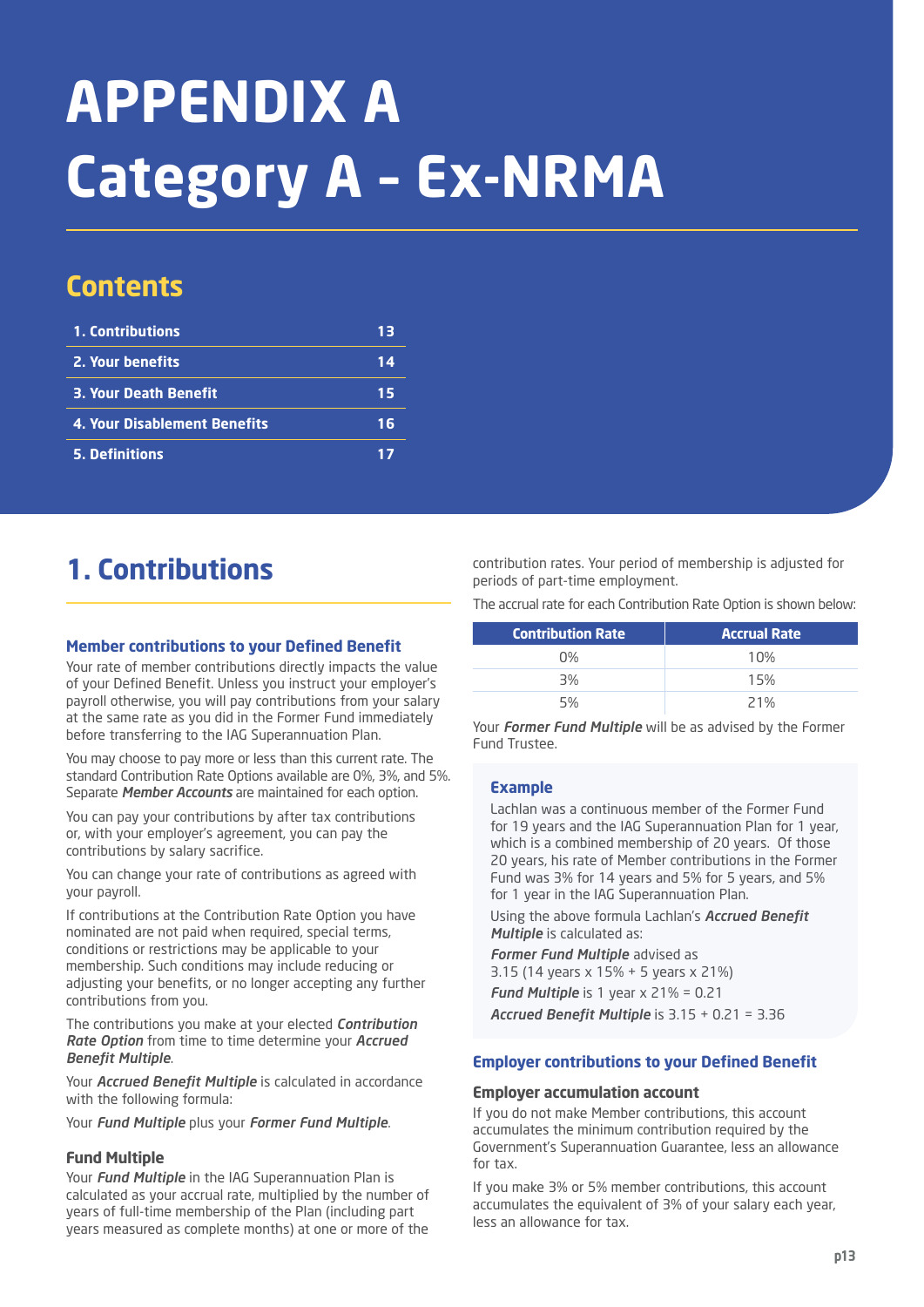The balance of the Employer accumulation account also receives investment earnings based on the IAG Defined Benefit Investment Option.

# **2. Your Benefits**

### **Retirement Benefit**

When you retire from employment with IAG or one of the participating employers in the Plan on or after age 55 you will be entitled to your Retirement Benefit. Note that you will only be able to take your benefit as cash if you qualify under the preservation rules. See Receiving benefits in cash in this *Handbook* for more information.

# **Amount of lump sum Retirement Benefit**

If you retire on or before your 70th birthday, the lump sum payable will be equal to your *Accrued Retirement Benefit* as at the date of retirement, less your Offset account (if any) plus your Additional accumulation account.

If you retire after the age of 70, the lump sum will be equal to your *Accrued Retirement Benefit* calculated as at your 70th birthday together with investment earnings based on the IAG Defined Benefit Investment Option for the period of membership after your 70th birthday, less your Offset account (if any) plus your Additional accumulation account.

Your Retirement Benefit is also subject to a minimum of your Resignation Benefit.

#### Your *Accrued Retirement Benefit* is your *Accrued Benefit Multiple* x your *Final Average Salary*

Your *Final Average Salary (FAS)* is the average of your three highest Plan Salaries (effective 1 October each year) within the previous five years.

#### **Example**

Lachlan has an *Accrued Benefit Multiple* of 3.36. If he has a *Final Average Salary* of \$80,000 then:

# *Accrued Retirement Benefit*

 $= 3.36 \times $80.000 = $268.800$ 

Lachlan's total Retirement Benefit would be his *Accrued Retirement Benefit* less his Offset account (if any) plus his Additional accumulation account.

#### **Resignation Benefit**

When you leave the employment of IAG and you are not entitled to a Retirement Benefit, or to a benefit on any other grounds (Death, Total and Permanent Disability, Permanent disablement (other than *Total & Permanent Disablement*) or Redundancy), a Resignation Benefit is payable calculated as at the date of you ceasing employment.

#### **If you have only been a Non-contributory member**

Your Resignation Benefit is equal to your Employer accumulation account less your Offset account (if any) plus your Additional accumulation account.

#### **If you have been a Contributory member**

Your Resignation Benefit is the sum of your Member account, a vesting amount on your Member account, your Employer accumulation account less your Offset account (if any), and

your Additional accumulation account.

The vesting amount is an extra amount applied to your Member account based on your Contribution Rate. This amount is calculated by multiplying the balance of your Member account by a vesting percentage as shown below:

| <b>Member account</b> | <b>Vesting percentage</b> |
|-----------------------|---------------------------|
| 3%                    | 170%                      |
| 5%                    | 110%                      |

If you have more than 25 years' service, the vesting amount is subject to a minimum of 150% for both the 3% and 5% Member account.

### **Example**

#### **Resignation Benefit**

Lachlan stopped working for IAG aged 47 in 2020 after 20 years of contributory membership, 15 years at 3% and 5 years at 5%. He is not eligible for any other benefit.

His 3% Member account is \$85,000, his 5% Member account is \$25,000 and his Employer accumulation account is \$105,000. He also has an Additional accumulation account of \$25,000 and no Offset account.

### **Lachlan's Resignation benefit is \$412,000 made up as the sum of:**

3% Member account of \$85,000

Plus Vesting on the 3% Member account of 170% x \$85,000 = \$144,500

Plus 5% Member account of \$25,000

Plus vesting on the 5% Member account of 110% x \$25,000 = \$27,500

Plus the Employer accumulation account of \$105,000

Plus the Additional accumulation account of \$25,000 TOTAL = \$412,000

# **Redundancy Benefit**

If you leave the employment of IAG due to redundancy, your Redundancy Benefit will be calculated as at the date of you ceasing employment as follows:

#### **If you have only been a Non- contributory member**

If you leave the employment of IAG due to redundancy:

- before your 55th birthday, your Redundancy benefit is equal to your Resignation benefit.
- on or after your 55th birthday, your Redundancy benefit is equal to your Retirement benefit.

#### **If you have been a Contributory member**

If you leave the employment of IAG due to redundancy:

- before your 55th birthday, your Redundancy benefit is equal to your Resignation benefit as if you had completed 25 or more years of service.
- on or after your 55th birthday, your Redundancy benefit is equal to your Retirement benefit.

Your Redundancy Benefit is subject to a minimum benefit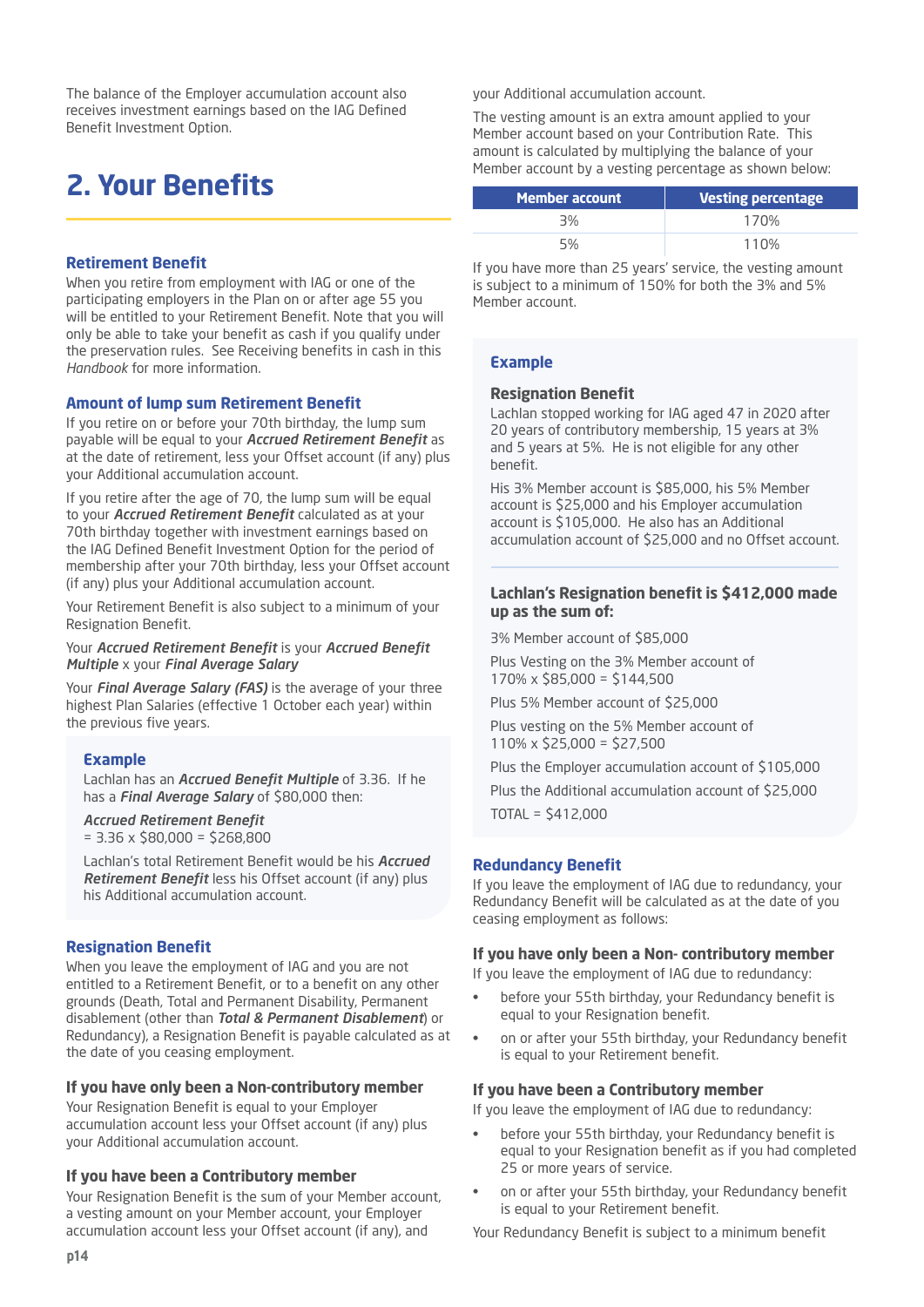equal to your Resignation Benefit as if you had resigned from service on the date you were made redundant.

# **3. Your Death Benefit**

This section outlines the Death Benefit payable if you die while still employed by IAG or a participating employer.

If you die before the age of 65, your Death Benefit will be a lump sum equal to your Death Benefit described below.

An Additional Death Benefit of \$15,000 may be payable on top of the death benefits below if you die before the age of 70.

#### **How much is my Death Benefit before age 65?**

#### **If you have only been a Non-contributory member up to the time of your death, or are a former Contributory member at the time of your death**

Your Death Benefit is the greater of:

- a) your Retirement Benefit; or
- b) your Resignation Benefit; or
- c) your Redundancy Benefit (if over age 55 at date of death); or
- d) the sum of:
	- i) your Employer accumulation account
	- ii) an additional lump sum based on your age at the time of your death:

| <b>Your age</b> | Lump sum amount |
|-----------------|-----------------|
| Up to 35        | \$40,000        |
| $35 - 40$       | \$30,000        |
| $40 - 45$       | \$24,000        |
| $45 - 49$       | \$18,000        |
| $50 - 54$       | \$12,000        |
| $55 - 64$       | \$6,000         |
|                 | Nil             |

iii) less your Offset account (if any), and

iv) your Additional accumulation account

#### **If you are a Contributory member at the time of your death**

Your Death Benefit is the greater of:

- a) your Retirement Benefit; or
- b) your Resignation Benefit; or
- c) your Redundancy Benefit (if over age 55 at date of death); or
- d) a multiple of your *Plan Salary*, depending on your Member Contribution Rate at the time of your death:

| <b>Contribution rate</b> | <b>Multiple</b> |
|--------------------------|-----------------|
| 3%                       |                 |
|                          |                 |

# **Example**

#### **Death Benefit**

Lachlan dies at age 54.

Lachlan is making Member contributions of 5% at the time of his death. He has a *Plan Salary* of \$150,000, and a *Final Average Salary* of \$145,000.

Lachlan's *Accrued Benefit Multiple* is 3.36.

His 3% Member account is \$85,000, his 5% Member account is \$25,000 and his Employer Accumulation account is \$105,000. He also has an Additional accumulation account of \$100,000 and no Offset account.

Lachlan's lump sum Death Benefit at the date of death is calculated as the greater of:

- a) 3.36 x \$145,000 = \$487,200; or
- b) \$85,000 + 170% x \$85,000 + \$25,000 + 110% x \$25,000 + \$105,000 = \$387,000; or
- c)  $4 \times $150,000 = $600,000$

Lachlan's Death Benefit is \$600,000.

Lachlan's total Death Benefit payable is \$715,000, being the sum of his Death Benefit above of \$600,000, his Additional accumulation account of \$100,000 and an Additional Death Benefit of \$15,000 as he died before age 70.

#### **How much is my Death Benefit on or after age 65?**

If you die on or after the age of 65, your Death Benefit will be a lump sum equal to your Retirement Benefit as if you retired on the date of death.

#### **Children's benefit**

If you are a Contributory member and you die before age 65, a dependent children's benefit is payable for up to three of your youngest children who are either under the age of 16 or financially dependent and under the age of 21 at the date of your death.

**If any of your youngest children are under age 16 at the date of your death,** the benefit for each of these children is a lump sum calculated as 10% of your salary times the difference between the age of 16 years and the age of your child at their last birthday before the date of your death. The benefit is to be held on behalf of each eligible child and is payable in such manner as the Trustee in its absolute discretion thinks fit.

The Trustee may also pay a further monthly income benefit in respect of these children if they attain age 16 and remain financially dependent. The income benefit is at the annual rate of 10% of your salary which under current arrangements, is payable monthly.

**If any of your three youngest children are over 16 but under age 21 at the date of your death,** an income benefit is payable for each of those children while they remain financially dependent and under age 21. The income benefit is at the annual rate of 10% of your salary which under current arrangements, is payable monthly.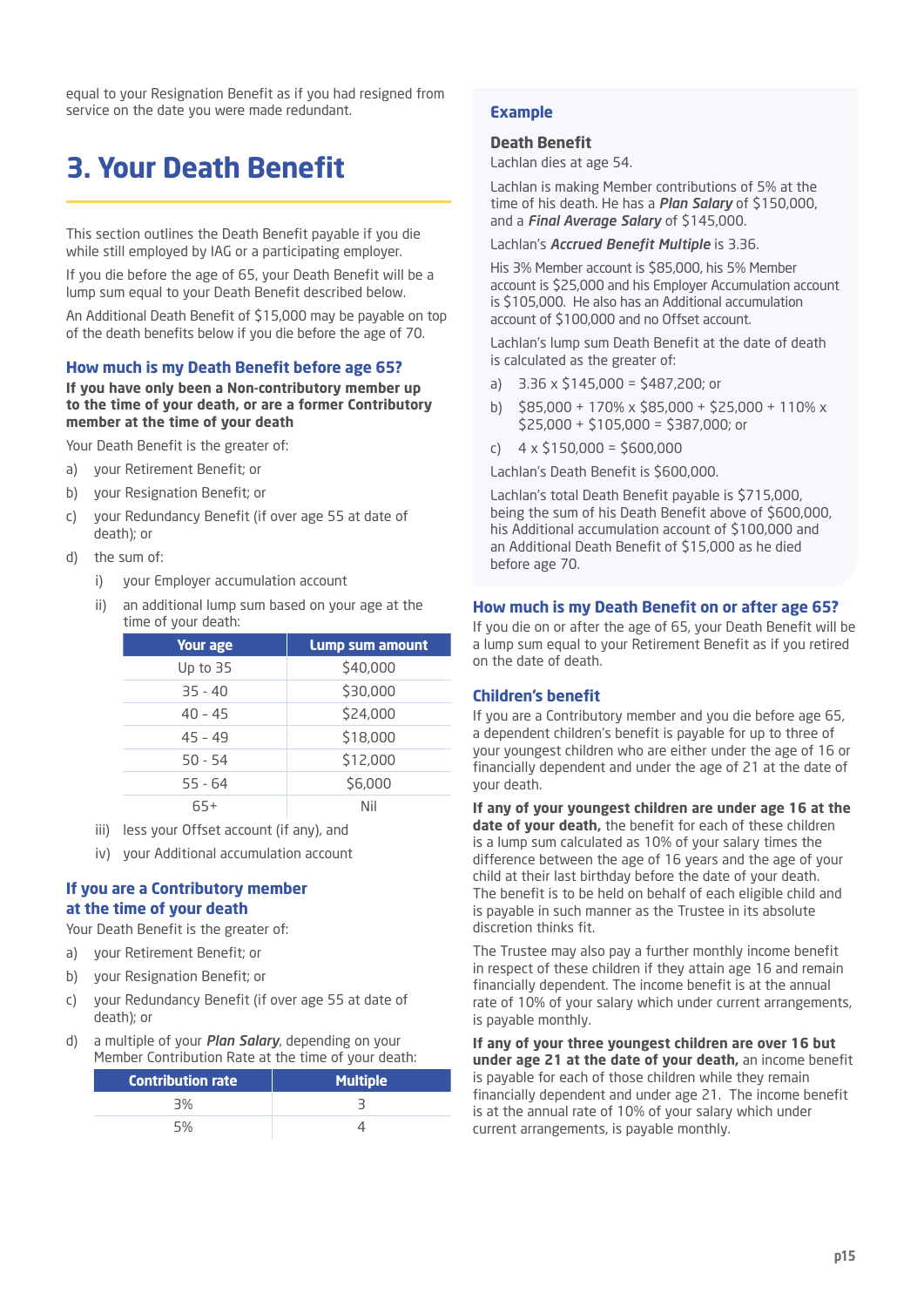# **4. Your Disablement Benefits**

# **Total & Permanent Disablement Benefit**

A *Total & Permanent Disablement* Benefit will be payable if the Trustee determines that you meet the definition of *Total & Permanent Disablement* as set out in the IAG Superannuation Plan Benefit Deed.

Refer to the definition of *Total & Permanent Disablement* detailed in Section *5. Definitions*.

Your *Total & Permanent Disablement* Benefit is a lump sum benefit calculated in the same way as your Death Benefit.

You will not qualify for *Total & Permanent Disablement* benefit if your disablement was inflicted or aggravated by you.

## **If you have only been a Non-contributory member up to the date you are Totally & Permanently Disabled** Your *Total & Permanent Disablement* benefit is the greater of:

a) your Retirement benefit; or

- b) your Resignation benefit; or
- c) your Redundancy benefit (if age 55 or over).

# **If you are a Contributory member or former Contributory member at the date you are Totally & Permanently Disabled**

Your *Total & Permanent Disablement* Benefit is calculated in the same way as your Death Benefit (as detailed above).

Contributory members may also be paid the *Children*'s benefit outlined below.

# **Children's benefit**

If you are a Contributory member and you are paid a *Total & Permanent Disablement* benefit before age 65, a dependent children's benefit is payable for up to three of your youngest children who are either under the age of 16 or financially dependent and under the age of 21 at the date you are deemed to be Totally & Permanently Disabled.

**If any of your youngest children are under age 16 at the date you are deemed to be Totally & Permanently Disabled ,** the benefit for each of these children is a lump sum calculated as 10% of your salary times the difference between the age of 16 years and the age of your child at their last birthday before the date you are deemed to be Totally & Permanently Disabled. The benefit is to be held on behalf of each eligible child and is payable in such manner as the Trustee in its absolute discretion thinks fit.

The Trustee may also pay a further monthly income benefit in respect of these children if they attain age 16 and remain financially dependent. The income benefit is at the annual rate of 10% of your salary which under current arrangements, is payable monthly.

**If any of your three youngest children are over 16 but under age 21 at the date you are deemed to be Totally & Permanently Disabled,** an income benefit is payable for each of those children while they remain financially dependent and under age 21. The income benefit is at the annual rate of 10% of your salary which under current arrangements, is payable monthly.

# **Permanent Disablement (other than Total & Permanent Disablement) Benefit**

A Permanent *Disablement* (other than *Total & Permanent Disablement*) Benefit is payable if you retire with the consent of your employer after at least 7 years' of service in circumstances where you are not entitled to a *Total & Permanent Disablement* Benefit. The benefit payable is equal to your Retirement Benefit calculated as at the date you actually retired due to ill health or incapacity .

Your benefit may not be payable to you in cash if you do not satisfy a condition of release under Superannuation Law. If this is the case, your preserved benefits will be transferred to *Sunsuper for life for Ex-IAG & NRMA* unless you direct us to transfer your benefit to another complying superannuation fund.

### **Income Protection Benefit**

If you become temporarily *Totally Disabled* or *Partially Disabled*, you will receive an Income Protection benefit payable as a monthly benefit of up to 89% of your *Pre-Disability Salary* (less offsets) after a *Waiting Period*. Your monthly benefit is paid:

- 80% to you as income, and
- 9% to your Additional accumulation account as a superannuation contribution,

#### for a *Benefit Period* up to 2 years.

Any benefit payments paid as a superannuation contribution will count towards your concessional contributions cap. This may have tax implications for you.

If you're an eligible employee, you will automatically receive this amount of Income Protection cover up to \$240,000 per annum. This is known as the Automatic Acceptance Limit (AAL). Sunsuper will let you know what is required if Standard cover is not available to you or your cover is over the AAL.

# **Waiting Period**

The *Waiting Period* is the number of continuous days which must elapse before becoming eligible to claim a benefit. The *Waiting Period* commences from the date a Doctor certifies you are *Totally Disabled* and unable to work as determined by the insurer.

Benefit payments will commence when the *Waiting Period* ends and are paid monthly in arrears.

#### **If you are a Non-contributory member** your *Waiting Period* is 84 days

#### **If you are a Contributory member** your *Waiting Period* is 28 days

If you are in receipt of a monthly payment, you do not have to make Member contributions to the Plan. Your benefit entitlements are maintained as if you were contributing to the Plan.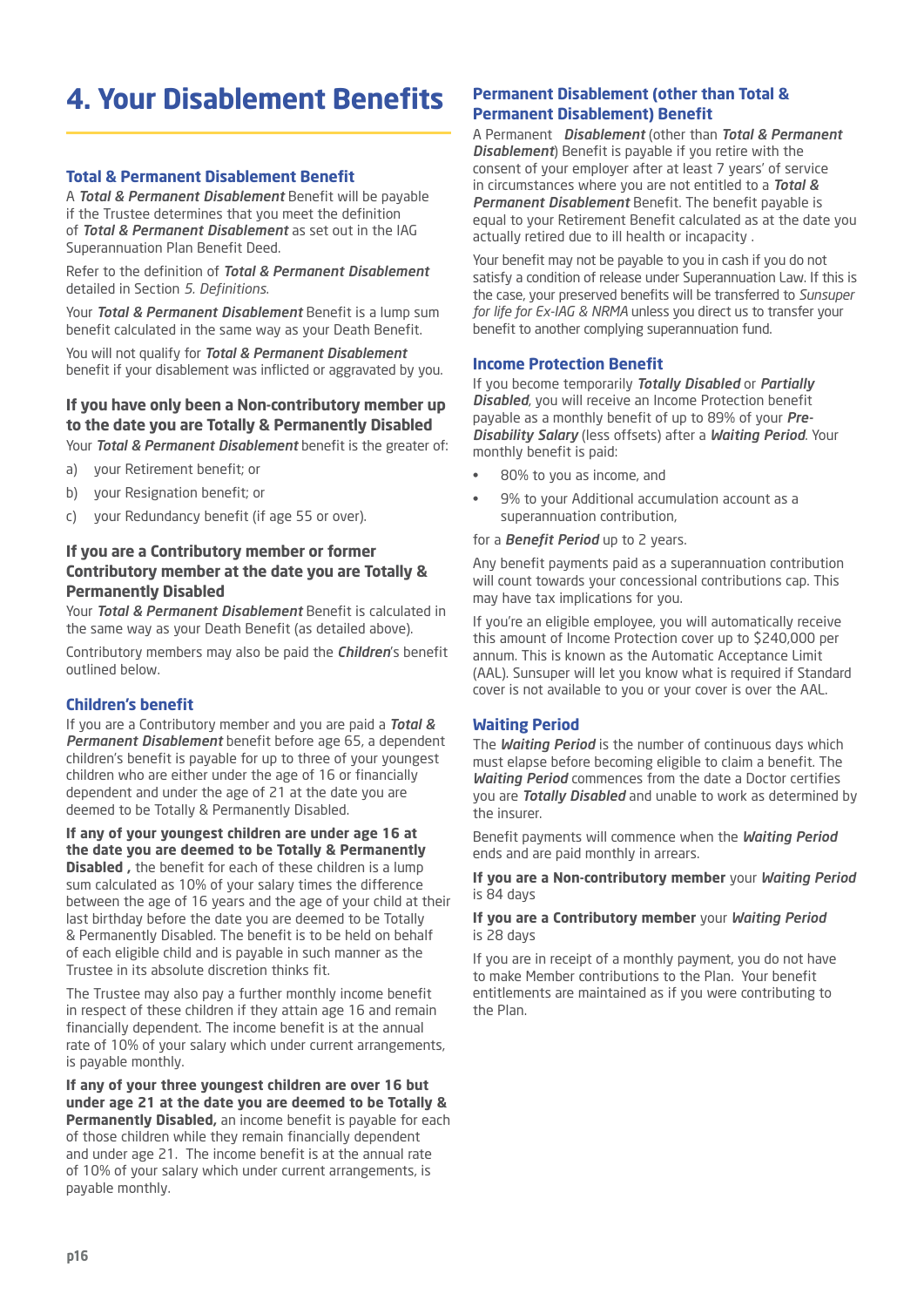### **What benefit is paid out?**

An Income Protection benefit is payable if you are *Totally Disabled* or *Partially Disabled* after the *Waiting Period* has ended. The maximum Total Disability benefit is the lower of:

- your insured amount less any offsets,
- 89% of your *Pre-Disability Salary* (less any offsets),
- 80% is paid as income and 9% of your *Pre-Disability Salary* is paid as a superannuation contribution, and
- \$600,0001 per annum.

The total claim payment period for any one illness or injury is limited to your *Benefit Period*.

Benefit payments will commence when the *Waiting Period* ends and are paid monthly in arrears. A reduced monthly Income Protection benefit may be payable if you become *Partially Disabled*. The Benefit may also be reduced by income received by alternate income sources, refer to offsets detailed below.

Benefits paid under the Income Protection benefit may be subject to Pay As You Go (PAYG) tax. This will be deducted prior to payment.

1. The maximum level of Income Protection cover available is \$600,000 per annum. Your Income Protection benefit will be calculated as 8075% of your *Salary* (plus a 9% superannuation contribution) up to \$30,000 per month; then 2550% of your *Salary* thereafter up to the maximum benefit of \$50,000 per month.

# **5. Definitions**

This section defines the various components which are included in the calculation of your Defined Benefits.

#### **Actual Salary**

Equivalent to your *Plan Salary* but based on your actual hours worked.

# **Normal Retirement Date**

Your 65th birthday.

#### **Plan Salary**

Your Plan Salary is the total annual value of your salary package as determined by your Employer and notified to the Trustee from time to time.

Your salary package generally includes tool of trade car allowance, regular shift allowance and district allowance, but excludes any other bonus, overtime, commission, incentive, reimbursement of expenses or other special payments.

If you are a Part-Time Employee, your *Plan Salary* is adjusted to a full-time equivalent by multiplying your *Salary* by the ratio of full-time hours per week to the standard hours per week you are employed.

#### **Salary**

Salary means your *Plan Salary*.

# **Total & Permanent Disablement**

*Total & Permanent Disablement* means you have, as a result of an injury which occurred, or an illness which commenced, while you were working for IAG or a participating employer:

- suffered the loss of two limbs, or the sight of both eyes, or the loss of one limb and sight of one eye; or
- been absent from work for 6 consecutive months and in the opinion of the Trustee, after consideration of such medical or other evidence as the Trustee may require, have become incapacitated to such an extent as to render you unlikely ever to resume work in your former occupation or any occupation for which you are reasonably qualified by education, training or experience.

You will not qualify for *Total & Permanent Disablement* benefit if your disablement was inflicted or aggravated by you.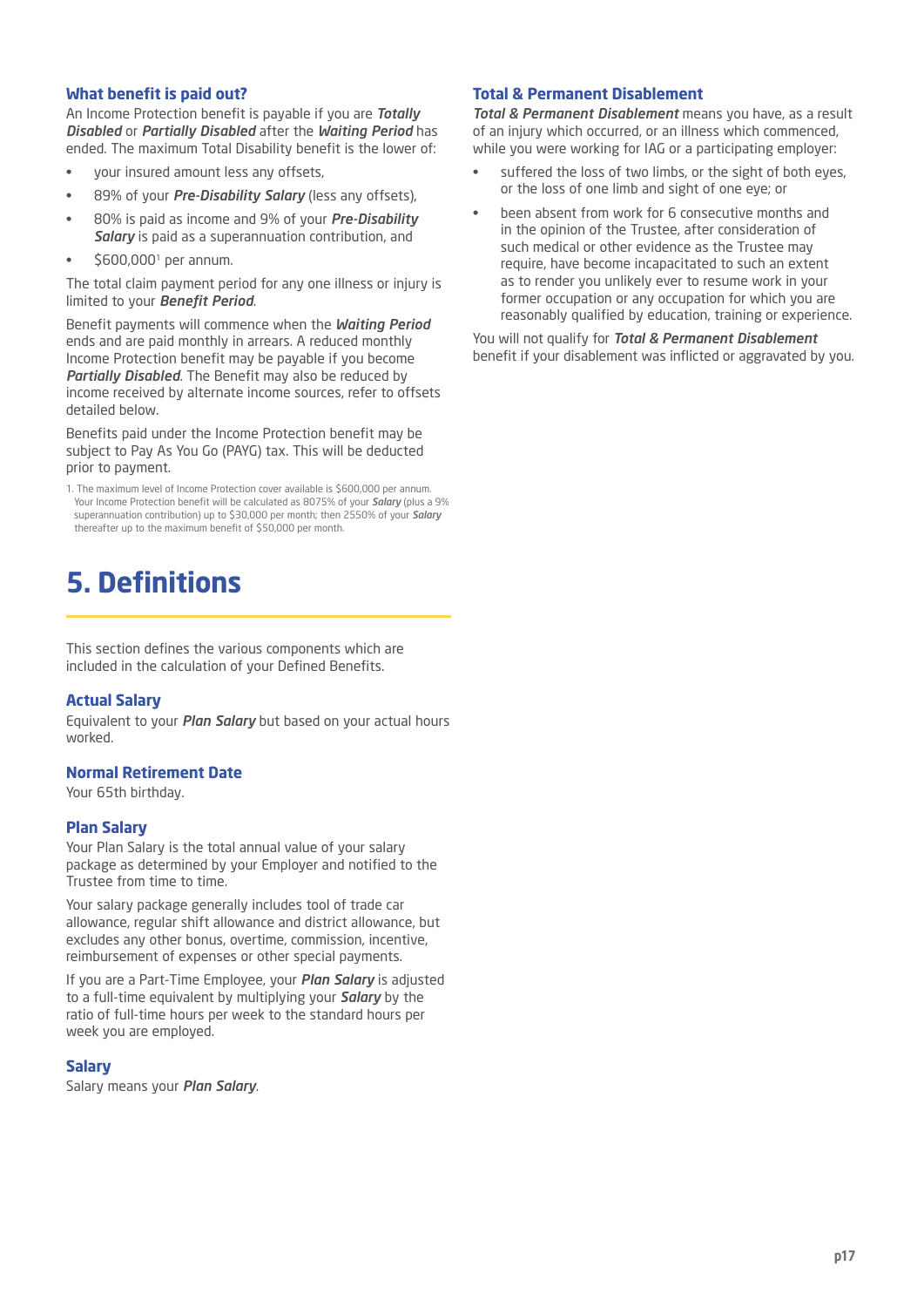# **APPENDIX B Category B – Ex-RACV**

# **Contents**

| 1. Contributions                    | 18 |
|-------------------------------------|----|
| 2. Your benefits                    | 19 |
| <b>3. Your Death Benefit</b>        | 20 |
| <b>4. Your Disablement Benefits</b> | 21 |
| <b>5. Definitions</b>               | 22 |

# **1. Contributions**

### **Member contributions to your Defined Benefit**

You are required to make Member contributions to the Plan of 4.5% of your *Plan Salary*, or 5% if made by salary sacrifice.

On transfer to Sunsuper, your Member contributions will continue to be paid as they were paid before the transfer.

All member contributions are credited to your Member Compulsory account.

# **Accrued Benefit Multiple**

Your *Accrued Benefit Multiple* is calculated in accordance with the following formula:

Your *Fund Multiple* plus your *Former Fund Multiple* up to a maximum benefit multiple equal to 7.

# **Fund Multiple**

Your *Fund Multiple* in the IAG Superannuation Plan is calculated as 23 1/3% for each year and completed month of full-time membership of the plan. Your period of membership is adjusted for periods of part-time employment.

Your *Former Fund Multiple* is as advised by the Former Fund Trustee.

# **Example**

Lachlan was a continuous member of the Former Fund for 23 years, and the IAG Superannuation Plan for 1 year which was a combined membership of 24 years. Using the above formula Lachlan's:

*Former Fund Multiple* advised = 5.36667 (23 years x 23 1/3%)

*Fund Multiple* is 1 year x 23 1/3 = 0.23333 *Accrued Benefit Multiple* is 5.36667 + 0.23333 = 5.6.

#### **Accrued Pension Multiple**

Your *Accrued Pension Multiple* is calculated in accordance with the following formula:

Your *Fund Pension Multiple* plus your *Former Fund Pension Multiple* up to a maximum pension multiple equal to 0.75.

#### **Fund Pension Multiple**

Your *Fund Pension Multiple* in the IAG Superannuation Plan can be calculated as 2.5% for each year and completed month of full-time membership of the plan. Your period of membership is adjusted for periods of part-time employment.

Your *Former Fund Pension Multiple* is as advised by the Former Fund Trustee.

#### **Example**

Lachlan was a continuous member of the Former Fund for 23 years, and the IAG Superannuation Plan for 1 year which was a combined membership of 24 year. Using the above formula Lachlan's:

*Former Fund Pension Multiple* advised = 0.575 (23 years x 2.5%)

*Fund Pension Multiple* is 1 year x 2.5% = 0.025 *Accrued Pension Multiple* is 0.575 + 0.025 = 0.6.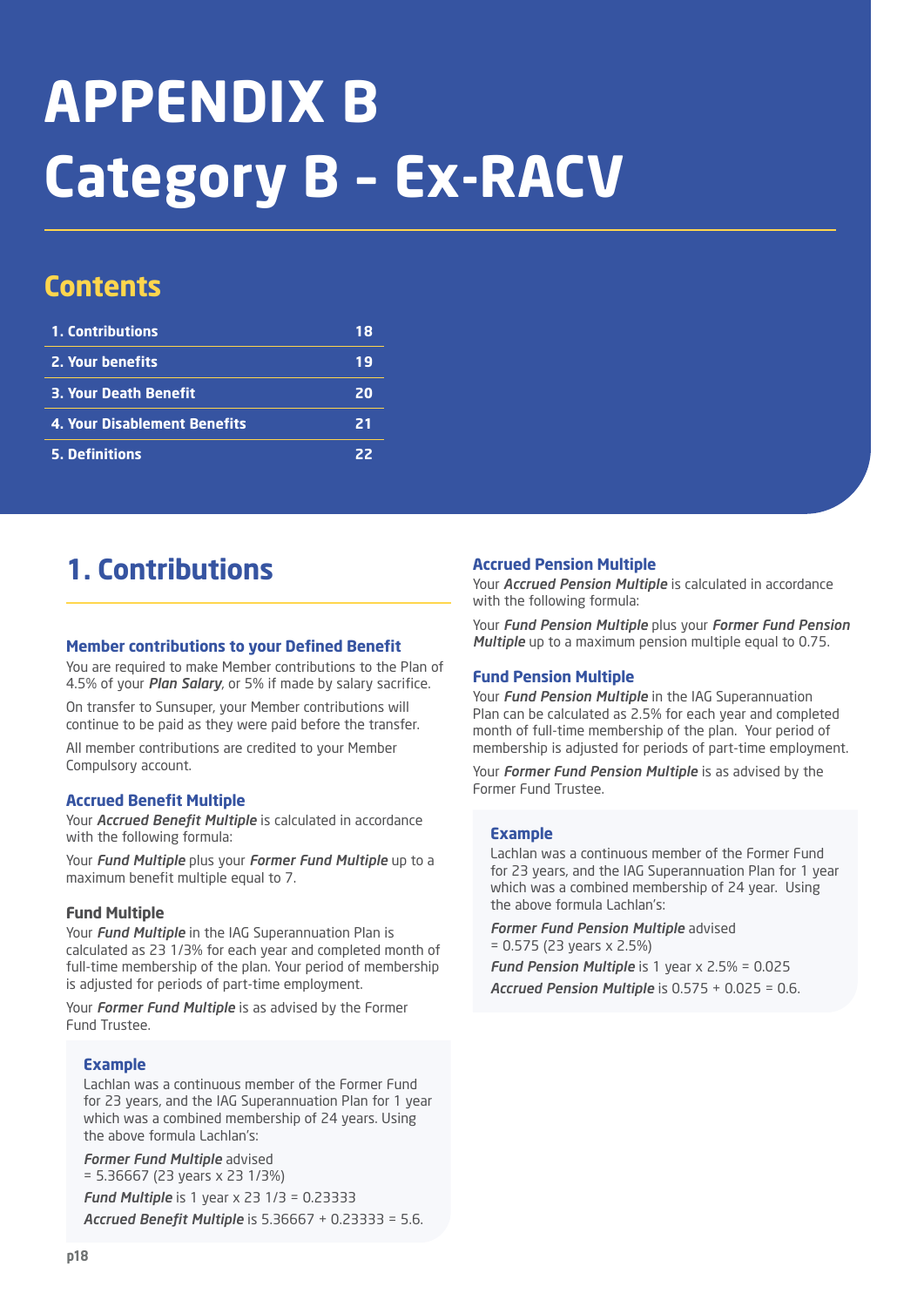# **2. Your benefits**

# **Retirement Benefits**

# **Eligibility for Retirement Benefit**

When you retire from employment with IAG on or after age 55, you will be entitled to your Retirement Benefit as at the date of retirement. Your Retirement Benefit may be taken as either a lump sum benefit or a pension benefit. Note that you will only be able to take your benefit as cash if you qualify under the preservation rules. See *Receiving benefits* in cash in this *Handbook* for more information.

#### **Amount of lump sum Retirement Benefit**

If you retire on or before your 70th birthday, the lump sum Retirement Benefit payable will be equal to:

Your *Accrued Benefit Multiple* multiplied by your *Final Average Salary*, less your Offset account (if any) plus your Additional accumulation account.

### **Amount of Pension Retirement Benefit**

You can elect to receive some or all of your lump sum Retirement Benefit as a Pension. The Pension Retirement Benefit payable will be:

An annual pension equal to your *Accrued Pension Multiple* multiplied by your *Final Average Salary* multiplied by your *Retirement Factor*.

If you elect to take only part of your lump sum Retirement Benefit as a Pension, the annual pension amount is pro-rated.

*Retirement Factor* is explained in Section *5 Definitions*.

If you retired after the age of 70, the benefit will be an amount equal to your Retirement Benefit calculated as at your 70th birthday together with an actuarial adjustment for the period of membership after your 70th birthday.

#### **Receiving your benefit as a Lifetime Pension**

The IAG *Lifetime Pension Handbook* explains the terms and operation of IAG's Lifetime Pensions. Briefly, the key features are as follows:

- Payments are made monthly for the life of the member,
- If you elect to receive a pension this pension can be reduced to provide for a reversionary pension payable to your spouse in the event of your death. The amount of your pension reduction would be calculated by the Plan's actuary.

For more information on the Lifetime Pension, please read the IAG *Lifetime Pension Handbook* available at **sunsuper.com.au/iag.** Payments of the Lifetime Pension can commence from the date you cease employment with your IAG employer.

#### **Child Pensions**

If you retire on or after the age of 65, your *Children* will receive a Pension until they reach age 18, or die if earlier.

The annual amount of the Pension payable for each *Child* is 7.5% of your FAS, subject to a maximum of the sum of all annual Pensions payable to your children of 22.5% of your FAS.

The Trustee may, in its absolute discretion, increase the Pensions payable to twice the amounts of Pension which would otherwise be payable to children who are in necessitous circumstances.

# **Resignation Benefits**

Where a member leaves the employment of IAG and they are not entitled to a Retirement Benefit, or to a benefit on any other grounds (Death, Total and Permanent Disability), a Resignation Benefit is payable calculated as at the date of cessation of employment. Your Resignation Benefit may be taken as either a lump sum benefit or deferred within the Plan.

# The benefit is:

Your *Accrued Benefit Multiple* multiplied by your *Final Average Salary* multiplied by your *Resignation Factor*, less your Offset account (if any) plus your Additional accumulation account.

*Resignation Factor* is explained in Section *5 Definitions*.

#### **Example**

## **Resignation Benefit**

Lachlan stopped working for IAG aged 53 after 24 years of membership, He is not eligible for any other benefit.

His final average salary is \$70,000. His resignation factor after 24 years' membership is 0.95167. He also has an Additional accumulation account of \$25,000 and no Offset account.

Lachlan's Resignation benefit is the sum of 5.6 x \$70,000 x 0.95167 + \$25,000 = \$398,054.64

### **Deferred Pension Benefits**

Members receiving a benefit where they cease employment before their *Normal Retirement Date* (other than due to Total and Permanent *Disablement*), may elect to retain their membership as a Deferred Pensioner. You must notify the Trustee generally within 30 days after ceasing employment for this to apply.

If you elect to receive a Deferred Pension Benefit, this will commence payments from your 65th birthday and the amount will not change.

Please refer to the IAG *Lifetime Pension Handbook* to understand the benefits of a Lifetime Pension, and call Sunsuper on **13 11 84** if you would like some advice.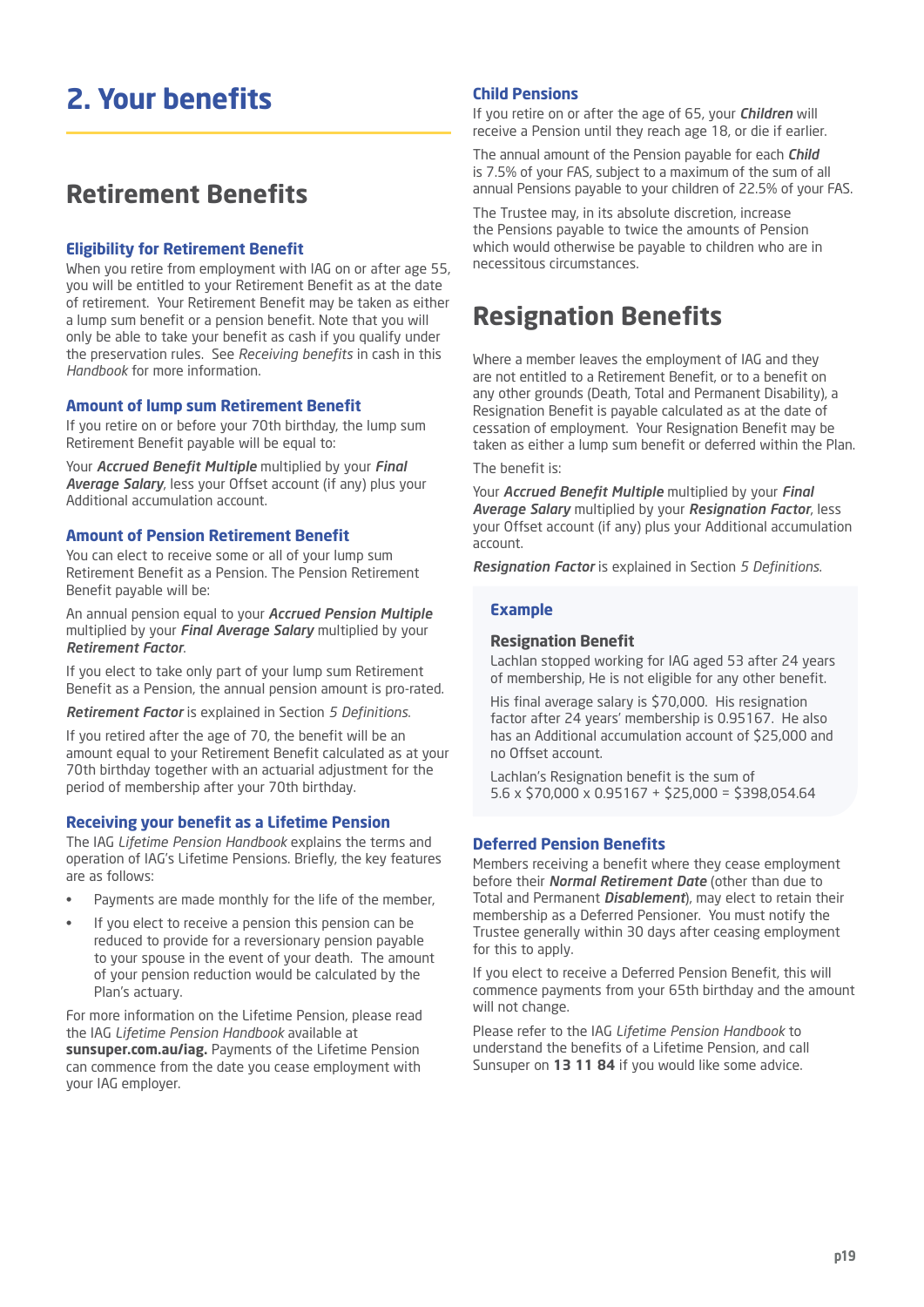# **3. Your Death Benefit**

This section outlines the Death Benefit payable if you die before your normal retirement date.

If you are receiving a Lifetime Pension, see the *Lifetime Pension Handbook* for information about the benefits payable on your death.

# **What benefit is payable if I die?**

If you die on or after your *Normal Retirement Date*, your Death Benefit will be a lump sum equal to your Retirement Benefit.

If you die before your *Normal Retirement Date*, your Death Benefit will be the lump sum equal to your Death Benefit below.

An Additional Death Benefit of \$15,000 may be payable on top of the death benefits below if you die before the age of 70.

Your Death Benefit is also subject to a minimum benefit equal to the total contributions you made to the Plan multiplied by 2, less any amounts paid to you from the Plan plus your Additional accumulation account.

# **How much is my Death Benefit under age 65?**

Your Death Benefit is calculated in the same manner as your lump sum Retirement Benefit, assuming you had remained in the Plan until your *Normal Retirement Date*.

Your lump sum Death Benefit is equal to:

Your *Accrued Benefit Multiple* plus your *Prospective Accrued Benefit Multiple* (subject to a maximum of 7) multiplied by your *Final Average Salary*, less your Offset account (if any) plus your Additional accumulation account.

Your *Prospective Accrued Benefit Multiple* is calculated as 23 1/3% for each year and completed month of full-time membership from date of death to *Normal Retirement Date*. Your period of membership is adjusted for periods of part-time employment.

# **Example**

# **Death Benefit**

Lachlan dies at age 53 after 24 years membership. Lachlan's *Final Average Salary* is \$100,000. He also has an Additional accumulation account of \$25,000 and no Offset account. His normal retirement date is age 65.

Using the above formula Lachlan's:

*Accrued Benefit Multiple* is 5.6

*Prospective Accrued Benefit Multiple* is calculated as 12 x 23 1/3% = 2.8

Total Death *Benefit Multiple* is 5.6 + 2.8 = 8.4 (This multiple is subject to a maximum of 7)

Lachlan's Death Benefit payable as a lump sum, at the date of death, is calculated as:

7 x \$100,000 + \$25,000 = \$725,000 Lachlan's Death benefit is \$725,000

# **Death Benefit Pension option**

If the Trustee determines that your lump sum Death Benefit is payable in full to your Eligible Spouse, they may elect to take the Death Benefit as a Pension equal to 46.875% of your *FAS*  reduced for the years and complete months your potential membership period including your prospective membership from date of death to *Normal Retirement Date* is less than 30 years.

# **If you are a Deferred pensioner**

If you are prospectively entitled to a Deferred Pension and you die before the Pension commences being paid, your surviving Eligible Spouse will be paid a Pension for life commencing from the date your death. The amount of the Eligible Spouse's Pension is equal to 46.875% of your FAS, reduced for the years and complete months your membership period is less than 30 years.

Your Eligible Spouse may elect to convert their Pension to a lump sum equal to your original Resignation Benefit less payments already made to you from the Plan.

# **Death of a Pensioner**

In the event of the death of a Pensioner who is in receipt of a Pension on retirement, the Trustee shall pay to the Pensioner's Eligible Spouse a Pension for life in the amount of 62.5% of the amount of the Pensioner's Pension at the date of death.

# **Example**

if the Pensioner was in receipt of a \$62,000 per annum Pension, then their Eligible Spouse will continue to receive a pension for life to the amount of  $$62,000 \times 62.5\% = $38,750$  per annum.

If the Pensioner was in receipt of a Disability Pension, an alternative Pension of equivalent value will be made to the Eligible Spouse provided that the pension amount is no more than 62.5% of the original Pension value.

# **Child Pensions**

If you die while still employed or while in receipt of a Pension, your *Children* will receive a Pension until they reach age 18, or die if earlier.

The annual amount of the Pension payable for each *Child* is 7.5% of your FAS, subject to a maximum of the sum of all annual Pensions payable to your children of 22.5% of your FAS.

The Trustee may, in its absolute discretion, increase the Pensions payable to twice the amounts of Pension which would otherwise be payable to children who are orphans or are in necessitous circumstances.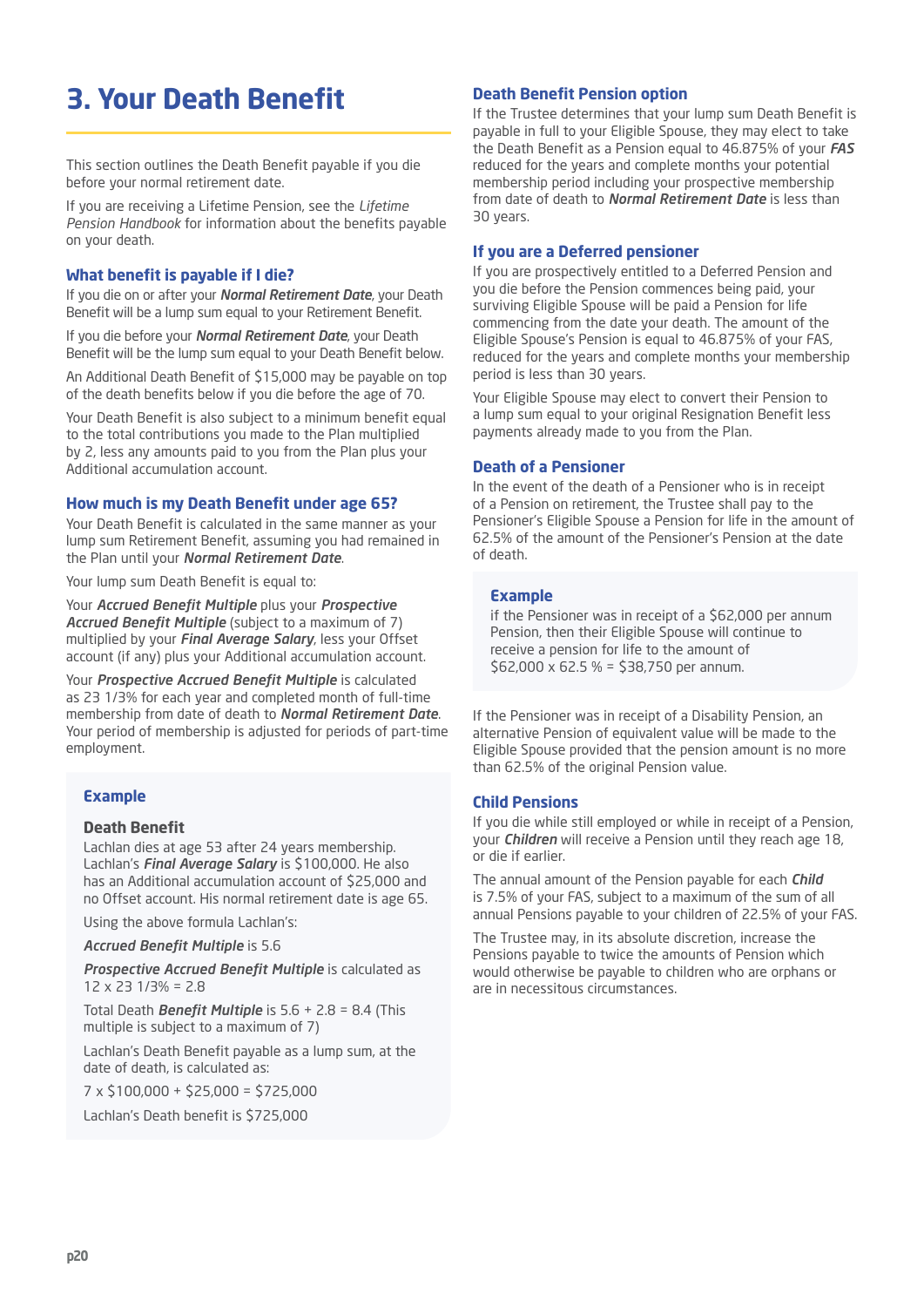# **4. Your Disablement Benefits**

## **Total & Permanent Disablement Benefit**

A *Total & Permanent Disablement* Benefit will be payable if the Trustee determines that you meet the definition of *Total & Permanent Disablement* as set out in the IAG Superannuation Plan Benefit Deed.

Refer to the definition of *Total & Permanent Disablement* detailed in Section *5. Definitions*.

Your Total & Permanent Disability Benefit is a lump sum benefit calculated in the same way as your Death Benefit.

You can elect to take your benefit as a pension, a combination of a pension and lump sum or as an income stream from a *Sunsuper for life Income account*.

 You must notify the Trustee of your selection generally within 30 days after ceasing employment. If you do not notify your selection within that timeframe, the Trustee will make the selection for you.

#### **Child Pensions**

If you are Totally & Permanently Disabled while still employed, your *Children* will receive a Pension until they reach age 18, or die if earlier.

The annual amount of the Pension payable for each *Child* is 7.5% of your FAS, subject to a maximum of the sum of all annual Pensions payable to your children of 22.5% of your FAS.

The Trustee may, in its absolute discretion, increase the Pensions payable to twice the amounts of Pension which would otherwise be payable to children who are in necessitous circumstances.

### **Permanent Disablement (other than Total & Permanent Disablement) Benefit**

If you cease employment due to *Disablement*, which does not constitute *Total & Permanent Disablement*, and you are not entitled to a greater benefit under the IAG Superannuation Plan Benefit Deed, a Permanent *Disablement* (other than *Total & Permanent Disablement*) Benefit may be payable subject to Superannuation Law.

*Disablement* means disablement caused through bodily injury, physical or mental illness, disease, infirmity or accident (none of which has been incurred or inflicted for the purposes of obtaining a benefit from the Plan) which the Trustee, after obtaining the advice of a legally qualified and registered medical practitioner, determines will render you temporarily or permanently incapable of performing your duties to your employer, and occasions the termination of your employment prior to your *Normal Retirement Date*.

Your Permanent *Disablement* (other than *Total & Permanent Disablement*) Benefit is calculated in the same manner as your lump sum Retirement Benefit, but with your accrued benefit multiple enhanced by 50% of the period remaining from your date of *Disablement* to your *Normal Retirement Date*.

# **Income Protection Benefit**

If you become temporarily *Totally Disabled* or *Partially Disabled*, you will receive an Income Protection benefit payable as a monthly benefit of up to 89% of your *Pre-Disability Salary* (less offsets) after a *Waiting Period*. Your monthly benefit is paid:

- 80% to you as income, and
- 9% to your Additional accumulation account as a superannuation contribution,

#### for a *Benefit Period* up to 2 years after a *Waiting Period* of 28 days

While you receive an income protection payment, you do not have to make standard contributions to the Plan. Your benefit entitlements are maintained as if you were contributing to the plan.

Any benefit payments paid as a superannuation contribution will count towards your concessional contributions cap. This may have tax implications for you.

If you're an eligible employee, you will automatically receive this amount of Income Protection cover up to \$240,000 per annum. This is known as the Automatic Acceptance Limit (AAL). Sunsuper will let you know what is required if Standard cover is not available to you or your cover is over the AAL.

# **Waiting Period**

The *Waiting Period* is the number of continuous days which must elapse before becoming eligible to claim a benefit. The *Waiting Period* commences from the date a Doctor certifies you are *Totally Disabled* and unable to work as determined by the insurer.

Benefit payments will commence when the *Waiting Period* ends and are paid monthly in arrears.

# **What benefit is paid out?**

An Income Protection benefit is payable if you are *Totally Disabled* or *Partially Disabled* after the *Waiting Period* has ended. The maximum Total Disability benefit is the lower of:

- your insured amount less any offsets,
- 89% of your *Pre-Disability Salary* (less any offsets),
- 80% is paid as income and 9% of your *Pre-Disability Salary* is paid as a superannuation contribution, and
- \$600,0001 per annum.

The total claim payment period for any one illness or injury is limited to your *Benefit Period*.

Benefit payments will commence when the *Waiting Period* ends and are paid monthly in arrears. A reduced monthly Income Protection benefit may be payable if you become *Partially Disabled*. The Benefit may also be reduced by income received by alternate income sources, refer to offsets detailed below.

Benefits paid under the Income Protection benefit may be subject to Pay As You Go (PAYG) tax. This will be deducted prior to payment.

<sup>1.</sup> The maximum level of Income Protection cover available is \$600,000 per annum. Your Income Protection benefit will be calculated as 80% of your *Salary* (plus a 9% superannuation contribution) up to \$30,000 per month; then 25% of your *Salary* thereafter up to the maximum benefit of \$50,000 per month.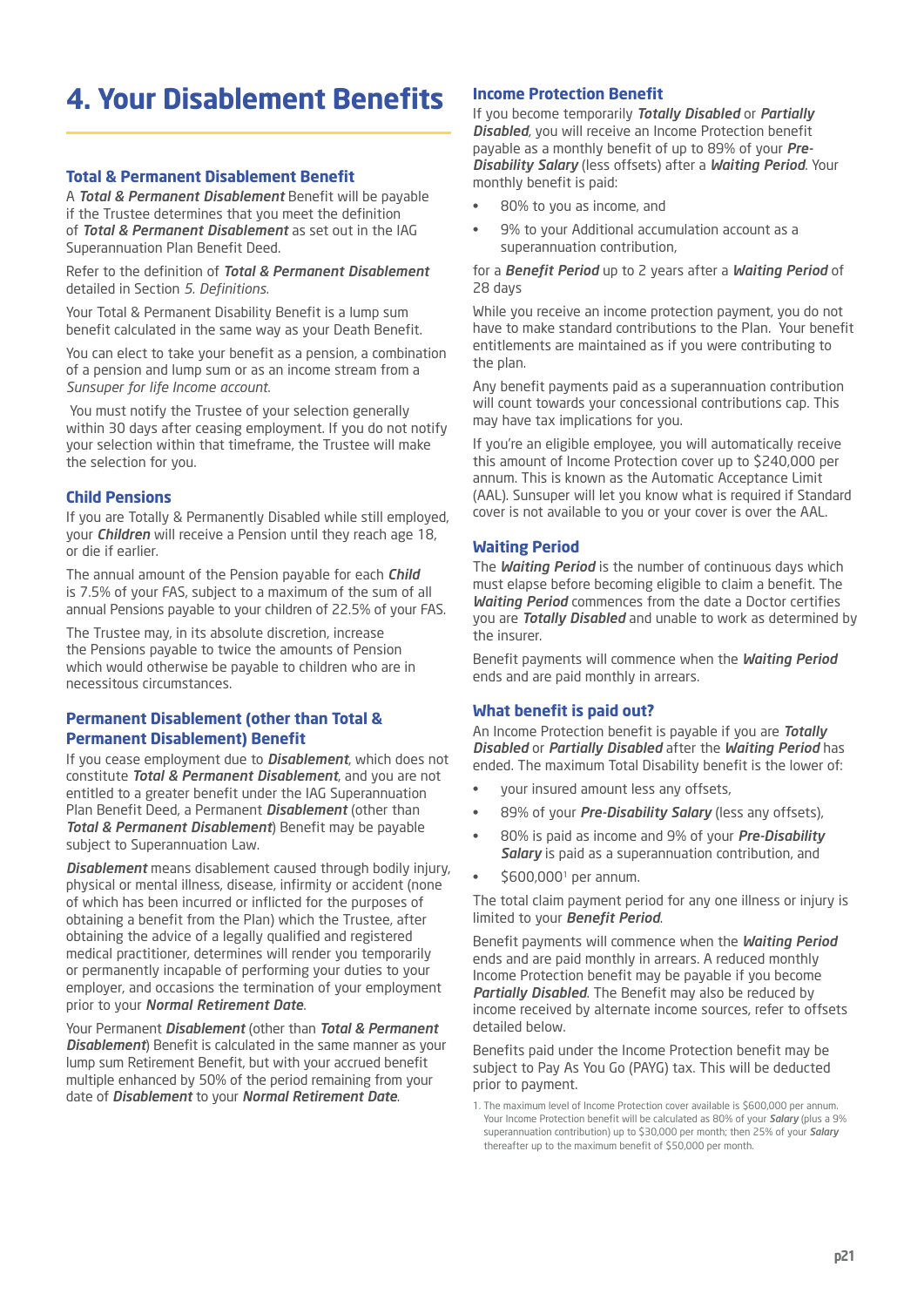# **5. Definitions**

This section defines the various components which are included in the calculation of your Defined Benefit.

### **Actual Salary**

Equivalent to your *Plan Salary* but based on your actual hours worked.

## **Child**

Means your child and includes:

- a) a child of any marriage of you contracted prior to you ceasing service with your employer;
- b) a child of a person who was a Spouse of you prior to you ceasing service with your employer;
- c) a person included as a child of you under Superannuation Law and who was such a child prior to you ceasing service with your employer; and
- d) any person who, in the opinion of the Trustee, is or was actually maintained by you as your child and whom the Trustee decides in its absolute discretion to recognise as your child;

but excludes any person who has attained age 18 years.

# **Eligible Spouse**

Means your surviving Spouse but does not include a person you married, or commenced a relationship with, after you ceased employment. If there is more than one Eligible Spouse at the time of your death, the Trustee may determine to pay your death benefit either:

- a) solely to one Eligible Spouse to the exclusion of all others; or
- b) divided between your Eligible Spouses in such proportions as the Trustee determines

# **Final Average Salary**

Equal to the day weighted average of the salary earned over the 3 years immediately prior to the date of calculation.

# **Normal Retirement Date**

Your 65th birthday, or an earlier date:

- a) as already applies to you from the Former Fund, or
- b) as agreed between you and the Employer, with the consent of the Principal Employer and the Trustee.

#### **Plan Salary**

Your *Plan Salary* is your annual rate of remuneration as determined by your Employer and notified to the Trustee from time to time.

*Plan Salary* generally excludes director's fees, overtime, penalty rates, shift premiums, bonuses, commissions, special grants and the like.

If you are a Part-Time Employee and your membership period is not less than 10 years, your employer may nominate that your *Plan Salary* is multiplied by 1.25, subject to a maximum of full-time equivalent *Plan Salary*.

# **Resignation Factor**

Your *Resignation Factor* is equal to 30% plus 2.5% for each year of membership calculated in years and complete months up to a maximum factor equal to 1. If you leave employment aged between 50 and 55, a higher factor will apply to ensure your *Resignation Factor* reaches 1 by age 55.

Your *Resignation Factor* is calculated in years and fractions of a year for additional complete months

### **Retirement Factor**

If you are over 65, your *Retirement Factor* is 1.

If you are under 65 your *Retirement Factor* is the greater of:

- 1.00 reduced by 2% for each year the sum of your age at retirement in years and your membership period is less than 95, subject to a minimum factor of 0.90, and
- 1.00 reduced by 2% for each year prior to age 65.

Your *Retirement Factor* is calculated in years and fractions of a year for additional complete months.

### **Total and Permanent Disablement**

Total and Permanent *Disablement* means:

### **(a) Unable to engage in work**

You:

- i) have been absent from your occupation solely through illness or injury for a period of six consecutive months,
- ii) have been regularly attending a Doctor and undertaking medical treatment reasonably recommended by that Doctor
- iii) with respect to that illness or injury since ceasing work in your occupation solely through illness or injury, and
- iv) are incapacitated to such an extent that, in the opinion of the insurer and the Trustee, after consideration of 'medical and other relevant evidence', you are, at the end of the initial period of six consecutive months absence from your occupation, unable to ever engage in or work (on a full time or part time employment basis) in any occupation for which you are reasonably suited by education, training or experience.

#### **(b) Specific loss**

You suffer, as a result of illness or injury:

- i) the total and permanent loss of the use of two limbs; or
- ii) blindness in both eyes; or
- iii) the total and permanent loss of one limb and blindness in one eye;

where 'limb' means the whole hand below the wrist or whole foot below the ankle; and 'blindness' means the permanent loss of sight to the extent that visual acuity is 6/60 or less, or to the extent that the visual field is reduced to 20 degrees or less of arc.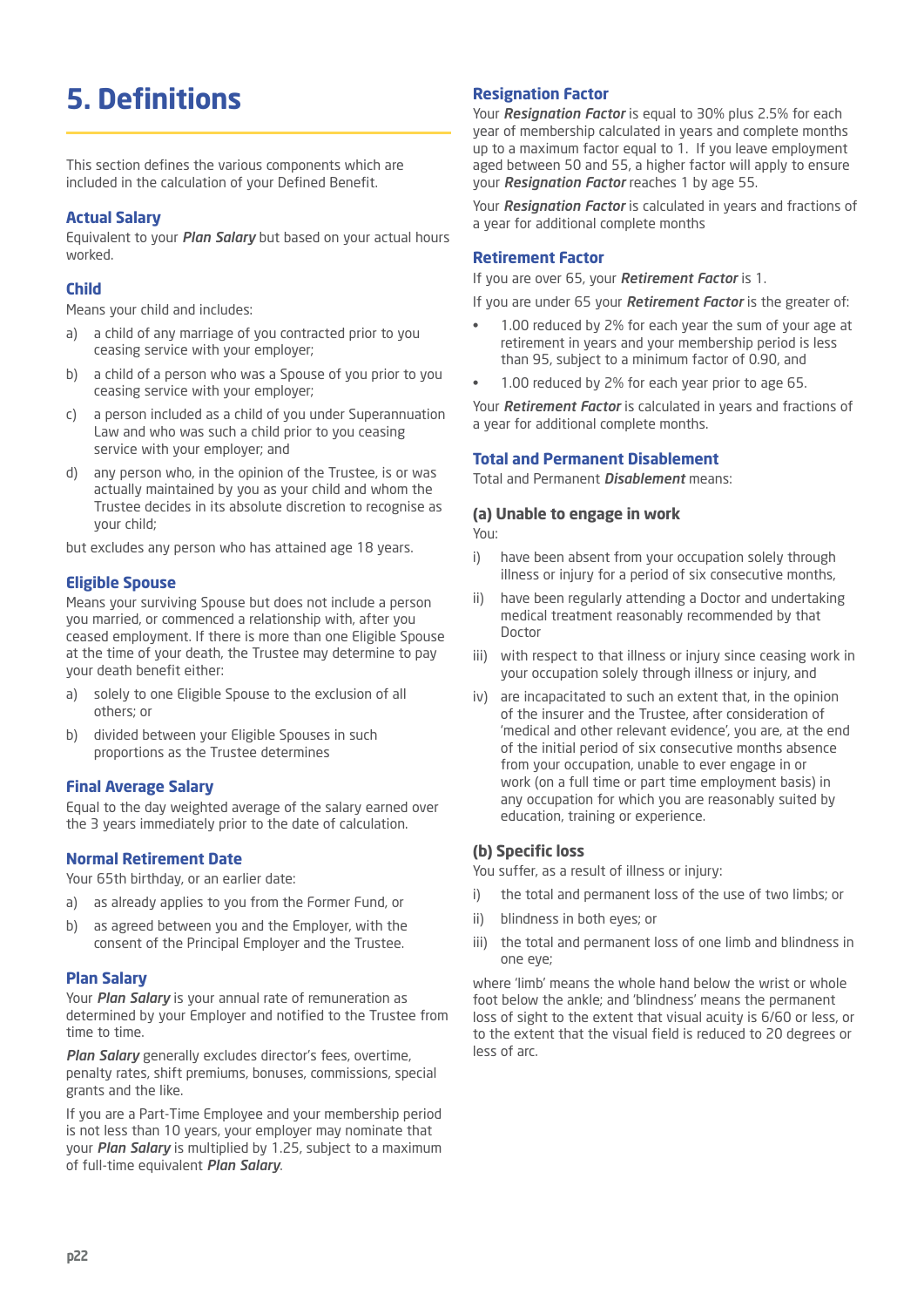# **(c) Activities of daily living**

As a result of illness or injury, you are totally unable to perform without physical assistance of another person any two of the following activities of daily living:

- i) dressing the ability to put on and take off clothing,
- ii) toileting the ability to use the toilet, including getting on and off,
- iii) mobility the ability to get in and out of bed and a chair,
- iv) continence the ability to control bowel and bladder function,
- v) feeding the ability to get food from a plate into your mouth, and
- vi) you are permanently and irreversibly unable to do so for life.

### **(d) Specific illness**

All of the following sub-paragraphs (i), (ii), (iii) and (iv) apply to you:

- i) you were, on the date of claim, aged 65 years or less; and
- ii) you are absent from all work as a result of suffering cardiomyopathy, primary pulmonary hypertension, major head trauma, motor neurone disease, multiple sclerosis, muscular dystrophy, paraplegia, quadriplegia, hemiplegia, diplegia, tetraplegia, dementia and Alzheimer's disease, Parkinson's disease, blindness, loss of speech, loss of hearing, chronic lung disease or severe rheumatoid arthritis - Refer to Medical Condition Definitions for further details; and
- iii) the insurer and the Trustee consider, on the basis of medical and other evidence satisfactory to the insurer and the Trustee, that you are unlikely ever to be able to engage in any occupation, whether or not for reward; and
- iv) you are likely to be so disabled for life.

#### **(e) In an occupation classified as Home duties**

You have been absent from your occupation solely through injury or illness for a period of six consecutive months and are incapacitated to such an extent that, in the insurer's and the Trustee's opinion after consideration of medical and other relevant evidence, you were, at the end of the period of six consecutive months absence from employment, unlikely to ever again attend to at least two normal physical domestic household duties.

For the purposes of part (e) of this definition 'normal physical domestic household duties' means:

- i) cleaning the family home; or
- ii) shopping for food and household items; or
- iii) meal preparation and laundry services; or
- iv) leaving the house without the assistance of another person; or
- v) looking after dependent child/children under 16 years of age or in full-time secondary education, where applicable; or
- vi) providing full-time care for a disabled person(s) who is a member of your immediate family, where applicable.

If you are able to perform the normal physical domestic household duties with the assistance of another person or with the use of assistive devices, you are deemed to be able to perform these duties. You must be under the regular care and attention and following the advice of a *Doctor* for that injury or illness. Evidence that you carried out the duties on a daily basis prior to your period of disability will be required.

## **(f) Permanent incapacity**

You are incapacitated to such an extent that, in the insurer's and the Trustee's opinion (after consideration of medical and other relevant evidence) makes it unlikely that you will engage in work for reward in any occupation for which you are reasonably qualified by education, training or experience.

**'medical and other relevant evidence**' includes, but is not limited to:

- i) the prospect of improvement in your capacity after treatment and rehabilitation that could reasonably be expected to be undertaken by you, and
- ii) whether reasonable retraining or re-skilling would render you able to engage in or work (on a full-time or part-time basis) in any occupation for which you are reasonably suited by education, training or experience.

#### **'occupation'**

means an occupation that you can reasonably perform, on a full-time or part-time basis, based on the skills or knowledge you have acquired through previous education, training or experience.

#### **'part time'**

means engaged in permanent employment for at least 15 hours per week.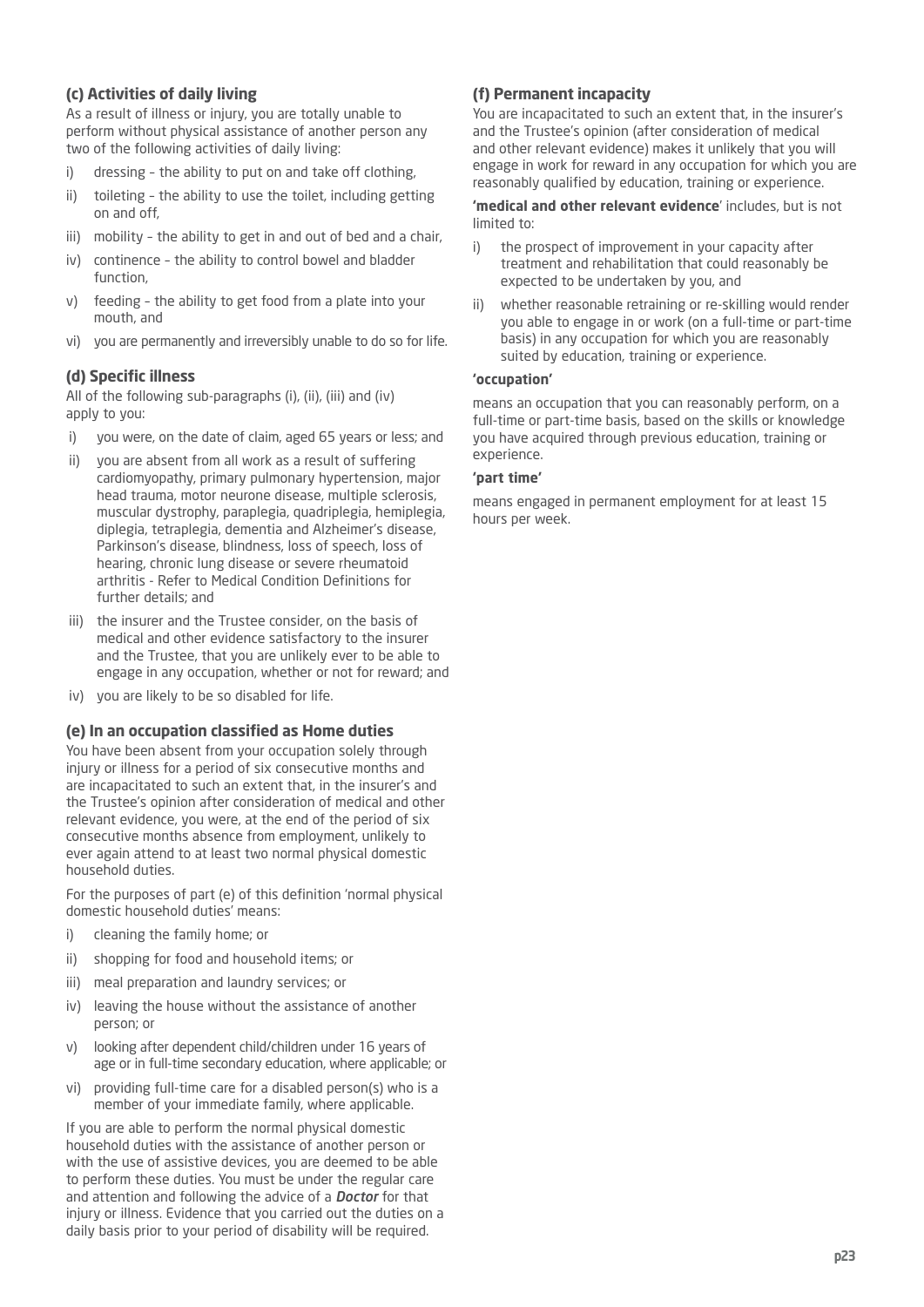# **APPENDIX C Category C – Ex-CGU**

# **Contents**

| 1. Contributions                    | 24 |
|-------------------------------------|----|
| 2. Your benefits                    | 24 |
| <b>3. Your Death Benefit</b>        | 25 |
| <b>4. Your Disablement Benefits</b> | 26 |
| 5. Definitions                      | フト |

# **1. Contributions**

# **Member contributions**

You are not required to make Contributions to the Plan and all member contributions are entirely voluntary.

You can pay your contributions by after tax contributions or, with your employer's agreement, you can pay the contributions by salary sacrifice. On transfer to Sunsuper, until you and the employer agree otherwise, your member contributions will continue to be paid in the same way (after tax or by salary sacrifice) as they were paid before the transfer.

All member contributions are credited to your Additional accumulation account.

# **Employer account**

The Employer account accumulates the equivalent of 9.5% of your salary each year, less an allowance for tax. This account is invested in the same manner as the Plan's defined benefit assets. The Employer account forms part of your defined benefit.

# **Accrued Benefit Multiple**

Your *Accrued Benefit Multiple* is calculated in accordance with the following formula:

Your *Fund Multiple* plus your *Former Fund Multiple*. Your *Accrued Benefit Multiple* is capped at 66.67%.

#### **Fund multiple**

Your *Fund Multiple* in the IAG Superannuation Plan can be calculated as 1/840 multiplied by each completed month of membership. The accrual rate is adjusted for periods of parttime membership.

Your *Former Fund Multiple* is as advised by the Former Fund Trustee.

# **Example**

Lachlan was a continuous member of the Former Fund for 19 years, and the IAG Superannuation Plan for 1 year which was a combined membership of 20 years or 240 months. Using the above formula Lachlan's:

*Former Fund Multiple* advised is 0.271429 (1/840 x 19 x 12)

*Fund Multiple* is1/840 x 12 = 0.014286

*Accrued Benefit Multiple* is 0.271429 + 0.014286 = 0.285715

# **2. Your benefits**

# **Retirement Benefits**

# **Eligibility for Retirement Benefit**

When you retire from employment with IAG on or after age 60, or from 55 if your employer agrees, you will be entitled to your Retirement Benefit as at the date of retirement. Your Retirement Benefit may be taken as either a lump sum benefit or a pension benefit. Note that you will only be able to take your benefit as cash if you qualify under the preservation rules. See *Receiving benefits in cash* in this *Handbook* for more information.

# **Amount of lump sum Retirement Benefit**

If you retire on or before your 70th birthday and you receive the lump sum benefit, the lump sum payable will be equal to: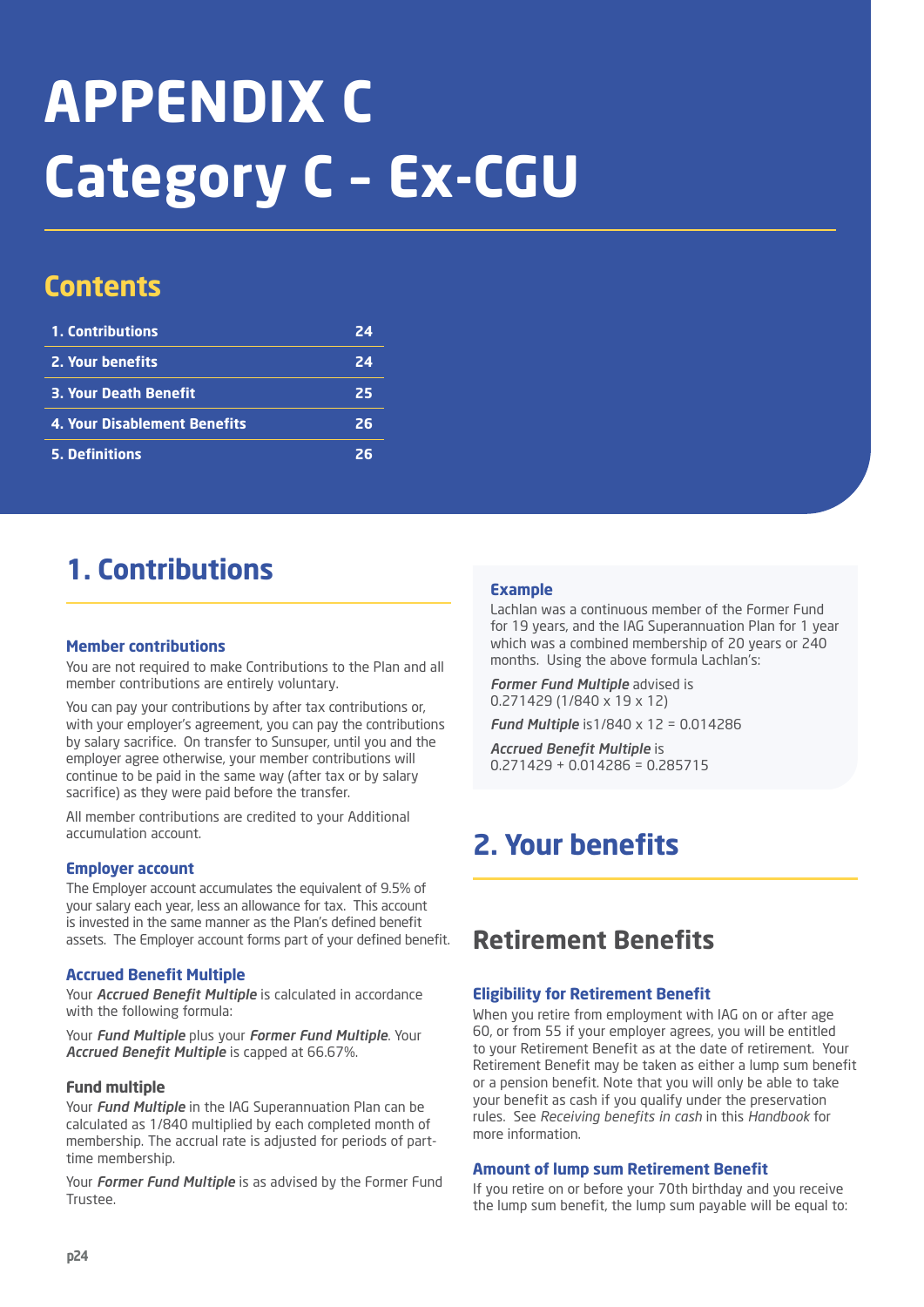Your *Accrued Benefit Multiple* multiplied by your *Plan Salary* multiplied by your *Commutation Factor*, less your Offset account (if any) plus your Additional accumulation account.

### **Amount of Pension Retirement Benefit**

If you retire on or before your 70th birthday and you receive the Pension Benefit, the benefit payable will be:

An annual pension of Your *Accrued Benefit Multiple* multiplied by your *Plan Salary*, plus your Additional accumulation account less your Offset account (if any).

*Commutation Factor* is explained in Section *5 Definitions*.

If you retire after the age of 70, your Retirement Benefit will be an amount equal to your benefit calculated as at your 70th birthday together with an actuarial adjustment for the period of membership after your 70th birthday, plus your Additional accumulation account less your Offset account (if any).

#### **Receiving your benefit as a Lifetime Pension**

The IAG *Lifetime Pension Handbook* explains the terms and operation of ex-CGU Lifetime Pensions. Briefly, the key features are as follows:

- Payments are made monthly for the life of the member,
- If you elect to receive a pension this pension can be reduced to provide for a reversionary pension payable to your spouse in the event of your death. The amount of your pension reduction would be calculated by the Plan's actuary.

For more information on the Lifetime Pension, please read the IAG *Lifetime Pension Handbook* available at **sunsuper.com. au/iag.** Payments of the Lifetime Pension can commence from the date you cease employment with your IAG employer.

# **Resignation Benefit**

Where a member leaves the employment of IAG by reason other than death, retirement, or permanent incapacity or invalidity, a Resignation Benefit is payable calculated as at the date of cessation of employment. Your Resignation Benefit may be taken as either a lump sum benefit or as a Deferred Pension within the Plan.

The Deferred Pension Benefit payable from age 60 is:

Your *Accrued Benefit Multiple* multiplied by your *Plan Salary*

#### **Example**

#### **Resignation Benefit**

Lachlan stopped working for IAG aged 53 after 20 years of membership, He is not eligible for any other benefit

His salary is \$100,000. He also has an Additional accumulation account of \$25,000.

Lachlan's Resignation Benefit is the sum of:

- A lump sum equal to his Additional accumulation account of \$25,000; and
- A deferred pension of 0.285715 x \$100,000 = \$28,571.50 per annum payable from age 60.

#### **Deferred Pension Benefits**

Members receiving a benefit where they cease employment before their Retirement Date (other than due to Total and Permanent *Disablement*), may elect to retain their membership as a Deferred Pensioner. You must notify the Trustee generally within 30 days after ceasing employment for this to apply. You may elect to defer your benefit as a deferred pension.

If you elect to receive a Deferred Pension Benefit, this amount will be indexed by *CPI* each 1 January subject to a maximum increase of 5% per annum.

Please refer to the IAG *Lifetime Pension Handbook* to understand the benefits of a Lifetime Pension, and call Sunsuper on **13 11 84** if you would like some advice.

# **3. Your Death Benefit**

This section outlines the Death Benefit payable if you die before your normal retirement date.

If you are receiving a Lifetime Pension, see the *Lifetime Pension Handbook* for information about the benefits payable on your death.

#### **What benefit is payable if I die?**

If you die on or after your normal retirement date, your Death Benefit will be the lump sum equal to your Retirement Benefit.

If you die before your normal retirement date, your Death Benefit will be the lump sum equal to your Death Benefit.

An *Additional Death Benefit* of \$15,000 may be payable on top of the death benefits below if you die before the age of 70.

#### **How much is my Death Benefit?**

Your Death Benefit is the sum of:

- a) The greater of:
	- i) 7 x *Plan Salary* at date of death; or
	- ii) your *Accrued Benefit Multiple* times your *Plan Salary* commuted to a lump sum; and
- b) your Additional accumulation account less your Offset account (if any).

# **Example**

### **Death Benefit**

Lachlan dies at age 53. His *Commutation Factor* is 9.613. He also has an Additional accumulation account of \$25,000.

Lachlan's Death Benefit, payable as a lump sum, at the date of death, is calculated as the greater of:

- a)  $7 \times 5100,000 + 525,000 = 5725,000$ ; and
- b) 0.285715 x \$100,000 x 9.613 + \$25,000 = \$299,657.83

Lachlan's Death benefit is \$725,000

#### **If you are a Deferred pensioner**

Your Death Benefit is equal to 7 times your deferred pension amount at your date of death.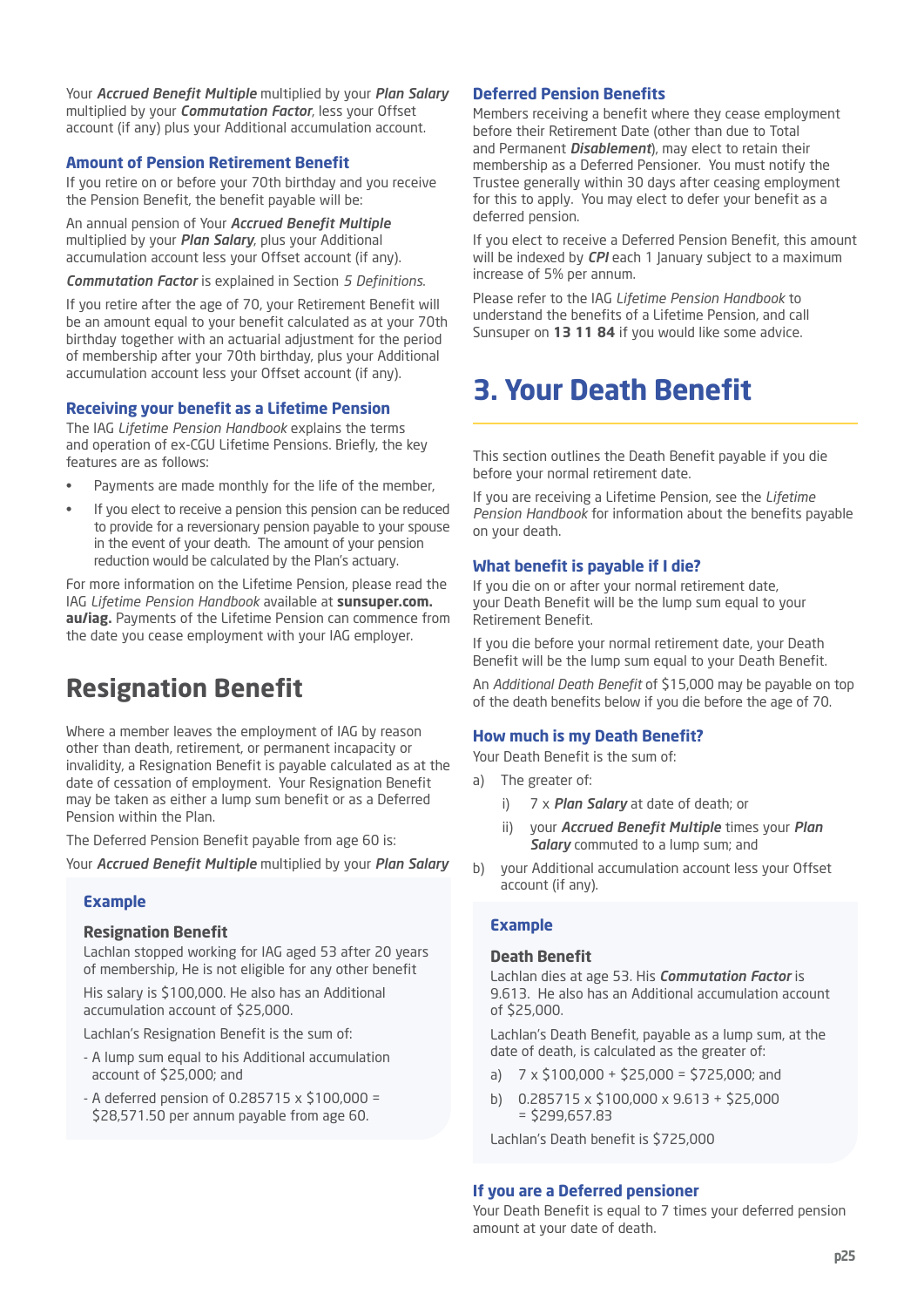# **4. Your Disability Benefits**

# **Permanent Disablement (other than Total & Permanent Disablement) Benefit**

A Permanent *Disablement* (other than *Total & Permanent Disablement*) Benefit will be payable if the Trustee determines that you meet the definition of *Permanent Incapacity* or *Permanent Invalidity* as set out in the IAG Superannuation Plan Benefit Deed.

*Permanent Incapacity* or *Permanent Invalidity* means permanent incapacity or permanent invalidity established to the satisfaction of the Trustee (as to which the Trustee shall be the sole arbiter) after consideration of medical evidence that includes a certificate signed by two registered medical practitioners certifying that in their opinion you are unlikely ever to be able to work again in a job in which you are reasonably qualified by reason of education, training or experience.

Your Permanent *Disablement* Benefit is a pension benefit calculated in the same way as your Retirement Benefit, assuming you had remained in the Plan until your 60th birthday. If previous pension options applied in the Former Fund they will continue to apply.

Please refer to the *IAG Lifetime Pension Handbook* to understand the benefits of a Lifetime Pension, and call Sunsuper on **13 11 84** if you would like some advice.

## **Options for your Permanent Disablement (other than Total & Permanent Disablement) Benefit**

You can elect to take your benefit as a Lifetime Pension, a Lump sum or as an income stream from a *Sunsuper for life Income account*.

You must notify the Trustee of your selection generally within 30 days after ceasing employment. If you do not notify your selection within that timeframe, the Trustee will make the selection for you.

# **Income Protection Benefit**

If you become temporarily *Totally Disabled* or *Partially Disabled*, you will receive an Income Protection benefit payable as a monthly benefit of up to 89% of your *Pre-Disability Salary* (less offsets) after a *Waiting Period*. Your monthly benefit is paid:

- 80% to you as income, and
- 9% to your Additional accumulation account as a superannuation contribution,
- for a *Benefit Period* up to 2 years after a *Waiting Period* of 28 days

While you receive an income protection payment, you do not have to make standard contributions to the Plan. Your benefit entitlements are maintained as if you were contributing to the Plan.

Any benefit payments paid as a superannuation contribution will count towards your concessional contributions cap. This may have tax implications for you.

If you're an eligible employee, you will automatically receive this amount of Income Protection cover up to \$240,000 per annum. This is known as the Automatic Acceptance Limit (AAL). Sunsuper will let you know what is required if Standard cover is not available to you or your cover is over the AAL.

### **Waiting Period**

The *Waiting Period* is the number of continuous days which must elapse before becoming eligible to claim a benefit. The *Waiting Period* commences from the date a Doctor certifies you are *Totally Disabled* and unable to work as determined by the insurer.

Benefit payments will commence when the *Waiting Period* ends and are paid monthly in arrears.

If you are in receipt of a monthly payment, you do not have to make standard contributions to the Plan. Your benefit entitlements are maintained as if you were contributing to the plan.

#### **What benefit is paid out?**

An Income Protection benefit is payable if you are *Totally Disabled* or *Partially Disabled* after the *Waiting Period* has ended. The maximum Total Disability benefit is the lower of:

- your insured amount less any offsets,
- 89% of your *Pre-Disability Salary* (less any offsets),
- 80% is paid as income and 9% of your *Pre-Disability Salary* is paid as a superannuation contribution, and
- \$600,0001 per annum.

The total claim payment period for any one illness or injury is limited to your *Benefit Period*.

Benefit payments will commence when the *Waiting Period* ends and are paid monthly in arrears. A reduced monthly Income Protection benefit may be payable if you become *Partially Disabled*. The Benefit may also be reduced by income received by alternate income sources, refer to offsets detailed below.

Benefits paid under the Income Protection benefit may be subject to Pay As You Go (PAYG) tax. This will be deducted prior to payment.

1. The maximum level of Income Protection cover available is \$600,000 per annum. Your Income Protection benefit will be calculated as 80% of your *Salary* (plus a 9% superannuation contribution) up to \$30,000 per month; then 25% of your *Salary* thereafter up to the maximum benefit of \$50,000 per month.

# **5. Definitions**

This section defines the various components which are included in the calculation of your Defined Benefit.

#### **Actual Salary**

Equivalent to your *Plan Salary* but based on your actual hours worked.

#### **CPI**

Is the Consumer Price Index (all Groups) Weighted Average of Eight Capital Cities published by the Australian Bureau of Statistics.

#### **Commutation Factor**

The commutation factors are reviewed by the Plan Actuary from time to time to ensure they reflect reasonable assumptions related to future investment earnings, pension increases and mortality rates. As a result the commutation factors may change in the future. There is a difference between the male and female commutation factors due to the difference in mortality rates.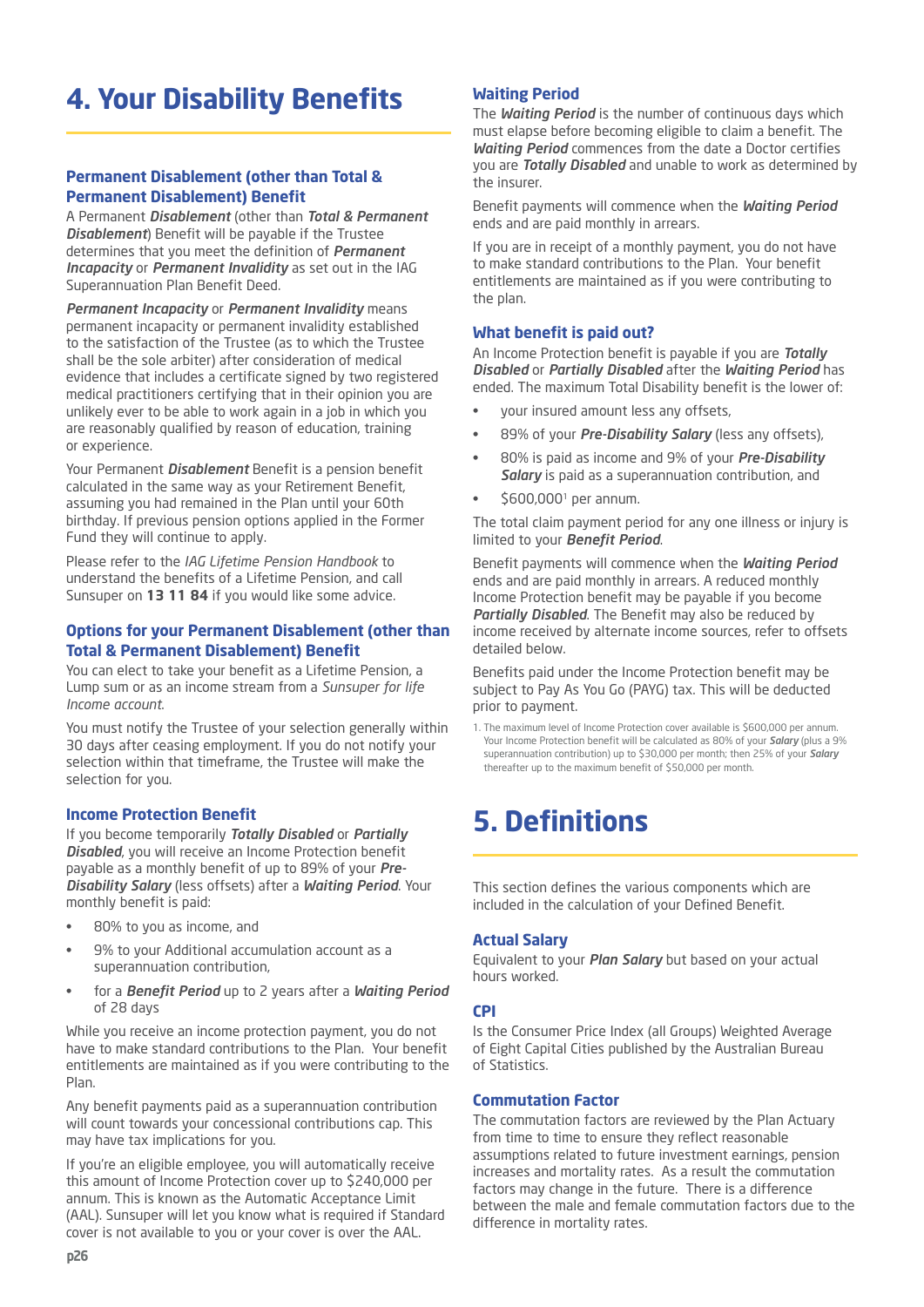The factors are interpolated by age in years and complete months

| Age | <b>Male</b> | <b>Female</b> |
|-----|-------------|---------------|
| 42  | 5.838       | 6.564         |
| 43  | 6.107       | 6.862         |
| 44  | 6.388       | 7.175         |
| 45  | 6.682       | 7.502         |
| 46  | 6.990       | 7.845         |
| 47  | 7.313       | 8.204         |
| 48  | 7.652       | 8.580         |
| 49  | 8.007       | 8.974         |
| 50  | 8.380       | 9.387         |
| 51  | 8.771       | 9.820         |
| 52  | 9.181       | 10.274        |
| 53  | 9.613       | 10.750        |
| 54  | 10.067      | 11.250        |
| 55  | 10.545      | 11.776        |
| 56  | 11.048      | 12.327        |
| 57  | 11.579      | 12.907        |
| 58  | 12.140      | 13.517        |
| 59  | 12.732      | 14.159        |
| 60  | 13.360      | 14.835        |
| 61  | 13.062      | 14.558        |
| 62  | 12.761      | 14.274        |
| 63  | 12.460      | 13.984        |
| 64  | 12.157      | 13.688        |
| 65  | 11.854      | 13.386        |

# **Disablement (Permanent Incapacity or Permanent Invalidity)**

means, in relation to a CDB Member, permanent incapacity or permanent invalidity established to the satisfaction of the Trustee (as to which the Trustee shall be the sole arbiter) after consideration of medical evidence that shall include a certificate signed by two registered medical practitioners certifying that in their opinion the CDB Member is unlikely ever to be able to work again in a job in which the CDB Member is reasonably qualified by reason of education, training or experience.

# **Normal Retirement Date**

Your 60th birthday, or an earlier date:

- a) as already applies to from the Former Fund, or
- b) as agreed between you and the Employer, with the consent of the Principal Employer and the Trustee.

# **Plan Salary**

Your *Plan Salary* is your annual remuneration, including wages, as determined by your Employer and notified to the Trustee from time to time. *Plan Salary* generally does not include any payments for overtime, bonus, or commission or the value of allowances for living accommodation or rations or director fees.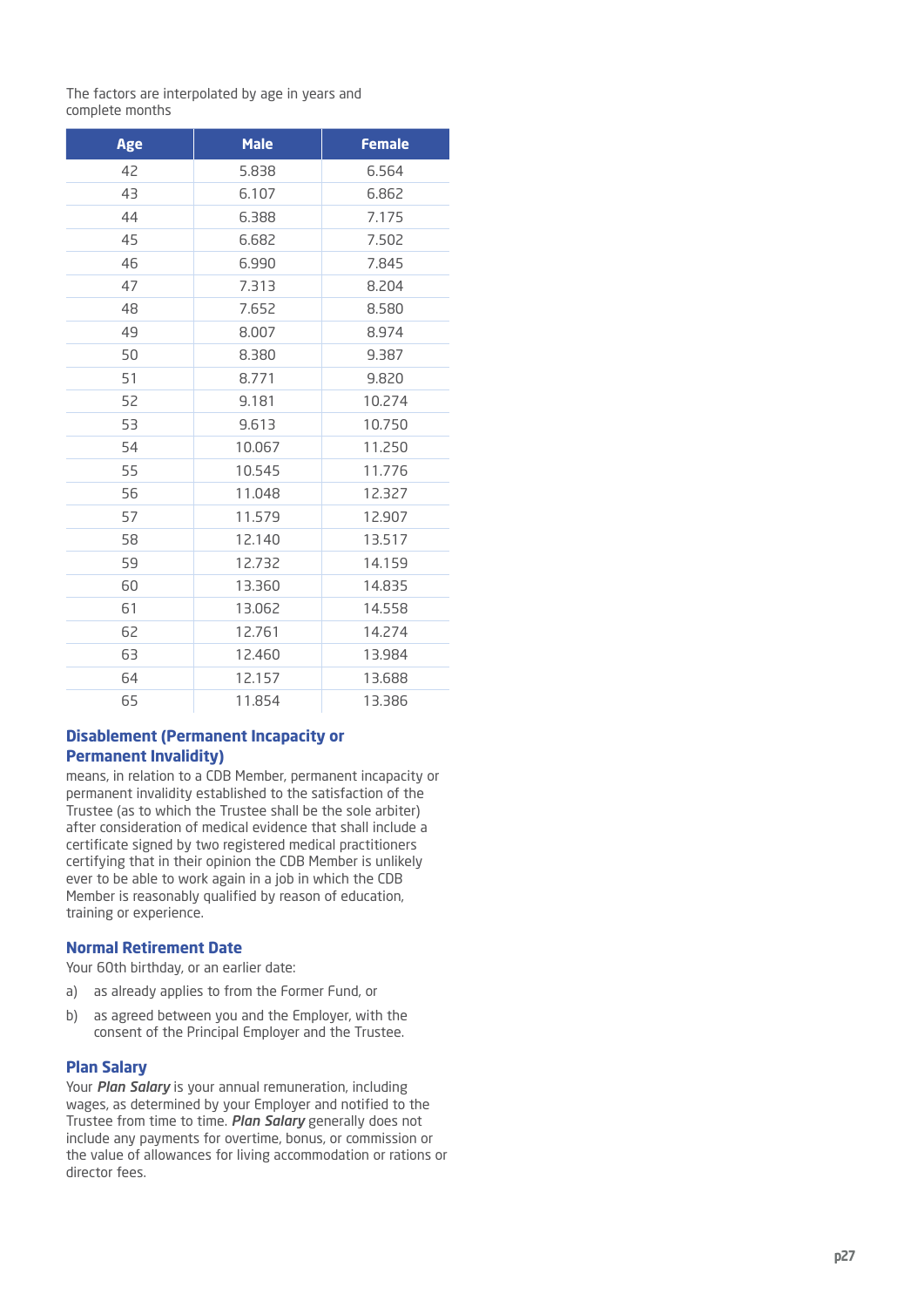# **APPENDIX D Category D – Ex-CGU VACC**

# **Contents**

| 1. Contributions                    | 28 |
|-------------------------------------|----|
| 2. Your benefits                    | 28 |
| <b>3. Your Death Benefit</b>        | 29 |
| <b>4. Your Disablement Benefits</b> | 29 |
| <b>5. Definitions</b>               | 30 |

# **1. Contributions**

# **Member contributions**

You are not required to make Contributions to the Plan and all member contributions are entirely voluntary.

You can pay your contributions by after tax contributions or, with your employer's agreement, you can pay the contributions by salary sacrifice. On transfer to Sunsuper, until you and the employer agree otherwise, your member contributions will continue to be paid in the same way (after tax or by salary sacrifice) as they were paid before the transfer.

All member contributions are credited to your Additional accumulation account.

# **SG account**

The SG account accumulates the equivalent of the Superannuation Guarantee rate (currently 9.5%) of your salary each year, less an allowance for tax. This account is invested in the same manner as the Plan's defined benefit assets.

# **Accrued Benefit Multiple**

Your *Accrued Benefit Multiple* is calculated in accordance with the following formula (subject to a maximum of 66 2/3%):

Your *Benefit Multiple* plus your *Former Benefit Multiple*.

# **Benefit multiple**

Your *Benefit Multiple* in the IAG Superannuation Plan can be calculated as 1 2/3% for each completed year of full-time membership of the Plan (including part years). The accrual rate is adjusted for periods of part-time membership.

Your *Former Benefit Multiple* is as advised by the Former Fund Trustee.

# **Example**

Lachlan was a continuous member of the Former Fund for 19 years, and the IAG Superannuation Plan for 1 year which was a combined membership of 20 years. Using the above formula Lachlan's:

*Former Benefit Multiple* advised is 0.31667 (19 x 1 2/3%)

*Benefit Multiple* is 1 year x 1 2/3% = 0.01667

*Accrued Benefit Multiple* is  $0.31667 + 0.01667 = 0.33334$ .

# **2. Your benefits**

# **Retirement Benefits**

# **Eligibility for Retirement Benefit**

When you retire from employment with IAG on or after age 60, or from age 55 with the consent of your employer, you will be entitled to your Retirement Benefit as at the date of retirement. Your Retirement Benefit may be taken as either a pension benefit or a lump sum benefit. Note that you will only be able to take your benefit as cash if you qualify under the preservation rules. See *Receiving benefits in cash* in this *Handbook* for more information.

# **Amount of Pension Retirement Benefit**

If you retire on or before your 65th birthday and you receive the Pension Benefit, the benefit payable will be: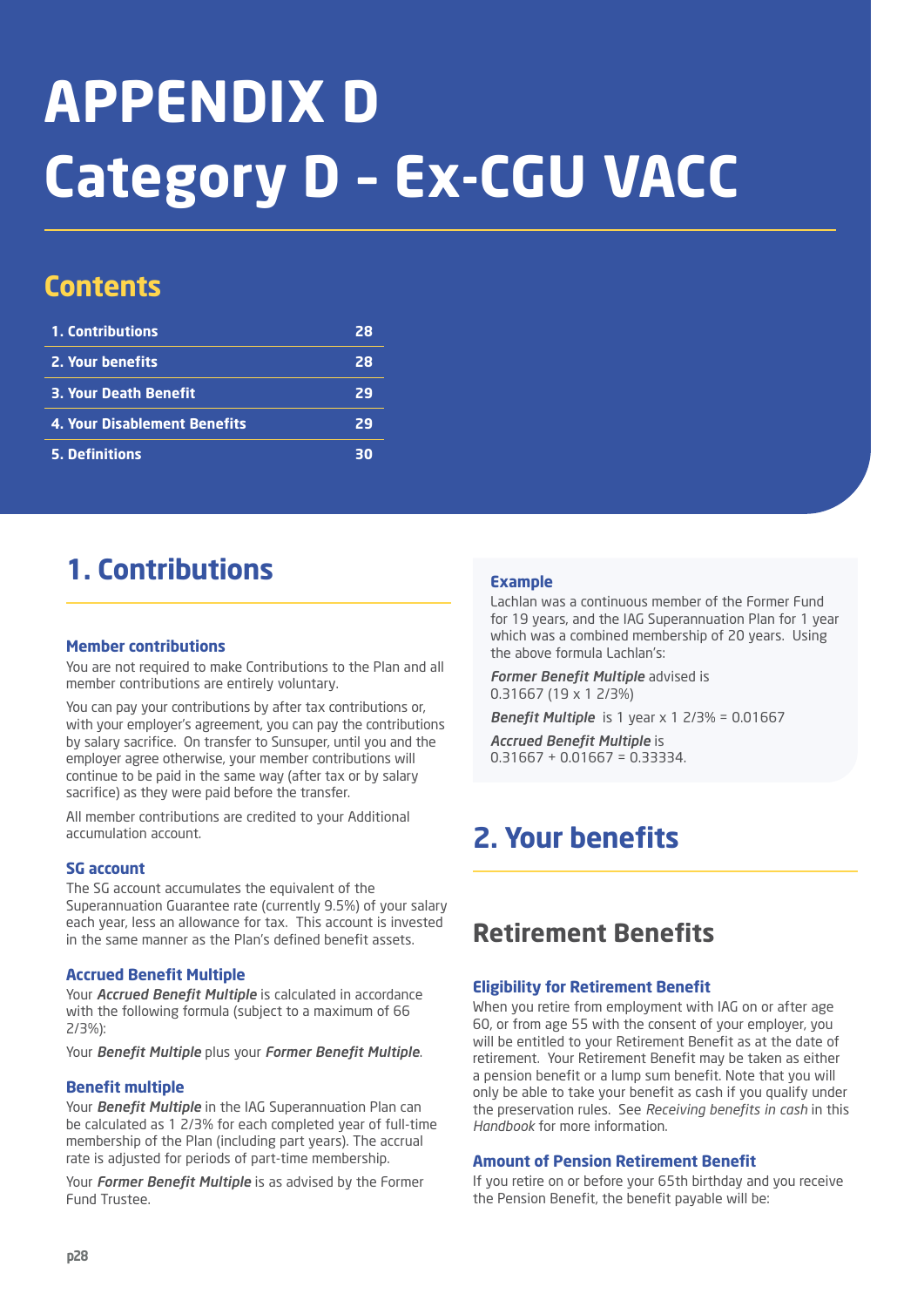An annual pension of Your *Accrued Benefit Multiple* multiplied by your *Final Average Salary* (up to a maximum of 66 2/3% of your *Final Average Salary*) plus your Additional accumulation account less your Offset account (if any).

# **Amount of lump sum Retirement Benefit**

If you retire on or before your 65th birthday and you elect to receive the lump sum benefit, the lump sum payable will be equal to:

Your *Accrued Benefit Multiple* multiplied by your *Final Average Salary* multiplied by your *Commutation Factor*, plus your Additional accumulation account less your Offset account (if any).

*Commutation Factor* is explained in Section *5 Definitions*.

### **Amount of Late Retirement Benefit**

If you retire after age 65, you will be entitled to a Retirement Benefit comprising:

- a pension, which as a lump sum commuted value equal to the sum of:
	- i) the lump sum commuted value of the Retirement Benefit that you would have been entitled to had you retired at age 65;
	- any contributions made in respect of you under a prescribed agreement or award during the period from age 65 to the date of your retirement; and
	- iii) investment earnings on the above amounts based on the IAG Defined Benefit investment option; and
- your Additional accumulation account less your Offset account (if any).

Other contributions received on behalf of you that are not taken into account in the value of your late Retirement Benefit pension will be credited to your Additional accumulation account.

# **Receiving your benefit as a Lifetime Pension**

The IAG *Lifetime Pension Handbook* explains the terms and operation of IAG's Lifetime Pensions. Briefly, the key features are as follows:

- The pension is not indexed,
- Payments are made monthly for the life of the member
- If you elect to receive a pension this pension can be reduced to provide for an indexed-linked pension or commuted to a Lump Sum payment.

For more information on the Lifetime Pension, please read the IAG *Lifetime Pension Handbook* available at **sunsuper.com.au/iag.** Payments of the Lifetime Pension can commence from the date you cease employment with your IAG employer.

# **Resignation Benefits**

Where a member leaves the employment of IAG and they are not entitled to a retirement benefit, or to a benefit on any other grounds (Death, Total and Permanent *Disablement*), a Resignation Benefit is payable calculated as at the date of cessation of employment.

The lump sum Resignation Benefit is:

Your *Accrued Benefit Multiple* multiplied by your *Final Average Salary* multiplied by your *Vesting Factor* multiplied by your *Commutation Factor*, plus your Additional accumulation account less your Offset account (if any).

*Commutation Factor* and *Vesting Factor* are explained in Section *5 Definitions*.

# **Example**

### **Resignation Benefit**

Lachlan stopped working for IAG aged 53 after 20 years of membership, He is not eligible for any other benefit.

His *Final Average Salary* is \$100,000. His *Vesting Factor* is 0.74074 and his *Commutation Factor* is 11.5. He also has an Additional accumulation account of \$25,000.

Lachlan's Resignation benefit is the sum of 0.33334 x \$100,000 x 0.74074 x 11.5 + \$25,000 = \$308,956.01

# **3. Your Death Benefit**

This section outlines the Death Benefit payable if you die before your normal retirement date.

# **What benefit is payable if I die?**

If you die on or after your normal retirement date, your Death Benefit will be the lump sum equal to your Retirement Benefit.

If you die before your normal retirement date, your Death Benefit will be the lump sum equal to your Death Benefit.

An Additional Death Benefit of \$15,000 may be payable on top of the death benefits below if you die before the age of 70.

# **How much is my Death Benefit?**

Your Death Benefit is:

Your Normal Retirement *Benefit Multiple* multiplied by your *Salary* at date of death multiplied by your *Commutation Factor*, plus your Additional accumulation account less your Offset account (if any).

# **Example**

#### **Death Benefit**

Lachlan dies at age 53. His salary is \$105,000 and his *Commutation Factor* is 11.5. He also has an Additional accumulation account of \$25,000.

Lachlan's Death Benefit, payable as a lump sum, at the date of death, is calculated as:

0.65 x \$105,000 x 11.5 + \$25,000 = \$809,875.00

 $0.53334 \times 105,000 \times 11.5 + $25,000 = $669,008.05$ 

# **4. Your Disablement Benefits**

#### **Total & Permanent Disablement Benefit**

A *Total & Permanent Disablement* Benefit will be payable if the Trustee determines that you meet the definition of *Total & Permanent Disablement* as set out in the IAG Superannuation Plan Benefit Deed.

Refer to the definition of *Total & Permanent Disablement* detailed in Section *5. Definitions*.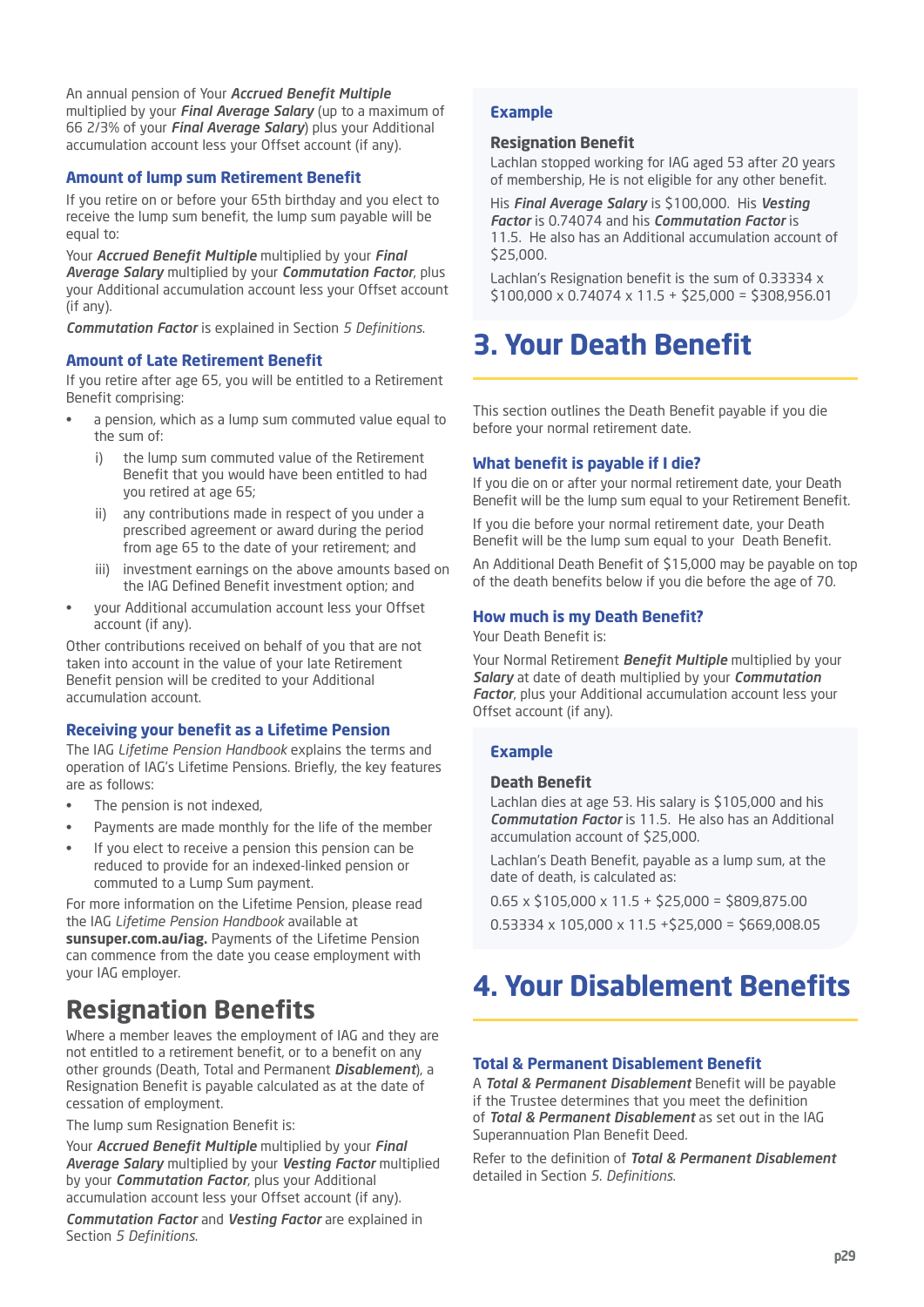Your *Total & Permanent Disablement* Benefit is a pension benefit calculated in the same way as your Retirement Benefit, assuming you had remained in the plan until your *Normal Retirement Date*.

Please refer to the IAG *Lifetime Pension Handbook* to understand the benefits of a Lifetime Pension, and call Sunsuper on **13 11 84** if you would like some advice.

You can elect to take your benefit as a Lifetime Pension, Lump sum or as an income stream from a *Sunsuper for life Income account*.

You must notify the Trustee of your selection generally within 30 days after ceasing employment. If you do not notify your selection within that timeframe, the Trustee will make the selection for you.

# **Income Protection Benefit**

If you become temporarily *Totally Disabled* or *Partially Disabled*, you will receive an Income Protection benefit payable as a monthly benefit of up to 89% of your *Pre-Disability Salary* (less offsets) after a *Waiting Period*. Your monthly benefit is paid:

- 80% to you as income, and
- 9% to your Additional accumulation account as a superannuation contribution,

for a *Benefit Period* up to 2 years after a *Waiting Period* of 28 days

While you receive an income protection payment, you do not have to make standard contributions to the Plan. Your benefit entitlements are maintained as if you were contributing to the plan.

Any benefit payments paid as a superannuation contribution will count towards your concessional contributions cap. This may have tax implications for you.

If you're an eligible employee, you will automatically receive this amount of Income Protection cover up to \$240,000 per annum. This is known as the Automatic Acceptance Limit (AAL). Sunsuper will let you know what is required if Standard cover is not available to you or your cover is over the AAL.

# **Waiting Period**

The *Waiting Period* is the number of continuous days which must elapse before becoming eligible to claim a benefit. The *Waiting Period* commences from the date a *Doctor* certifies you are *Totally Disabled* and unable to work as determined by the insurer.

Benefit payments will commence when the *Waiting Period* ends and are paid monthly in arrears.

If you are in receipt of a monthly payment, you do not have to make standard contributions to the Plan. Your benefit entitlements are maintained as if you were contributing to the plan.

# **What benefit is paid out?**

An Income Protection benefit is payable if you are *Totally Disabled* or *Partially Disabled* after the *Waiting Period* has ended. The maximum Total Disability benefit is the lower of:

- your insured amount less any offsets,
- 89% of your *Pre-Disability Salary* (less any offsets),
- 80% is paid as income and 9% of your *Pre-Disability Salary* is paid as a superannuation contribution, and
- \$600,0001 per annum.

The total claim payment period for any one illness or injury is limited to your *Benefit Period*.

Benefit payments will commence when the *Waiting Period* ends and are paid monthly in arrears. A reduced monthly Income Protection benefit may be payable if you become *Partially Disabled*. The Benefit may also be reduced by income received by alternate income sources, refer to offsets detailed below.

Benefits paid under the Income Protection benefit may be subject to Pay As You Go (PAYG) tax. This will be deducted prior to payment.

1. The maximum level of Income Protection cover available is \$600,000 per annum. Your Income Protection benefit will be calculated as 80% of your *Salary* (plus a 9% superannuation contribution) up to \$30,000 per month; then 25% of your *Salary* thereafter up to the maximum benefit of \$50,000 per month.

# **5. Definitions**

This section defines the various components which are included in the calculation of your Defined Benefit.

# **Actual Salary**

Equivalent to your *Plan Salary* but based on your actual hours worked.

### **Commutation Factor**

For all members under the age of 65 the commutation factor is 11.5.

For all members over the age of 65 the commutation factor is an amount determined by the Plan Actuary that is compatible with a factor of 11.5 at age 65.

# **Final Average Salary**

Means either:

- a) the average *Plan Salary* during the 3 years immediately prior to ceasing employment and, where your service is less than 3 years, means your *Plan Salary*, expressed as an average annual amount; or
- b) where your *Plan Salary* is reduced and the hours of employment remain unchanged, the highest three-year average *Plan Salary* during the last 10 years before you ceased employment.

# **Normal Retirement Benefit Multiple**

Calculated in the same way as your *Benefit Multiple* as if you had retired on your *Normal Retirement Date*, to a maximum of 66 2/3%.

# **Normal Retirement Date**

Your 65th birthday

# **Plan Salary**

Your *Plan Salary* is your annual salary as determined by your Employer and notified to the Trustee from time to time.

Your *Plan Salary* is generally equal to your annual remuneration including any director's fees relating to work done during normal hours, but excludes entertainment allowances, bonuses, commissions, holiday pay loading, specific payments and payments for overtime.

If you are a Part-Time Employee your *Plan Salary* is your fulltime equivalent *Plan Salary*.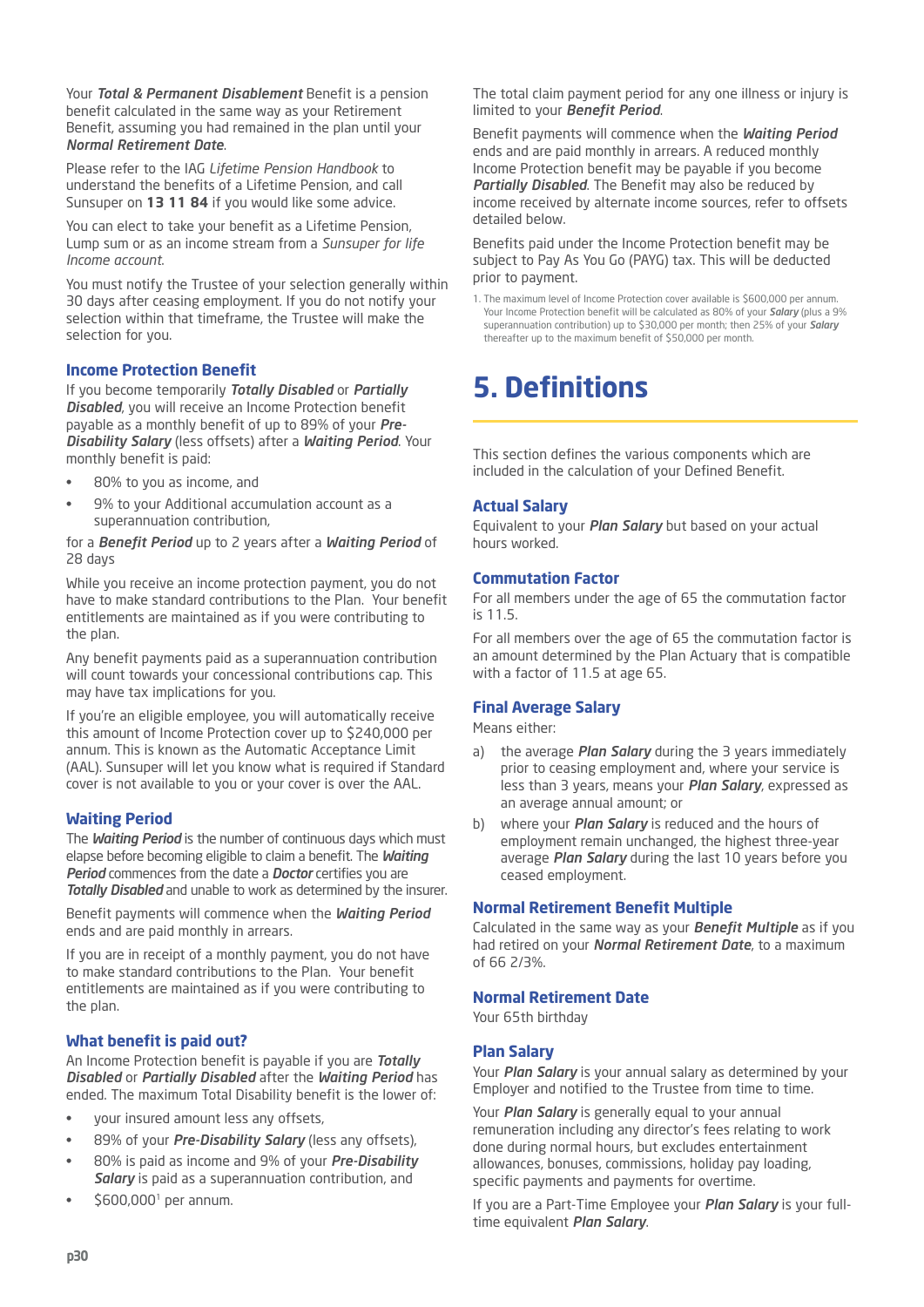# **Vesting Factor**

Equal to your months of completed service divided by the months of completed service that would have been completed had you retired 5 years prior to your *Normal Retirement Date*

# **Total and Permanent Disablement**

Total and Permanent *Disablement* means:

# **(a) Unable to engage in work**

You:

- i) have been absent from your occupation solely through illness or injury for a period of six consecutive months,
- ii) have been regularly attending a Doctor and undertaking medical treatment reasonably recommended by that Doctor with respect to that illness or injury since ceasing work in your occupation solely through illness or injury, and
- iii) are incapacitated to such an extent that, in the opinion of the insurer and the Trustee, after consideration of 'medical

and other relevant evidence', you are, at the end of the initial period of six consecutive months absence from your occupation, unable to ever engage in or work (on a full time or part time employment basis) in any occupation for which you are reasonably suited by education, training or experience.

# **(b) Specific loss**

You suffer, as a result of illness or injury:

- i) the total and permanent loss of the use of two limbs; or
- ii) blindness in both eyes; or
- iii) the total and permanent loss of one limb and blindness in one eye;

where 'limb' means the whole hand below the wrist or whole foot below the ankle; and 'blindness' means the permanent loss

of sight to the extent that visual acuity is 6/60 or less, or to the extent that the visual field is reduced to 20 degrees or less of arc.

# **(c) Activities of daily living**

As a result of illness or injury, you are totally unable to perform without physical assistance of another person any two of the following activities of daily living:

- i) dressing the ability to put on and take off clothing,
- ii) toileting the ability to use the toilet, including getting on and off,
- iii) mobility the ability to get in and out of bed and a chair,
- iv) continence the ability to control bowel and bladder function,
- v) feeding the ability to get food from a plate into your mouth, and
- vi) you are permanently and irreversibly unable to do so for life.

# **(d) Specific illness**

All of the following sub-paragraphs (i), (ii), (iii) and (iv) apply to you:

- i) you were, on the date of claim, aged 65 years or less; and
- ii) you are absent from all work as a result of suffering cardiomyopathy, primary pulmonary hypertension, major head trauma, motor neurone disease, multiple sclerosis, muscular dystrophy, paraplegia, quadriplegia, hemiplegia, diplegia, tetraplegia, dementia and Alzheimer's disease, Parkinson's disease, blindness, loss of speech, loss of hearing, chronic lung disease or severe rheumatoid arthritis - Refer to Medical Condition Definitions for further details; and
- iii) the insurer and the Trustee consider, on the basis of medical and other evidence satisfactory to the insurer and the Trustee, that you are unlikely ever to be able to engage in any occupation, whether or not for reward; and
- iv) you are likely to be so disabled for life.

### **(e) In an occupation classified as Home duties**

You have been absent from your occupation solely through injury or illness for a period of six consecutive months and are incapacitated to such an extent that, in the insurer's and the Trustee's opinion after consideration of medical and other relevant evidence, you were, at the end of the period of six consecutive months absence from employment, unlikely to ever again attend to at least two normal physical domestic household duties.

For the purposes of part (e) of this definition 'normal physical domestic household duties' means:

- i) cleaning the family home; or
- ii) shopping for food and household items; or
- iii) meal preparation and laundry services; or
- iv) leaving the house without the assistance of another person; or
- v) looking after dependent child/children under 16 years of age or in full-time secondary education, where applicable; or
- vi) providing full-time care for a disabled person(s) who is a member of your immediate family, where applicable.

If you are able to perform the normal physical domestic household duties with the assistance of another person or with the use of assistive devices, you are deemed to be able to perform these duties. You must be under the regular care and attention and following the advice of a *Doctor* for that injury or illness. Evidence that you carried out the duties on a daily basis prior to your period of disability will be required.

#### **(f) Permanent incapacity**

You are incapacitated to such an extent that, in the insurer's and the Trustee's opinion (after consideration of medical and other relevant evidence) makes it unlikely that you will engage in work for reward in any occupation for which you are reasonably qualified by education, training or experience.

**'medical and other relevant evidence'** includes, but is not limited to:

- i) the prospect of improvement in your capacity after treatment and rehabilitation that could reasonably be expected to be undertaken by you, and
- ii) whether reasonable retraining or re-skilling would render you able to engage in or work (on a full-time or part-time basis) in any occupation for which you are reasonably suited by education, training or experience.

**'occupation'** means an occupation that you can reasonably perform, on a full-time or part-time basis, based on the skills or knowledge you have acquired through previous education, training or experience.

**'part time'** means engaged in permanent employment for at least 15 hours per week.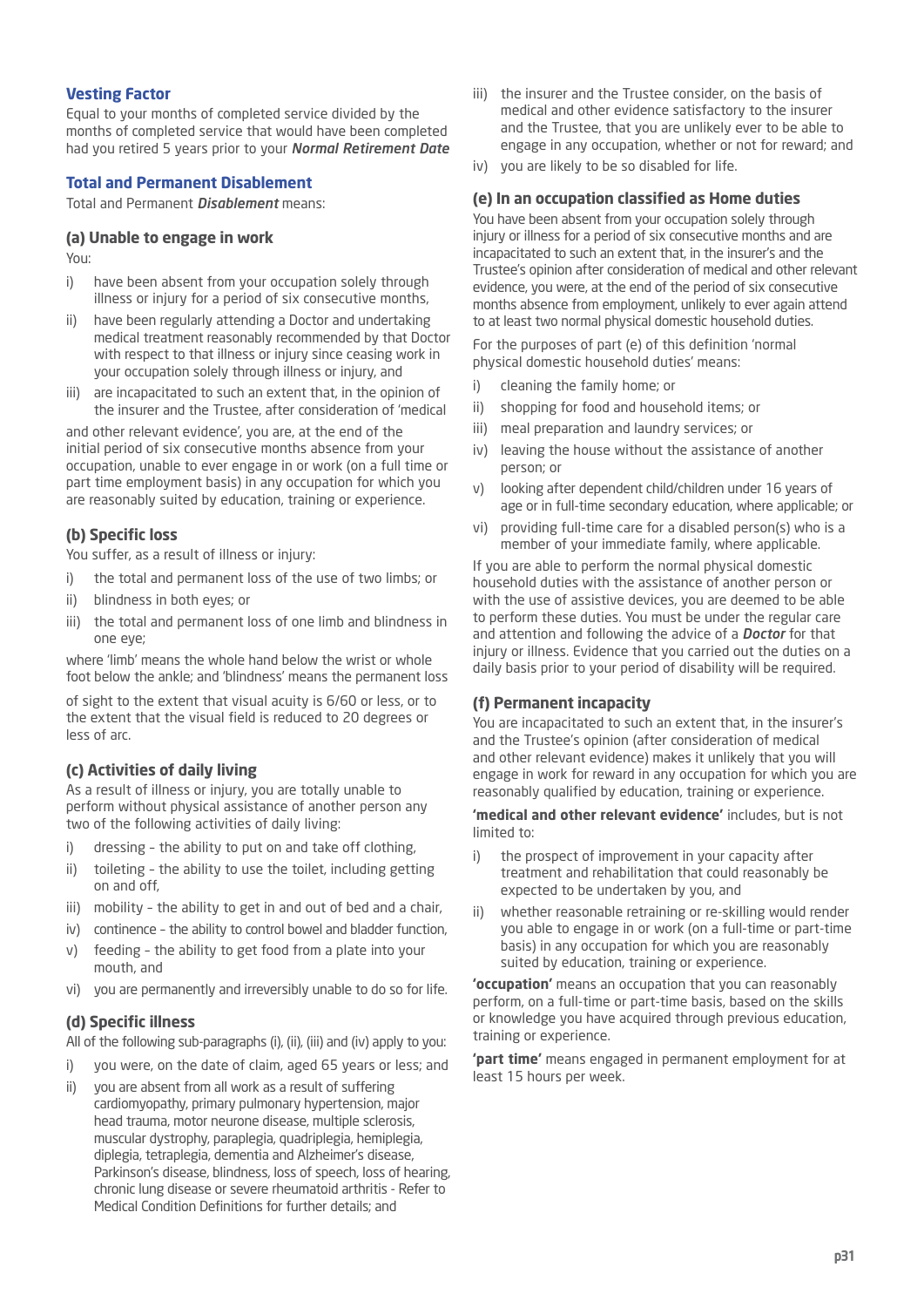# **APPENDIX E Category E – Ex-SGIO**

# **Contents**

| 1. Contributions                    | 32 |
|-------------------------------------|----|
| 2. Your benefits                    | 33 |
| <b>3. Your Death Benefit</b>        | 33 |
| <b>4. Your Disablement Benefits</b> | 33 |
| <b>5. Definitions</b>               | 34 |

# **1. Contributions**

# **Member contributions to your Defined Benefit**

# **Contributory members**

Your rate of member contributions directly impacts the value of your Defined Benefit. Unless you instruct your employer's payroll otherwise, you will pay contributions from your salary at the same rate as you did in the Former Plan immediately before transferring to the IAG Superannuation Plan.

You may choose to pay more or less than this current rate. The Contribution Rate Options available are 3%, 4% and 5%.

You can pay your contributions by after tax contributions or, with your employer's agreement, you can pay the contributions by salary sacrifice. On transfer to Sunsuper, until you and the employer agree otherwise, your member contributions will continue to be paid in the same way (after tax or by salary sacrifice) as they were paid before the transfer.

The contributions you make at your elected Contribution Rate Option from time to time determine your *Accrued Benefit Multiple*.

Your *Accrued Benefit Multiple* is calculated in accordance with the following formula:

Your *Fund Multiple* plus your *Former Fund Multiple*.

# **Fund multiple**

Your *Fund Multiple* in the IAG Superannuation Plan can be calculated as your accrual rate, multiplied by the number of years of full-time membership of the Plan (including part years) at one or more the contribution rates. The accrual rate is adjusted for period of part-time membership.

The accrual rate for each Contribution Rate Option is shown below:

| <b>Member account</b> | <b>Vesting percentage</b> |
|-----------------------|---------------------------|
| 3%                    | 12%                       |
| 4%                    | 16%                       |
| 5%                    | 20%                       |

Your *Former Plan Multiple* will be as advised by the Former Plan Trustee.

# **Example**

Lachlan was a continuous member of the Former Plan for 19 years, and the IAG Superannuation Plan for 1 year which was a combined membership of 20 years. Of those 20 years, his rate of contribution for 14 years was 3% and for the last 6 years his rate of contribution was 5%.

Using the above formula Lachlan's:

*Former Fund Multiple* advised is 2.68 (14 x 12% + 5 x 20%) *Fund multiple* is 1 year x 20% = 0.20

*Accrued Benefit Multiple* is 2.68 + 0.20 = 2.88

# **Retained members**

You are not required to make Member contributions to the Plan.

#### **Employer account**

The Employer account accumulates the equivalent of 13% of your salary each year, less an allowance for tax. This account is invested in the IAG Defined Benefit Investment Option.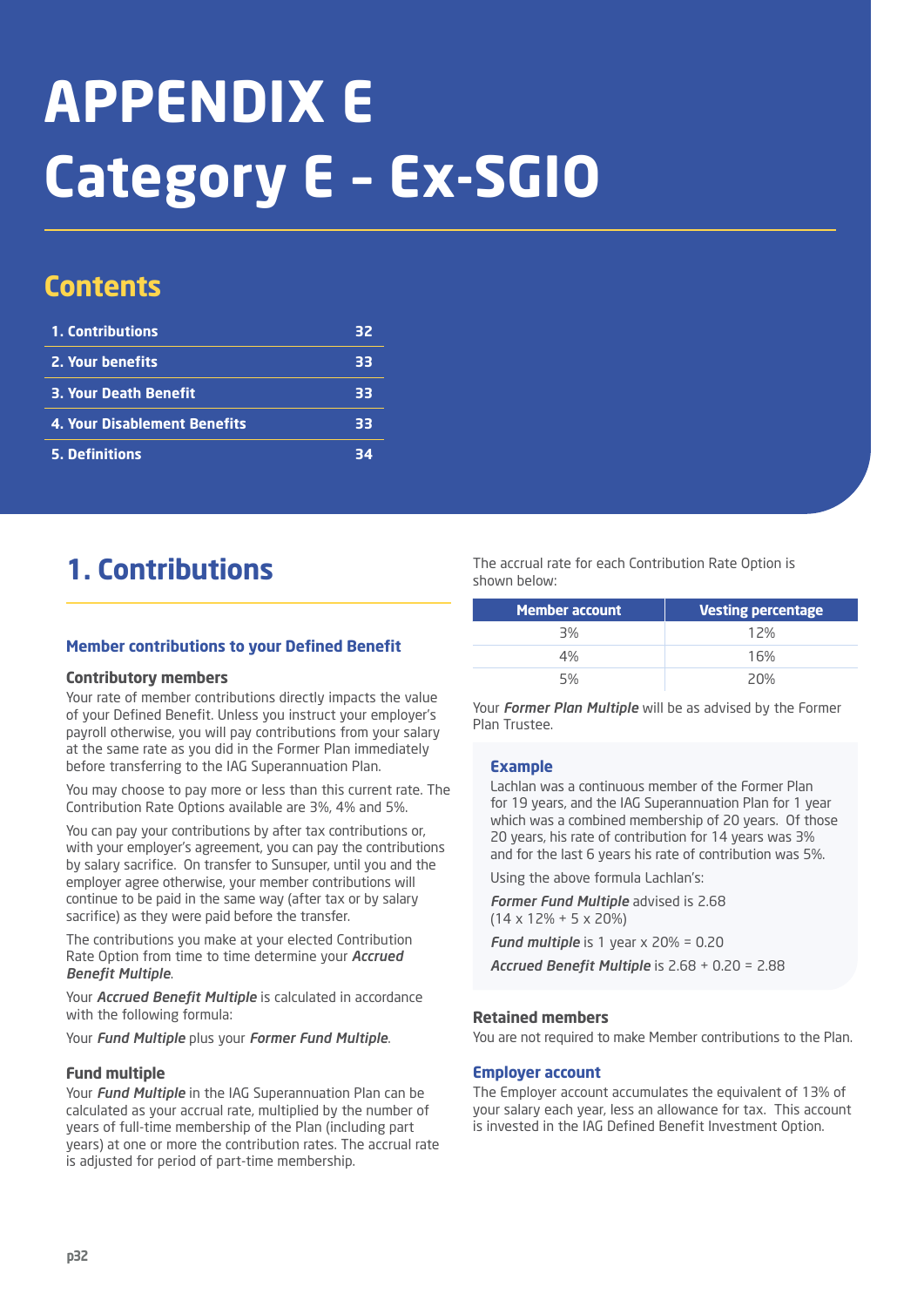# **2. Your benefits**

# **Retirement Benefits**

### **Eligibility for Retirement Benefit**

When you retire from employment with your IAG employer (other than retirement due to Total & Permanent Disability), you will be entitled to your Retirement Benefit.

#### **Amount of Retirement Benefit**

If you retire on or before your 65th birthday, the benefit payable will be equal to the sum of your Defined Benefit account subject to a minimum of your *SGIO Guarantee Benefit* as at the date of retirement.

If you retired after the age of 65, the lump sum will be an amount equal to your Retirement Benefit calculated as at your 65th birthday together with investment earnings based on the IAG Defined Benefit Investment Option on that amount for the period of membership after your 65th birthday.

Defined Benefit Account and *SGIO Guarantee Benefit* are explained in Section *5 Definitions*.

#### **Accumulation benefit**

If you continue to be employed after you become entitled to a Retirement Benefit, you may elect at any time for your benefit to be determined as an accumulation benefit. In this instance, the Trustee will allocate your Defined Benefit to an accumulation account for you. See the *Sunsuper for life guide* for more information about accumulation accounts.

#### **Retained Benefits**

Members receiving a benefit where they cease employment before their 65th birthday (other than due to *Total & Permanent Disablement*), may elect to retain their membership as a Retained Member. You must notify the Trustee generally within 30 days after ceasing employment for this to apply.

If you elect to retain your benefit, your Retained Benefit is the sum of Retirement Benefit at the date of ceasing employment together with investment earnings based on the IAG Defined Benefit Investment Option on that amount..

# **3. Your Death Benefit**

This section outlines the Death Benefit payable if you die before you become entitled to a Retirement Benefit.

#### **What benefit is payable if I die?**

If you die on or after the age of 65, your Death Benefit will be the lump sum equal to your Retirement Benefit.

If you die before the age of 65, your Death Benefit will be the lump sum equal to the sum of your Defined Benefit account plus your *Insured Amount* subject to a minimum of your *SGIO Guarantee Benefit* as at the date of death.

An *Additional Death Benefit* of \$15,000 may be payable on top of your Death Benefit if you die before the age of 70.

*Insured amount* is explained in Section *5 Definitions.*

# **If you are a Retained member**

Your Death Benefit is the sum of your Retained Benefit plus your *Insured Amount*.

# **4. Your Disablement Benefits**

### **Total & Permanent Disablement Benefit**

A *Total & Permanent Disablement* Benefit will be payable if the Trustee determines that you meet the definition of *Total & Permanent Disablement* as set out in the IAG Superannuation Plan Benefit Deed.

Refer to the definition of *Total & Permanent Disablement* detailed in Section 5. Definitions.

Your *Total & Permanent Disablement* Benefit will be the sum of your Defined Benefit account plus your *Insured Amount* subject to a minimum of your *SGIO Guarantee Benefit* as at the date of disablement.

#### **If you are a Retained member**

Your *Total & Permanent Disablement* Benefit is the sum of your Retained Benefit plus your *Insured Amount*.

#### **Income Protection Benefit**

#### **Contributory members**

If you become temporarily *Totally Disabled* or *Partially Disabled*, you will receive an Income Protection benefit payable as a monthly benefit of up to 85% of your *Pre-Disability Salary* (less offsets) after a *Waiting Period*. Your monthly benefit is paid:

- 75% to you as income, and
- 10% to your Additional accumulation account as a superannuation contribution,

for a *Benefit Period* up to 2 years after a *Waiting Period* of 84 days.

While you receive an income protection payment, you do not have to make standard contributions to the Plan. Your benefit entitlements are maintained as if you were contributing to the plan.

# **Retained members**

Are not eligible for an Income Protection Benefit.

Any benefit payments paid as a superannuation contribution will count towards your concessional contributions cap. This may have tax implications for you.

If you're an eligible employee, you will automatically receive this amount of Income Protection cover up to \$240,000 per annum. This is known as the Automatic Acceptance Limit (AAL). Sunsuper will let you know what is required if Standard cover is not available to you or your cover is over the AAL.

#### **Waiting Period**

The *Waiting Period* is the number of continuous days which must elapse before becoming eligible to claim a benefit. The *Waiting Period* commences from the date a Doctor certifies you are *Totally Disabled* and unable to work as determined by the insurer.

Benefit payments will commence when the *Waiting Period* ends and are paid monthly in arrears.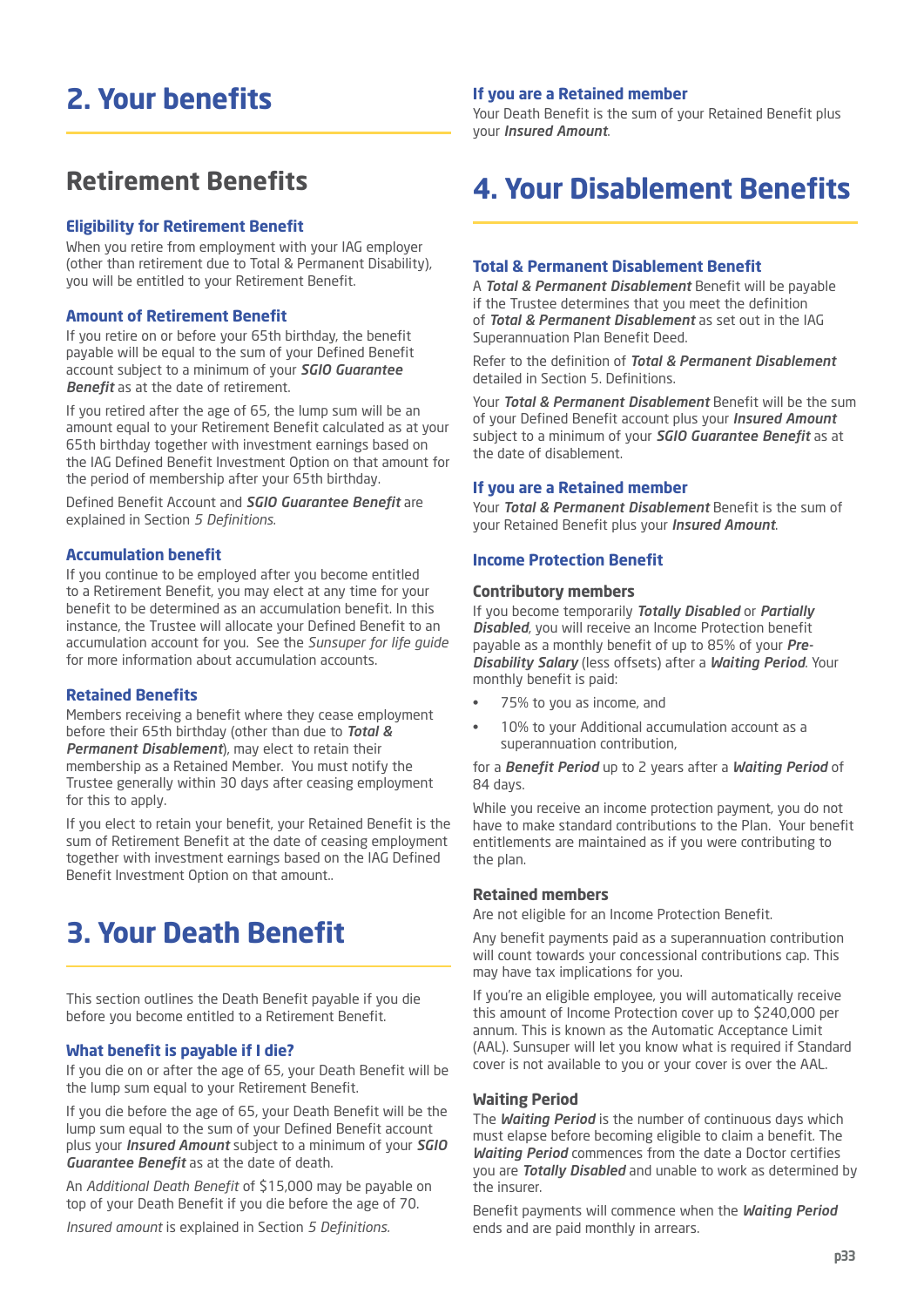If you are in receipt of a monthly payment, you do not have to make standard contributions to the Plan. Your benefit entitlements are maintained as if you were contributing to the plan.

### **What benefit is paid out?**

An Income Protection benefit is payable if you are *Totally Disabled* or *Partially Disabled* after the *Waiting Period* has ended. The maximum Total Disability benefit is the lower of:

- your insured amount less any offsets,
- 85% of your *Pre-Disability Salary* (less any offsets),
- 75% is paid as income and 10% of your *Pre-Disability Salary* is paid as a superannuation contribution, and
- \$600,0001 per annum.

The total claim payment period for any one illness or injury is limited to your *Benefit Period*.

Benefit payments will commence when the *Waiting Period* ends and are paid monthly in arrears. A reduced monthly Income Protection benefit may be payable if you become *Partially Disabled*. The Benefit may also be reduced by income received by alternate income sources, refer to offsets detailed below.

Benefits paid under the Income Protection benefit may be subject to Pay As You Go (PAYG) tax. This will be deducted prior to payment.

1. The maximum level of Income Protection cover available is \$600,000 per annum. Your Income Protection benefit will be calculated as 75% of your *Salary* (plus a 9% superannuation contribution) up to \$30,000 per month; then 25% of your *Salary* thereafter up to the maximum benefit of \$50,000 per month.

# **5. Definitions**

This section defines the various components which are included in the calculation of your Defined Benefit.

# **Actual Salary**

Equivalent to your *Plan Salary* but based on your actual hours worked.

# **Defined Benefit Account**

The sum of your Member, Employer, and Transfer accounts.

#### **Final Average Salary**

Equal to the average of your *Plan Salary* over the last two years preceding the date of calculation.

#### **Insured Amount**

Equal to your units of cover as advised by the former fund trustee times 5% times *Plan Salary* times the remaining period from the date of calculation to age 65 in years and complete months.

If you are a Retained member your *Insured Amount* is a fixed amount equal to your Insured amount at the date you ceased employment.

#### **Plan Salary**

Your *Plan Salary* is the total annual value of your salary package as determined by your Employer and notified to the Trustee from time to time.

Your salary package generally includes tool of trade car allowance, regular shift allowance and district allowance, but excludes any other bonus, overtime, commission, incentive, reimbursement of expenses or other special payments.

### **SGIO Guarantee Benefit**

#### **For Contributory members:**

- If you are still employed and under age 65, your *SGIO Guarantee Benefit* is equal to your *Final Average Salary* times your *Accrued Benefit Multiple* plus your T-Value Account.
- If you have ceased employment with your employer and are under age 65, your *SGIO Guarantee Benefit* is equal to the sum of:
	- i) your *Final Average Salary* times your *Accrued Benefit Multiple* at date of cessation indexed at 1 July each year by *CPI* plus 2%,
	- ii) your T-Value Account
	- iii) your Defined Benefit Account

### **For Retained members:**

- If you are under age 65, your *SGIO Guarantee Benefit* is equal to the sum of:
	- i) your *Final Average Salary* times your *Accrued Benefit Multiple* at date of cessation indexed at 1 July each year by *CPI* plus 2%,
	- ii) your T-Value Account
	- iii) your Defined Benefit Account

### **For both Contributory and Retained members:**

On reaching age 65 the higher of your *SGIO Guarantee Benefit* and your Defined Benefit Account is added to your Additional accumulation account and your *SGIO Guarantee Benefit* ceases to apply.

#### **T-Value Account**

The T-Value account balance as advised by Former Fund Trustee together with investment earnings based on the IAG Defined Benefit Investment Option on that amount.

#### **Total and Permanent Disablement**

Total and Permanent *Disablement* means:

#### **(a) Unable to engage in work**

You:

(i) have been absent from your occupation solely through illness or injury for a period of six consecutive months,

(ii) have been regularly attending a Doctor and undertaking medical treatment reasonably recommended by that Doctor

with respect to that illness or injury since ceasing work in your occupation solely through illness or injury, and

(iii) are incapacitated to such an extent that, in the opinion of the insurer and the Trustee, after consideration of 'medical and other relevant evidence', you are, at the end of the initial period of six consecutive months absence from your occupation, unable to ever engage in or work (on a full time or part time employment basis) in any occupation for which you are reasonably suited by education, training or experience.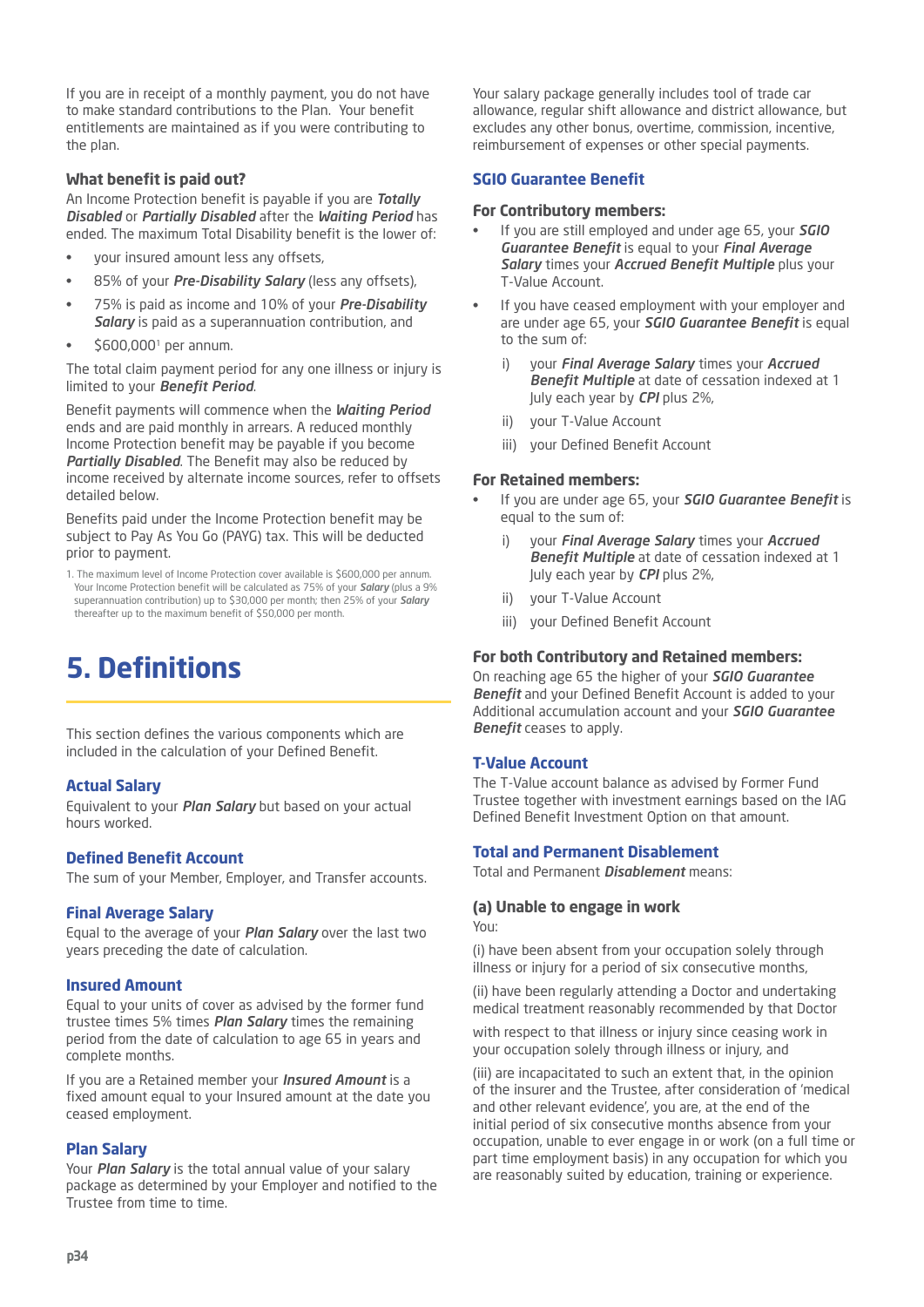# **(b) Specific loss**

You suffer, as a result of illness or injury:

- i) the total and permanent loss of the use of two limbs; or
- ii) blindness in both eyes; or
- iii) the total and permanent loss of one limb and blindness in one eye;

where 'limb' means the whole hand below the wrist or whole foot below the ankle; and 'blindness' means the permanent loss of sight to the extent that visual acuity is 6/60 or less, or to the extent that the visual field is reduced to 20 degrees or less of arc.

# **(c) Activities of daily living**

As a result of illness or injury, you are totally unable to perform without physical assistance of another person any two of the following activities of daily living:

- i) dressing the ability to put on and take off clothing,
- ii) toileting the ability to use the toilet, including getting on and off,
- iii) mobility the ability to get in and out of bed and a chair,
- iv) continence the ability to control bowel and bladder function,
- v) feeding the ability to get food from a plate into your mouth, and
- vi) you are permanently and irreversibly unable to do so for life.

# **(d) Specific illness**

All of the following sub-paragraphs (i), (ii), (iii) and (iv) apply to you:

- i) you were, on the date of claim, aged 65 years or less; and
- ii) you are absent from all work as a result of suffering cardiomyopathy, primary pulmonary hypertension, major head trauma, motor neurone disease, multiple sclerosis, muscular dystrophy, paraplegia, quadriplegia, hemiplegia, diplegia, tetraplegia, dementia and Alzheimer's disease, Parkinson's disease, blindness, loss of speech, loss of hearing, chronic lung disease or severe rheumatoid arthritis - Refer to Medical Condition Definitions for further details; and
- iii) the insurer and the Trustee consider, on the basis of medical and other evidence satisfactory to the insurer and the Trustee, that you are unlikely ever to be able to engage in any occupation, whether or not for reward; and
- iv) you are likely to be so disabled for life.

#### **(e) In an occupation classified as Home duties**

You have been absent from your occupation solely through injury or illness for a period of six consecutive months and are

incapacitated to such an extent that, in the insurer's and the Trustee's opinion after consideration of medical and other relevant evidence, you were, at the end of the period of six consecutive months absence from employment, unlikely to ever again attend to at least two normal physical domestic household duties.For the purposes of part (e) of this definition 'normal physical domestic household duties' means:

- i) cleaning the family home; or
- ii) shopping for food and household items; or
- iii) meal preparation and laundry services; or
- iv) leaving the house without the assistance of another person; or
- v) looking after dependent child/children under 16 years of age or in full-time secondary education, where applicable; or
- vi) providing full-time care for a disabled person(s) who is a member of your immediate family, where applicable.

If you are able to perform the normal physical domestic household duties with the assistance of another person or with the use of assistive devices, you are deemed to be able to perform these duties. You must be under the regular care and attention and following the advice of a *Doctor* for that injury or illness. Evidence that you carried out the duties on a daily basis prior to your period of disability will be required.

## **(f) Permanent incapacity**

You are incapacitated to such an extent that, in the insurer's and the Trustee's opinion (after consideration of medical and other relevant evidence) makes it unlikely that you will engage in work for reward in any occupation for which you are reasonably qualified by education, training or experience.

**'medical and other relevant evidence'** includes, but is not limited to:

- i) the prospect of improvement in your capacity after treatment and rehabilitation that could reasonably be expected to be undertaken by you, and
- ii) whether reasonable retraining or re-skilling would render you able to engage in or work (on a full-time or part-time basis) in any occupation for which you are reasonably suited by education, training or experience.

**'occupation'** means an occupation that you can reasonably perform, on a full-time or part-time basis, based on the skills or knowledge you have acquired through previous education, training or experience.

**'part time**' means engaged in permanent employment for at least 15 hours per week.